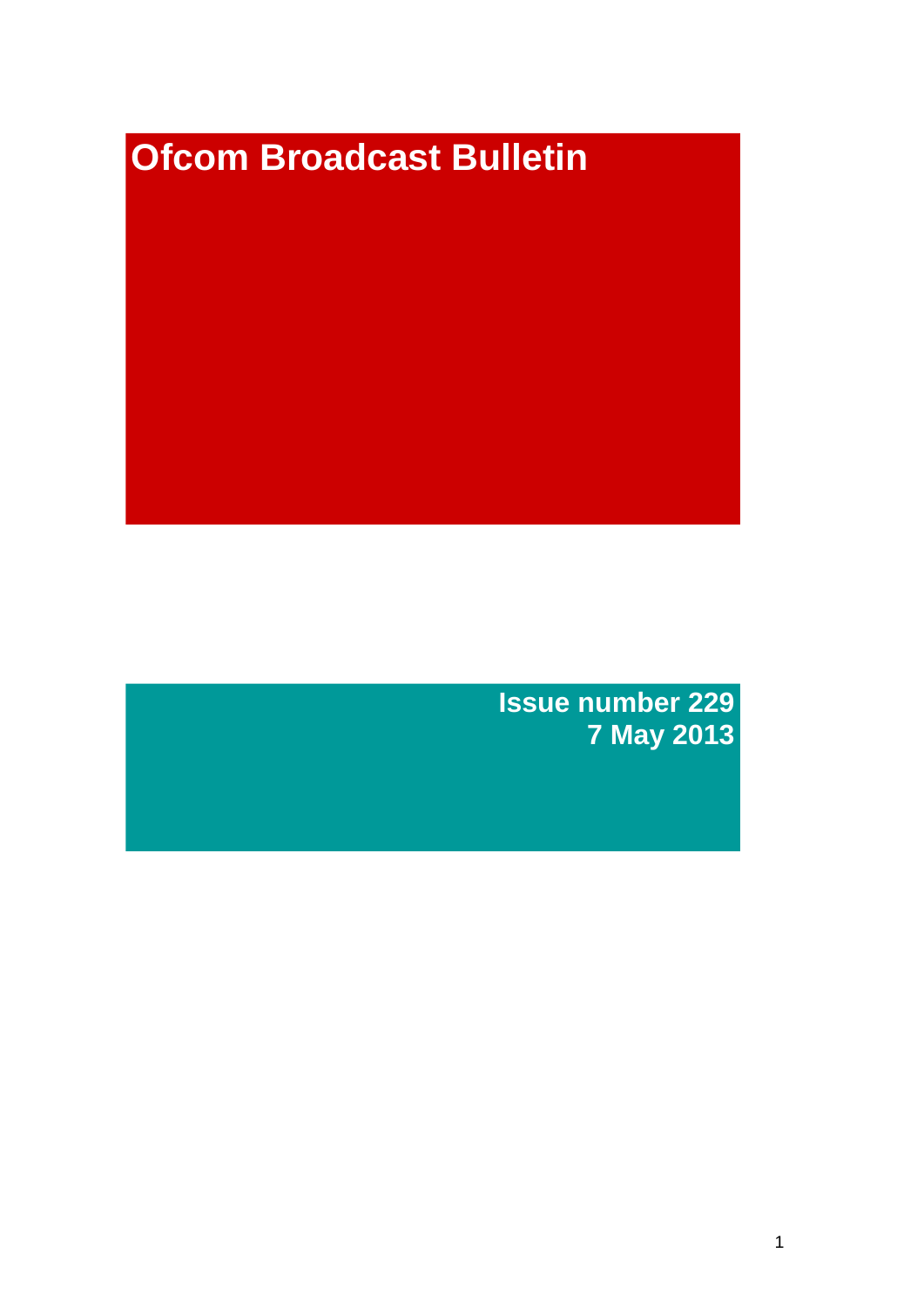# **Contents**

| Introduction                                                                                                                                                              | 3  |
|---------------------------------------------------------------------------------------------------------------------------------------------------------------------------|----|
| <b>Standards cases</b>                                                                                                                                                    |    |
| In Breach                                                                                                                                                                 |    |
| Phones 4U's sponsorship of network films on Channel 4<br>Channel 4, 26 December 2012, 23:32                                                                               | 6  |
| Kobots Federation: Kobots Dual Action Game<br>sponsorship credits<br>Cartoon Network, Cartoon Network Too, Boomerang,<br>18 February 2013 to 17 March 2013, various times | 9  |
| <b>The Daily Show</b><br>Comedy Central Extra, 5 March 2013, 20:00                                                                                                        | 13 |
| <b>Cross promotion for Sky Sports</b><br>Sky News, 13 February 2013, 23:47                                                                                                | 15 |
| Resolved                                                                                                                                                                  |    |
| <b>Viewer competitions</b><br>Channel 5 and 5 <sup>*</sup> , September to November 2012,<br>various times                                                                 | 17 |
| <b>Viewer competitions</b><br>ITV1 and ITV2 channels, September to November 2012,<br>various times                                                                        | 19 |
| <b>Advertising Scheduling cases</b>                                                                                                                                       |    |
| <u>In Breach</u>                                                                                                                                                          |    |
| <b>Advertising scheduling</b><br>Bloomberg Television, various dates and times                                                                                            | 21 |
| <b>Breach findings table</b><br>Code on the Scheduling of Television Advertising<br>compliance reports                                                                    | 25 |
| <b>Fairness and Privacy cases</b>                                                                                                                                         |    |
| <b>Upheld</b>                                                                                                                                                             |    |
| $\mathbf{a}$ and $\mathbf{b}$ and $\mathbf{b}$                                                                                                                            |    |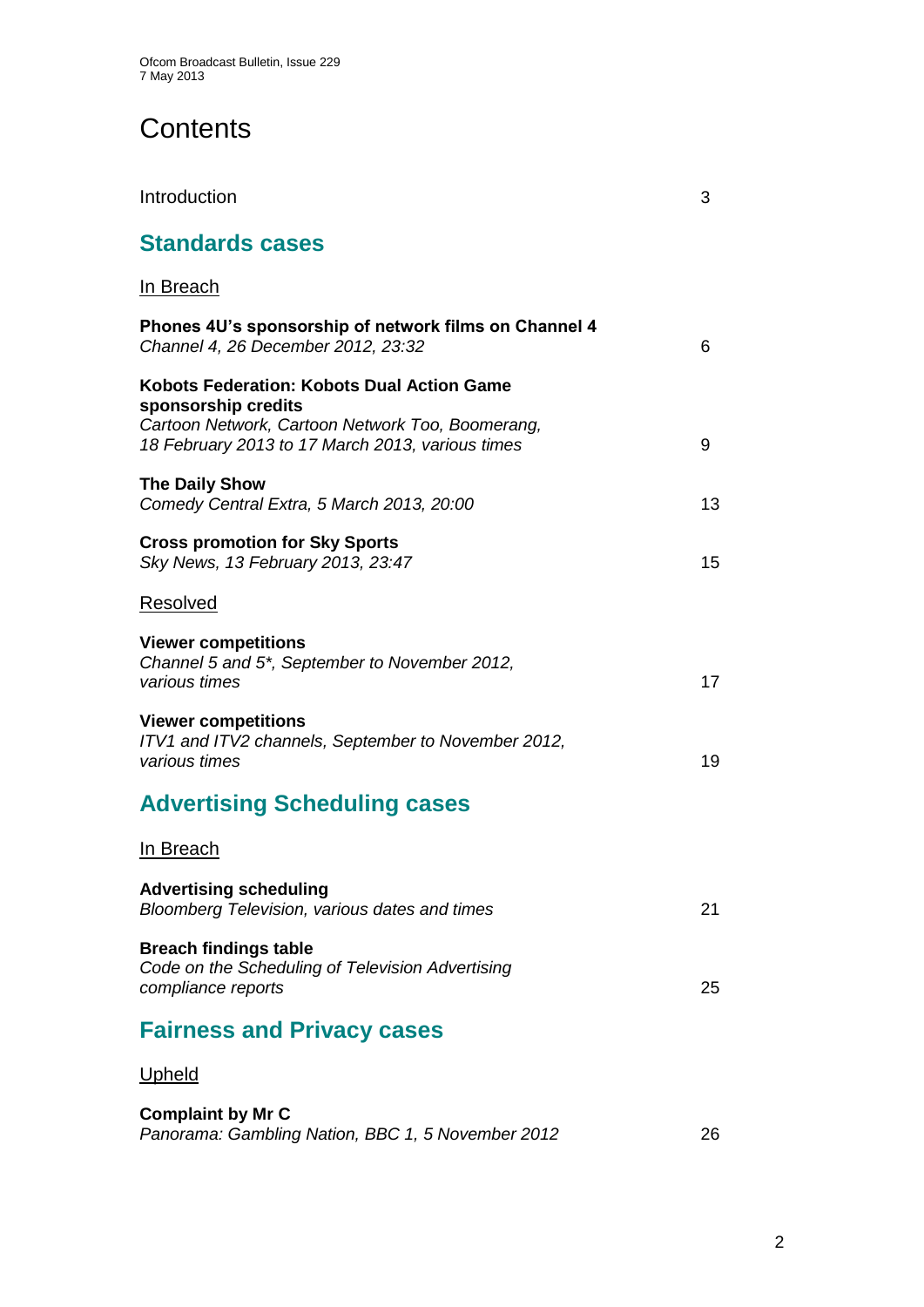| <b>Other Programmes Not in Breach</b>        | 31 |
|----------------------------------------------|----|
| <b>Complaints Assessed, Not Investigated</b> | 32 |
| <b>Investigations List</b>                   | 40 |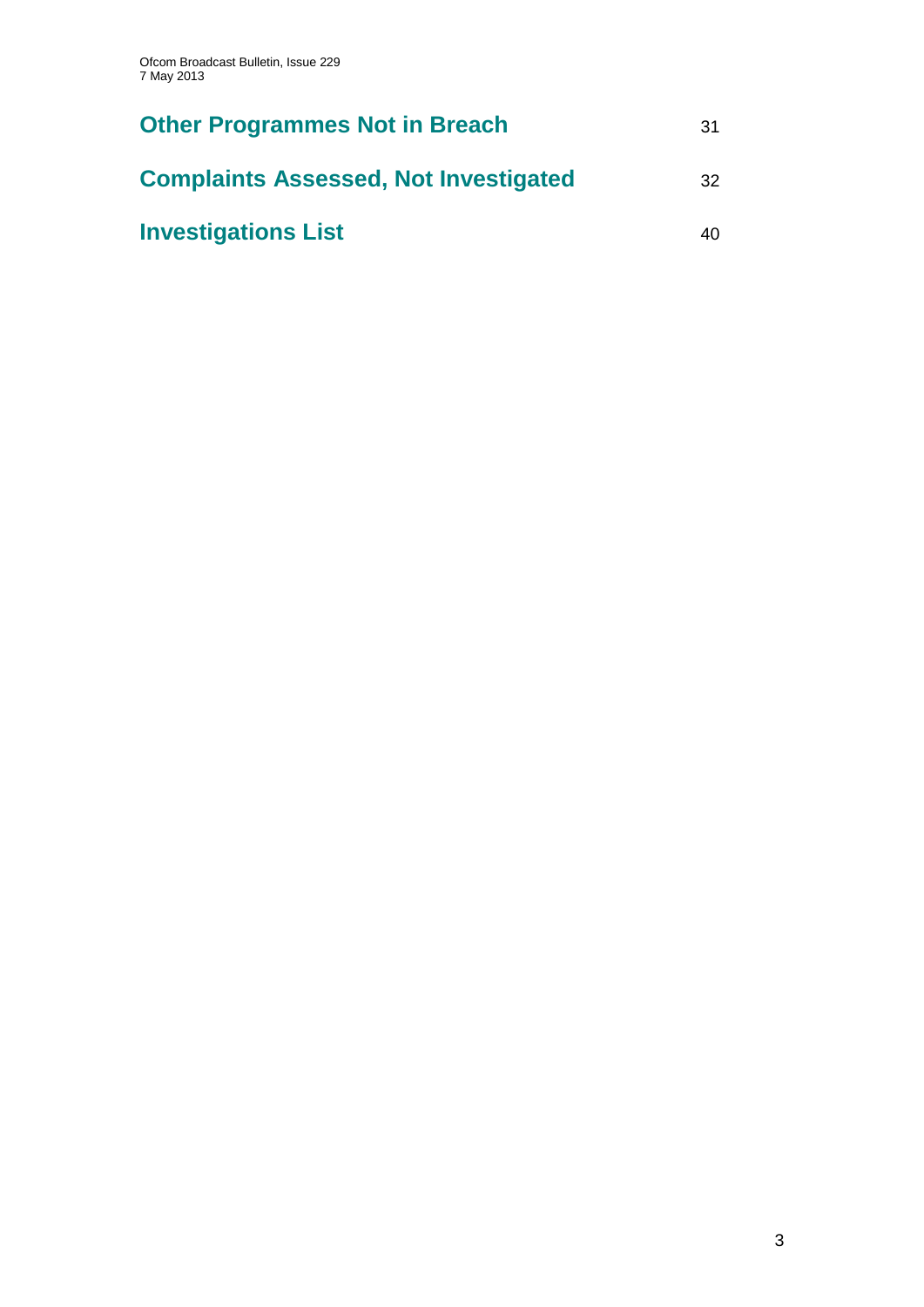# **Introduction**

Under the Communications Act 2003 ("the Act"), Ofcom has a duty to set standards for broadcast content as appear to it best calculated to secure the standards objectives<sup>1</sup>. Ofcom must include these standards in a code or codes. These are listed below. Ofcom also has a duty to secure that every provider of a notifiable On Demand Programme Services ("ODPS") complies with certain standards requirements as set out in the  $Act<sup>2</sup>$ .

The Broadcast Bulletin reports on the outcome of investigations into alleged breaches of those Ofcom codes below, as well as licence conditions with which broadcasters regulated by Ofcom are required to comply. We also report on the outcome of ODPS sanctions referrals made by ATVOD and the ASA on the basis of their rules and guidance for ODPS. These Codes, rules and guidance documents include:

- a) [Ofcom's Broadcasting Code](http://stakeholders.ofcom.org.uk/broadcasting/broadcast-codes/broadcast-code/) ("the Code").
- b) the [Code on the Scheduling of Television Advertising](http://stakeholders.ofcom.org.uk/broadcasting/broadcast-codes/advert-code/) ("COSTA") which contains rules on how much advertising and teleshopping may be scheduled in programmes, how many breaks are allowed and when they may be taken.
- c) certain sections of the [BCAP Code: the UK Code of Broadcast Advertising,](http://www.bcap.org.uk/Advertising-Codes/Broadcast-HTML.aspx) which relate to those areas of the BCAP Code for which Ofcom retains regulatory responsibility. These include:
	- the prohibition on 'political' advertising:
	- sponsorship and product placement on television (see Rules 9.13, 9.16 and 9.17 of the Code) and all commercial communications in radio programming (see Rules 10.6 to 10.8 of the Code);
	- 'participation TV' advertising. This includes long-form advertising predicated on premium rate telephone services – most notably chat (including 'adult' chat), 'psychic' readings and dedicated quiz TV (Call TV quiz services). Ofcom is also responsible for regulating gambling, dating and 'message board' material where these are broadcast as advertising<sup>3</sup>.
- d) other licence conditions which broadcasters must comply with, such as requirements to pay fees and submit information which enables Ofcom to carry out its statutory duties. Further information can be found on Ofcom's website for [television](http://licensing.ofcom.org.uk/tv-broadcast-licences/) and [radio](http://licensing.ofcom.org.uk/radio-broadcast-licensing/) licences.
- e) rules and guidance for both [editorial content and advertising content on ODPS.](http://www.atvod.co.uk/uploads/files/ATVOD_Rules_and_Guidance_Ed_2.0_May_2012.pdf) Ofcom considers sanctions in relation to ODPS on referral by the Authority for Television On-Demand ("ATVOD") or the Advertising Standards Authority ("ASA"), co-regulators of ODPS for editorial content and advertising respectively, or may do so as a concurrent regulator.

[Other codes and requirements](http://stakeholders.ofcom.org.uk/broadcasting/broadcast-codes/) may also apply to broadcasters and ODPS, depending on their circumstances. These include the Code on Television Access Services (which sets out how much subtitling, signing and audio description relevant

<sup>1</sup>  $1$  The relevant legislation is set out in detail in Annex 1 of the Code.

 $2$  The relevant legislation can be found at Part 4A of the Act.

 $3$  BCAP and ASA continue to regulate conventional teleshopping content and spot advertising for these types of services where it is permitted. Ofcom remains responsible for statutory sanctions in all advertising cases.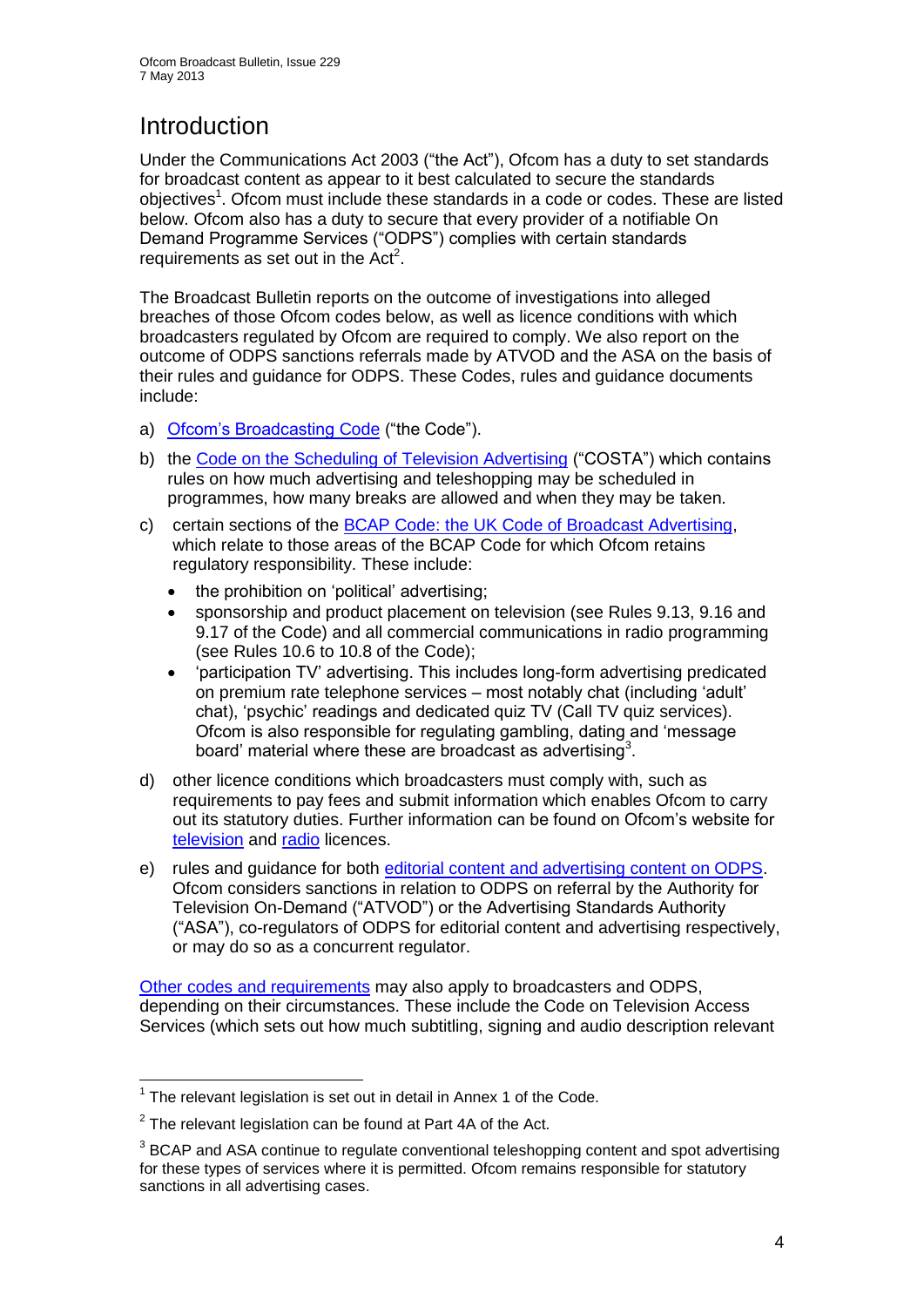licensees must provide), the Code on Electronic Programme Guides, the Code on Listed Events, and the Cross Promotion Code.

**It is Ofcom's policy to describe fully the content in television, radio and on demand content. Some of the language and descriptions used in Ofcom's Broadcast Bulletin may therefore cause offence.**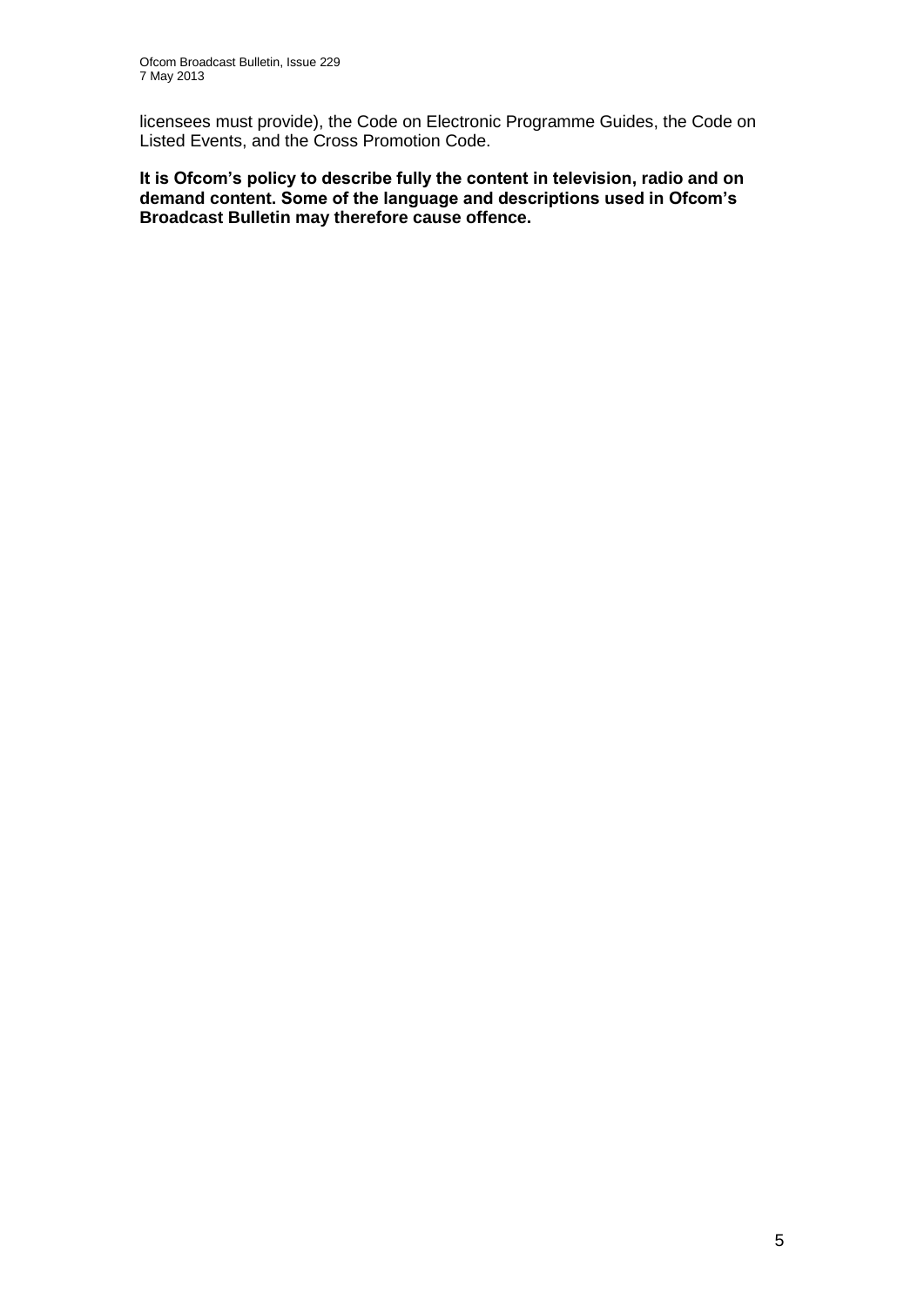# **Standards cases**

## **In Breach**

# **Phones 4U's sponsorship of network films on Channel 4**

*Channel 4, 26 December 2012, 23:32*

#### **Introduction**

Phones 4U, an independent mobile phone retailer, sponsors drama and films on Channel 4, E4 and Film 4.

A total of 17 complainants contacted Ofcom about a Phones 4U sponsorship credit broadcast on Channel 4 on 26 December 2012 during the film *The Girl with the Dragon Tattoo.* The complainants felt that the scheduling of the sponsorship credit was inappropriate and belittled the serious issues being dealt with in the film's content.

Ofcom viewed the sponsorship credit and noted that it started with a close-up shot of a woman's face in bed with a man, apparently having sex. The woman paused and leaned towards the camera and said: "*I'm faking it, can I upgrade?*" The sponsorship credit was broadcast at approximately 23:32 leading into an advertising break during the film *The Girl with the Dragon Tattoo.* Immediately before the credit the film showed a prolonged attack and disturbing rape on a young woman, the film's main character. This included a close-up of her face while she was screaming. The effect was to cut from the face of the screaming woman in the film's rape scene to the face of the woman in bed in the sponsorship credit.

In addition, we noted that the next sponsorship credit, leading out of the same advertising break back into the film, continued the sexual theme and returned to the scene of the man and woman in bed used in the sponsorship credit described above. In this credit the man looked at the camera and said "*I've still got my pants on, can I upgrade?*"

Ofcom considered that the sponsorship credits raised issues warranting investigation under Rule 9.17 of the Code which states:

"Sponsorship must comply with both the content and scheduling rules that apply to television advertising."

The BCAP Code: The UK Code of Broadcast Advertising ("the BCAP Code") states in Section 4 that:

"Advertisements must not be harmful or offensive. Advertisements must take account of generally accepted standards to minimise the risk of causing harm or serious or widespread offence. The context in which an advertisement is likely to be broadcast must be taken into account to avoid unsuitable scheduling (see Section 32: Scheduling)."

Rule 32.1 of the BCAP Code states that:

"Broadcasters must exercise responsible judgement on the scheduling of advertisements and operate internal systems capable of identifying and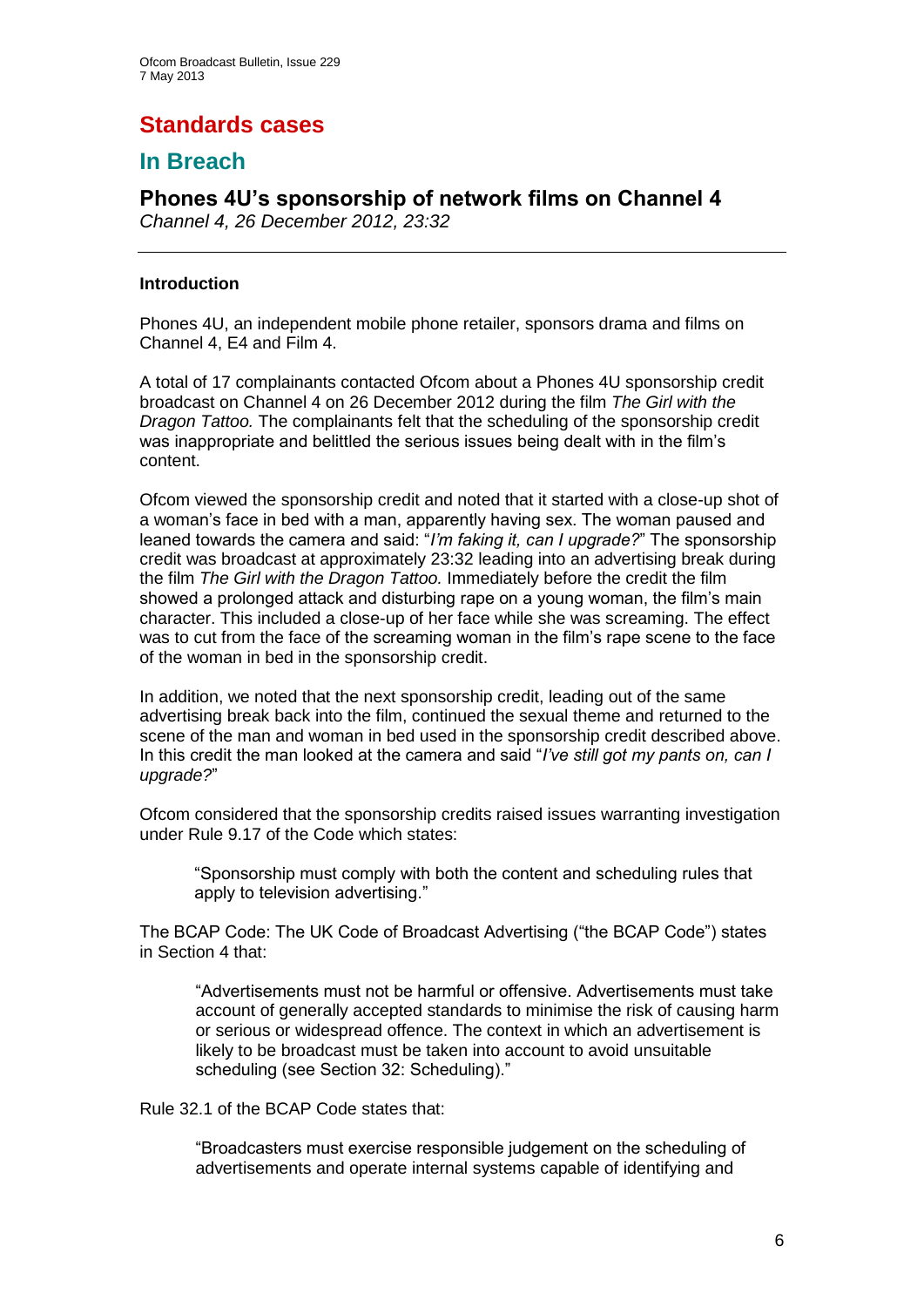avoiding unsuitable juxtapositions between advertising material and programmes, especially those that could distress or offend viewers or listeners."

We therefore sought formal comments from the Channel 4 (or "the Licensee") on how these credits complied with the relevant rules.

#### **Response**

Channel 4 said that it took concerns about the sponsorship credits very seriously and that after the broadcast it had issued the following apology to viewers who had complained directly to Channel 4:

"We are sorry that the sponsorship bumper for Phones 4U caused you some distress. Unfortunately, this sponsorship credit was not flagged as being inappropriate for such a sensitive part of this particular film. We have spoken to the department responsible and they are looking into ways to ensure that situations like this do not occur again in the future. Again, we can only apologise for the inadvertent offence this caused."

The Licensee explained that there are 37 different Phones 4U sponsorship credits and those with a more adult nature are scheduled for post-21:00 broadcast. Channel 4 said that the sponsorship credits complained about were played in random rotation across all sponsored films on Channel 4 and Film 4 and had a post-21:00 restriction. Channel 4 said it regretted what had occurred and acknowledged that "Unfortunately, the juxtaposition between the credits and this particular film inadvertently caused offence to viewers."

Channel 4 submitted on receipt of the viewer complaints it carried out an urgent review of the placement of all Phones 4U credits around films and implemented processes to identify sponsored films containing potentially sensitive themes or scenes, and to ensure that only appropriate credits are placed around such material.

#### **Decision**

Under the Communications Act 2003, Ofcom has a statutory duty to set standards for broadcast content as appear to it best calculated to secure the standards objectives, one of which is to ensure "that unsuitable sponsorship is prevented".

Rule 9.17 of the Code states that sponsorship must comply with both the content and scheduling rules that apply to television advertising. Section 4 of the BCAP Code requires broadcasters to ensure that advertising is not offensive, and Rule 32.1 of the BCAP Code specifically requires that broadcasters take into account the scheduling of advertising in order to avoid unsuitable juxtapositions between advertising material and programmes, especially those that could distress or offend viewers.

In this case, Ofcom considered that the juxtaposition of a light-hearted sponsorship credit featuring a woman during sex with a disturbing and distressing rape scene in a film was clearly unsuitable. In Ofcom's view this clearly had the potential to be offensive to viewers.

As set out in the BCAP Code, broadcasters are required to have processes in place to ensure advertising material is scheduled appropriately and unsuitable juxtapositions between advertising and programmes which may cause offence are avoided.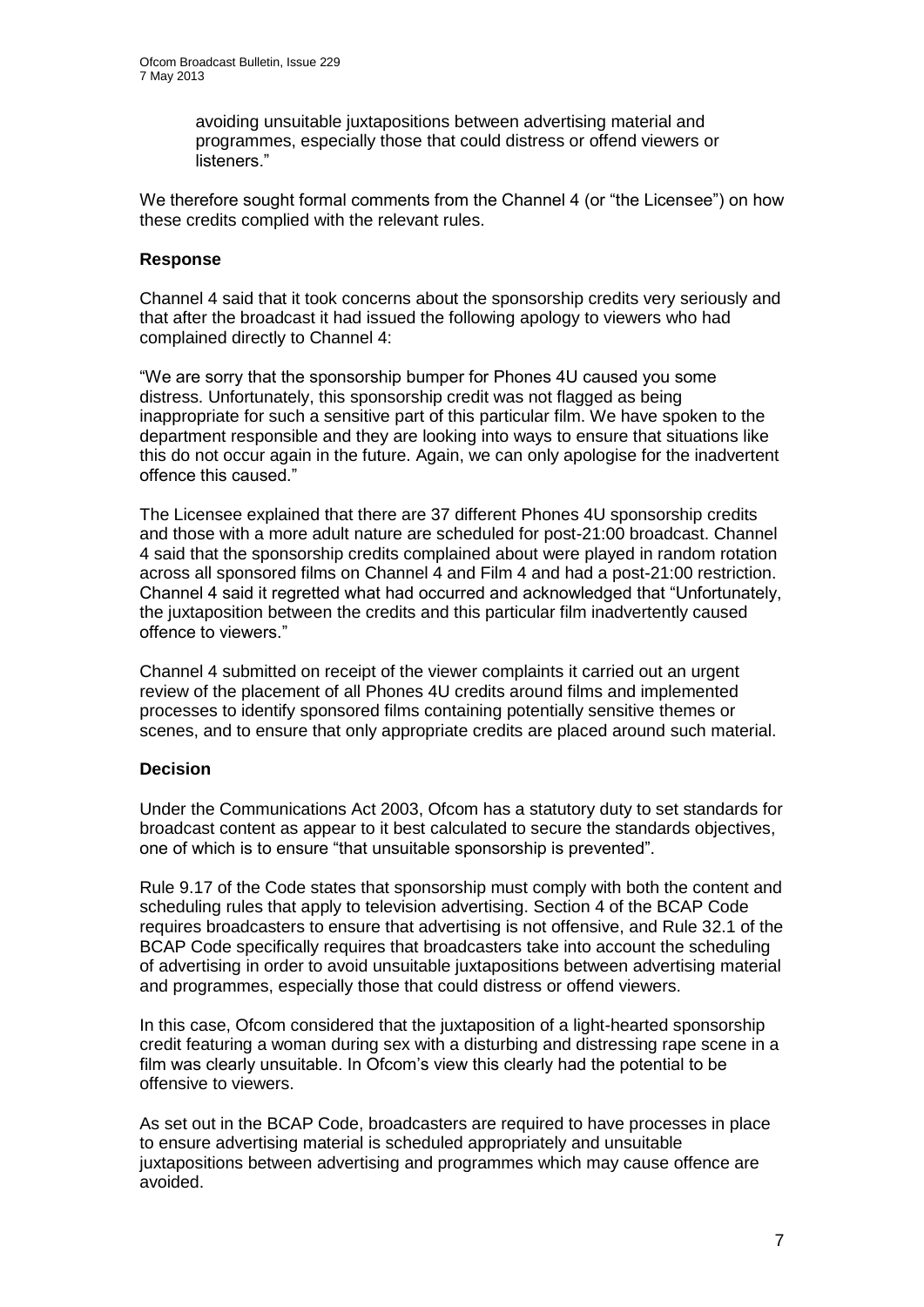In its submission Channel 4 gave no indication that it had any processes in place other than the post-watershed restriction on some of the Phones 4U sponsorship credits prior to this broadcast.

We noted that the Licensee took steps following complaints about the inappropriate scheduling of the sponsorship credit to carry out "an urgent and immediate" review of the placement of Phones 4U credits and implemented new processes to ensure that sponsorship credits going forward should be scheduled appropriately.

Ofcom has taken account this action by Channel 4 and the apology it issued to viewers. However we considered that, in this case, Channel 4 had had insufficient processes in place to prevent the unsuitable juxtaposition of advertising and programming material, as required by Rule 32.1 of the BCAP Code.

Ofcom therefore considered that both sponsorship credits were in breach of the relevant rules

#### **Breaches of Rule 9.17 of the Code, with reference to Rule 32.1 of the BCAP Code**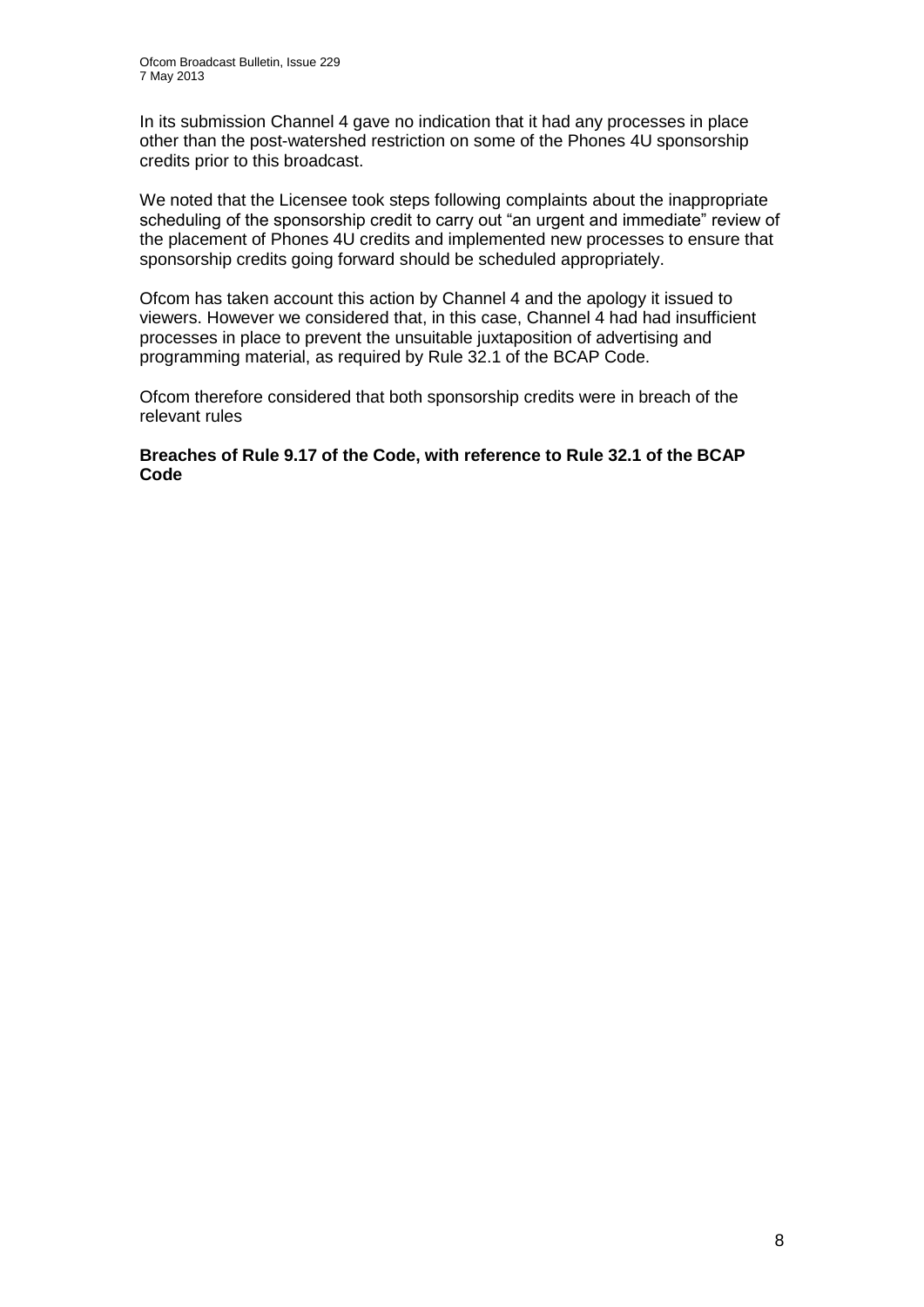# **In Breach**

## **Kobots Federation: Kobots Dual Action Game sponsorship credits**

*Cartoon Network, Cartoon Network Too, Boomerang, 18 February 2013 to 17 March 2013, various times*

#### **Introduction**

Cartoon Network, Cartoon Network Too and Boomerang are cable and satellite channels in the children's section of the electronic programme guide. The channels primarily broadcast animated programmes. The licences for the channels are held by Turner Broadcasting System Europe Limited ("Turner" or "the Licensee").

Between 18 February and 17 March 2013, Kobots Federation: Kobots Dual Action Game<sup>1</sup> sponsored Cartoon Network, Cartoon Network Too and Boomerang. The sponsorship credits were therefore broadcast each day during this period on each channel around a variety of programmes.

During routine monitoring, Ofcom noted a sponsorship credit which comprised: the Kobots logo which stated *"Kobots Federation Kobots Dual Action Game";* the website address "*www.kobotsfederation.com";* footage of children playing with the Kobots figures; and the voiceover "*Join the Kobots Federation.*<sup>2</sup> *Join the Funtastic. Cartoon Network sponsored by Kobots."*

There were also other voiceover variations as follows:

- *"Join the Kobots Federation. Join the amazing action on Cartoon Network sponsored by Kobots."*
- *"Join the Kobots Federation. Cartoon Network sponsored by Kobots."*
- *"Join the Kobots Federation. Join the heavyweight heroes. CN Too sponsored by Kobots."*
- *"Join the Kobots Federation. CN Too sponsored by Kobots."*
- *"Slide into big hits all day on Boomerang. Sponsored by Kobots. Join the Kobots Federation."*
- *"Jump into big hits all day on Boomerang. Sponsored by Kobots. Join the Kobots Federation."*
- *"Slide into afternoons on Boomerang. Big hits sponsored by Kobots. Join the Kobots Federation."*

<sup>1</sup>  $1$  Kobots are collectible small plastic figures which children play with either by flicking the figures at their opponent's figures or into a goal called a Kobotron. There are six Kobots teams to collect.

 $2$  The Kobot Federation website allows users to interact with friends, put details of their Kobot toy collection online and play online Kobot games alone or with friends.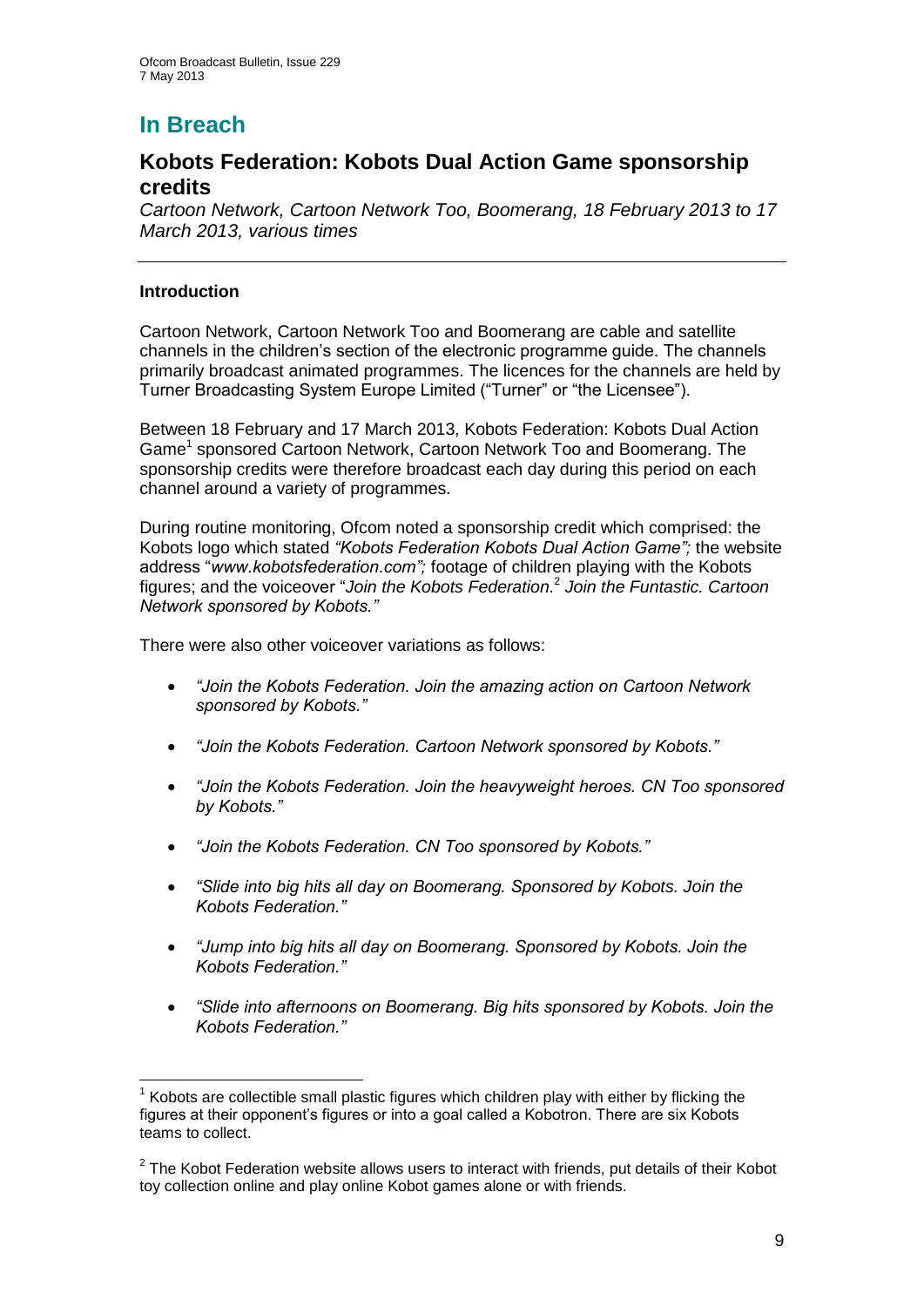*"Join the Kobots Federation. Boomerang sponsored by Kobots."*

Ofcom considered the material raised issues warranting investigation under the following Code rule:

Rule 9.22: "Sponsorship credits must be distinct from advertising. In particular:...

(a) Sponsorship credits broadcast around sponsored programmes must not contain advertising messages or calls to action. Credits must not encourage the purchase or rental of the products or services of the sponsor or a third party. The focus of the credit must be the sponsorship arrangement itself. Such credits may include explicit reference to the sponsor's products, services or trade marks for the sole purpose of helping to identify the sponsor and/or the sponsorship arrangement."

We therefore asked the Licensee for its comments as to how the content complied with Rule 9.22(a).

#### **Response**

Turner submitted that the Kobot Federation toys were launched in February 2013 and the Licensee was conscious of the need to ensure that viewers knew what the products were in order to satisfy Rule 9.19 of the Code which requires that sponsorship must be clearly identified. Turner said that it also took note of the fact that Rule 9.22(a) states that credits "may include explicit reference to the sponsor's products, services or trade marks for the sole purpose of helping to identify the sponsor and/or the sponsorship arrangement."

Turner stated that as the toys are so new to the market, it decided to include the sponsor's tagline *"Join the Kobots Federation"* with the "dual purpose of utilising any brand recognition that may be spreading through the market and also as a method of pointing viewers to the section of the Kobots Federation website that would give them information about the products themselves." The Licensee added that the Kobots Federation website is not a direct purchasing site, and joining for free only provides more information and functionality on the site. Therefore Turner considered that *"Join the Kobots Federation"* was not directly encouraging the purchase of the Kobots toys.

Turner submitted that *"Funtastic"* was a description of the programmes on the channels which were being sponsored. So the line *"Join the Funtastic"* was included to create a thematic link between the sponsored programmes and the sponsor, i.e. "the viewer is encouraged to enjoy the sponsored programme with the sponsor".

However, Turner acknowledged that the credits "may create the impression of a commercial call to action". The Licensee said that it will ensure that for future sponsorship campaigns the creative teams are made aware of the need to include only a small amount of sponsor content and to create "bespoke elements to create thematic link". The Licensee also submitted that these credits may not have met its usual standards because of a heavily restructured team, but that the compliance and legal teams have now ensured that refresher training sessions are being provided and that all new sponsorship campaigns are subject to additional checks.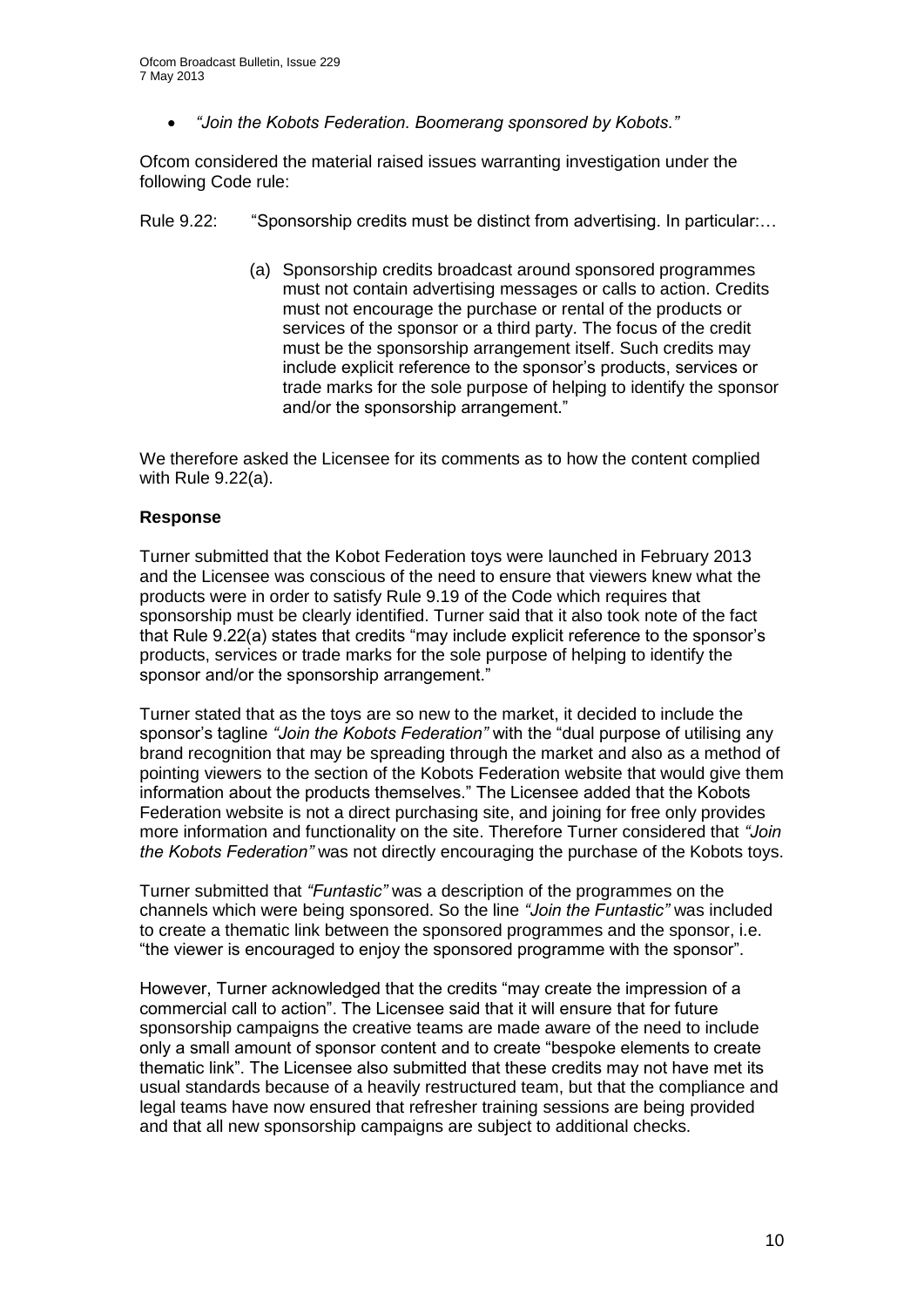#### **Decision**

Under the Communications Act 2003, Ofcom has a statutory duty to set standards for broadcast content as appear to it best calculated to secure the standards objectives, one of which is that "the international obligations of the United Kingdom with respect to advertising included in television and radio services are complied with". The rules in Section Nine of the Code, among others, reflect this objective.

The EU Audiovisual Media Services Directive limits the amount of advertising a broadcaster can transmit and requires that advertising is kept distinct from other parts of the programme service. Sponsorship credits are treated as part of the sponsored content and do not count towards the amount of airtime a broadcaster is allowed to use for advertising. To prevent credits effectively becoming advertisements, and therefore increasing the amount of advertising transmitted, broadcasters are required to ensure that sponsorship credits do not contain advertising messages.

Rule 9.22(a) of the Code therefore requires that sponsorship credits broadcast around sponsored programmes must not contain advertising messages or calls to action, or encourage the purchase or rental of the products or services of the sponsor or a third party. The focus of the credit must be the sponsorship arrangement itself and references to the sponsor's products, services or trade marks should be for the sole purpose of helping identify the sponsor and/or the sponsorship arrangement. In particular, Ofcom's published guidance on Rule 9.22(a) states that "credits that contain direct invitations to the audience to contact the sponsor are likely to breach the Code".

In this case, Ofcom noted that when complying the credits Turner had considered that because viewers could not purchase the sponsor's products on the Kobots Federation website, the voiceover *"Join the Kobots Federation"* was not a call to action for viewers to contact the sponsor to purchase the sponsor's products. However, Ofcom considered that the purpose of encouraging viewers to *"Join the Kobots Federation"* (which was sometimes accompanied in the voiceover by the line *"Join the heavyweight heroes"*) was to encourage them to use the sponsor's service to interact with friends, put details of their Kobot toy collection online and play online Kobot games. Further, Ofcom disagreed with Turner that that *"Join the Kobots Federation"* was not a call to action to purchase the toys because the website is not a direct purchasing site. As the toys are called 'Kobots Federation: Kobots Dual Action Game', the call to action could have been understood to be an encouragement to visit the website, but could also be understood to be an encouragement to purchase the toys from a retailer.

Further, we noted Turner's submission that the line *"Join the Funtastic"* was an attempt to create a thematic link between the sponsored programmes and the sponsor. However we judged that this did not serve to create a clear link with the programming being sponsored, and instead simply appeared to be a call to action for the viewer to contact the sponsor, particularly as it followed the line *"Join the Kobots Federation"*. Simply because a sponsorship credit has, or could be argued to have, a thematic link to the programme(s) it is sponsoring, does not necessarily prevent it from also amounting to an advertising message.

Ofcom therefore judged that the credits contained direct invitations to viewers to contact the sponsor and as such encouraged the purchase of the sponsor's products, in breach of Rule 9.22(a) of the Code. However, Ofcom welcomed the fact that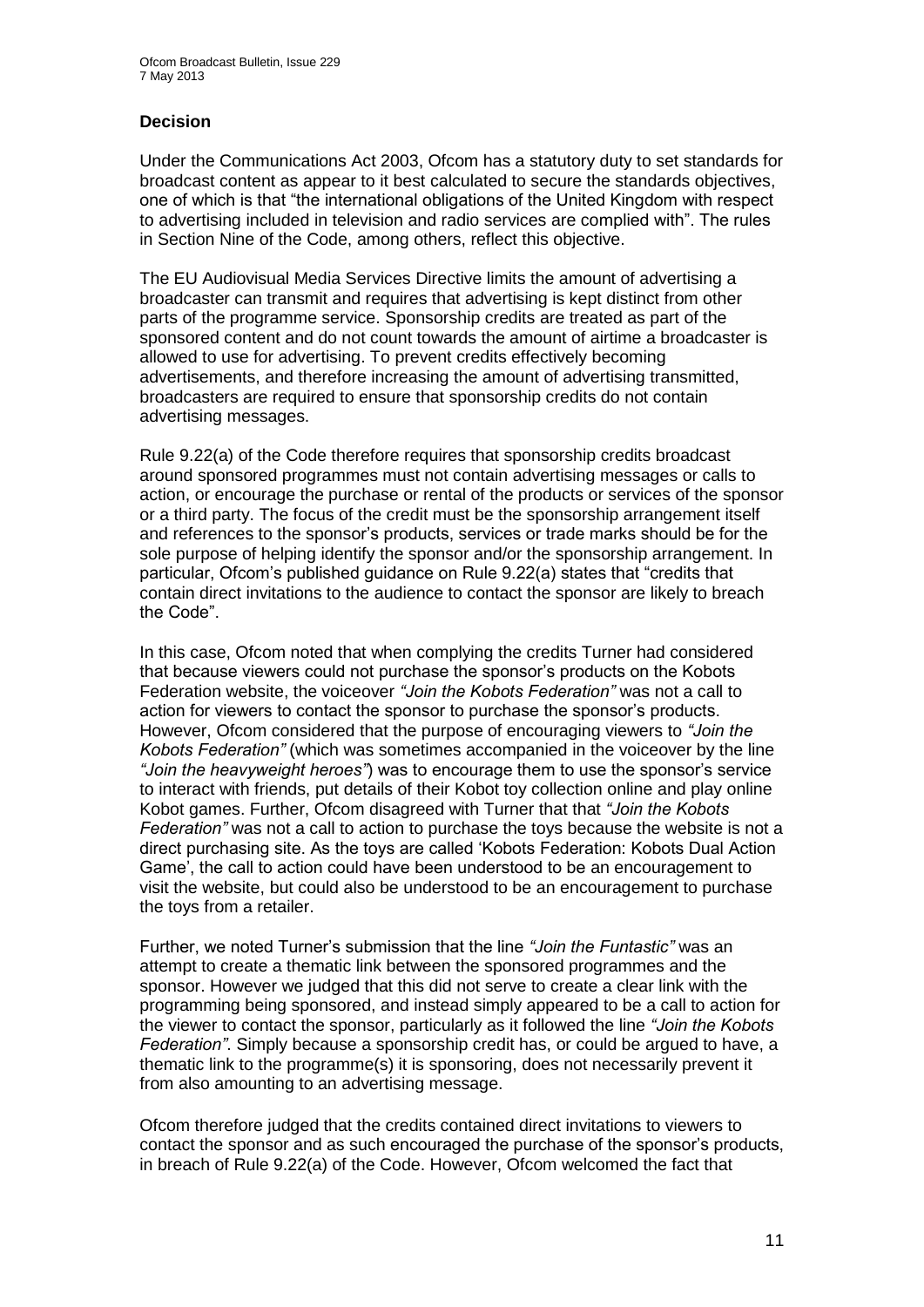Turner is undertaking refresher training sessions for its staff to ensure compliance with Rule 9.22(a).

## **Breaches of Rule 9.22(a)**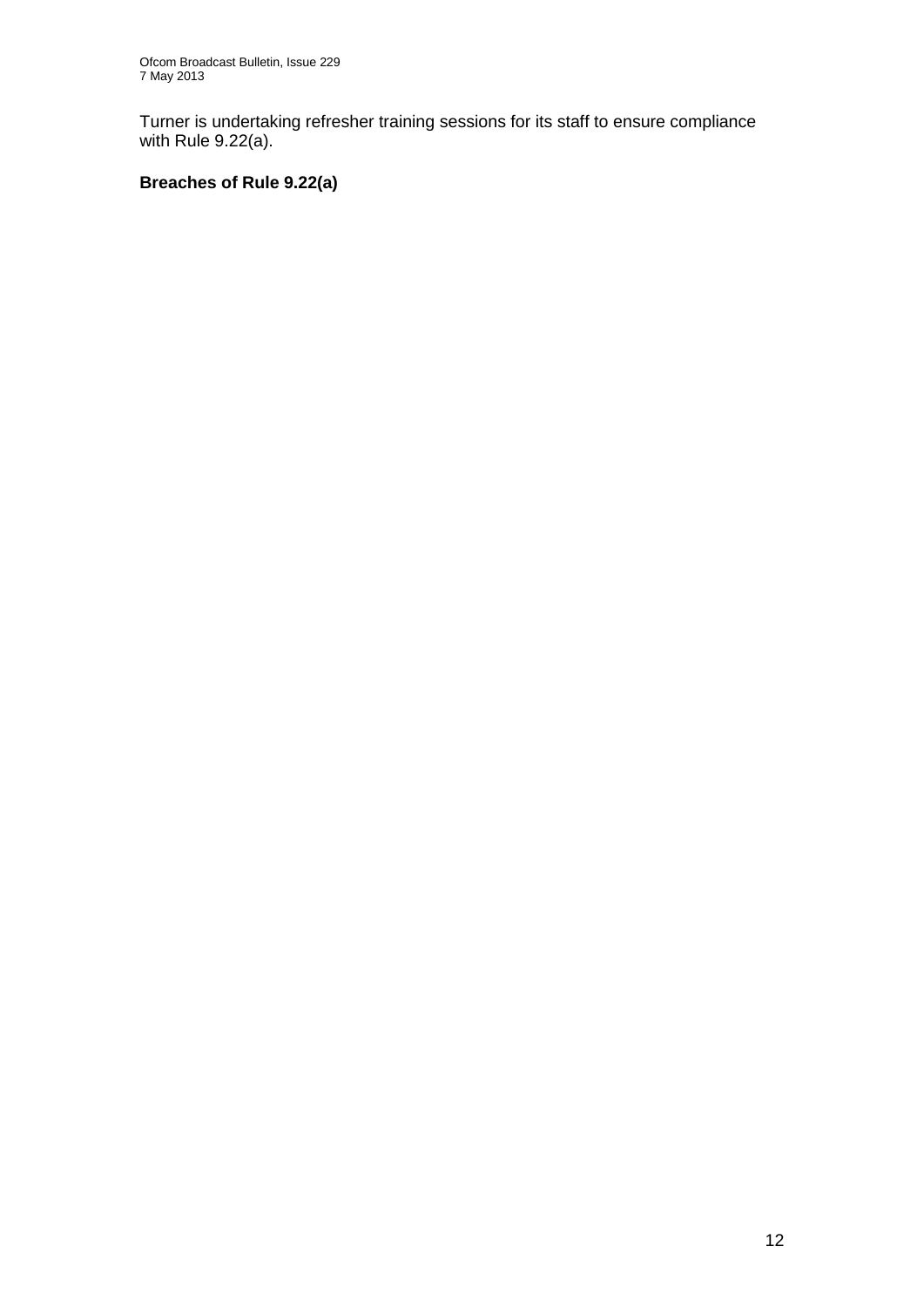# **In Breach**

**The Daily Show**  *Comedy Central Extra, 5 March 2013, 20:00*

#### **Introduction**

Comedy Central Extra is owned and operated by Paramount UK Partnership ("Paramount UK" or "the Licensee").

*The Daily Show* is a satirical American news programme which mixes studio discussion about current events with filmed location reports where reporters take a comic look at different aspects of American life, often interviewing people from a particular community.

A complainant alerted Ofcom to the use of the phrase *"fuck it"* by a reporter during an item on Texans who want to secede from the United States.

Ofcom considered the material raised an issue warranting investigation under Rule 1.14 of the Code, which states that:

"The most offensive language must not be broadcast before the watershed (in the case of television)...".

We therefore asked the Licensee for its comments as to how the content complied with this rule.

#### **Response**

Paramount UK said that the use of the most offensive language in this case was not "muted or bleeped as is usual practice" as a result of human error.

The Licensee said it accepted the language was "unacceptable" in a pre-watershed broadcast and wanted to "unreservedly apologise" to the complainant. The Licensee said that when complying this programme for broadcast at 20:00 it "takes a special care" to adhere to the Code rules on offensive language. Paramount UK said an investigation was made into how the mistake occurred and that as a result it has reviewed its compliance procedures. Paramount UK said it has "made sure that the individuals concerned understand how seriously the mistake was" and that "sufficient procedures" have been put in place to avoid any recurrence.

#### **Decision**

1

Under the Communications Act 2003, Ofcom has a statutory duty to set standards for broadcast content as appear to it best calculated to secure the standards objectives, one of which is that "persons under the age of eighteen are protected". This objective is reflected in Section One of the Code.

Rule 1.14 states that the most offensive language must not be broadcast before the watershed. Ofcom research on offensive language<sup>1</sup> clearly notes that the word "fuck"

 $1$  Audience attitudes towards offensive language on television and radio, August 2010 [\(http://stakeholders.ofcom.org.uk/binaries/research/tv-research/offensive-lang.pdf\)](http://stakeholders.ofcom.org.uk/binaries/research/tv-research/offensive-lang.pdf)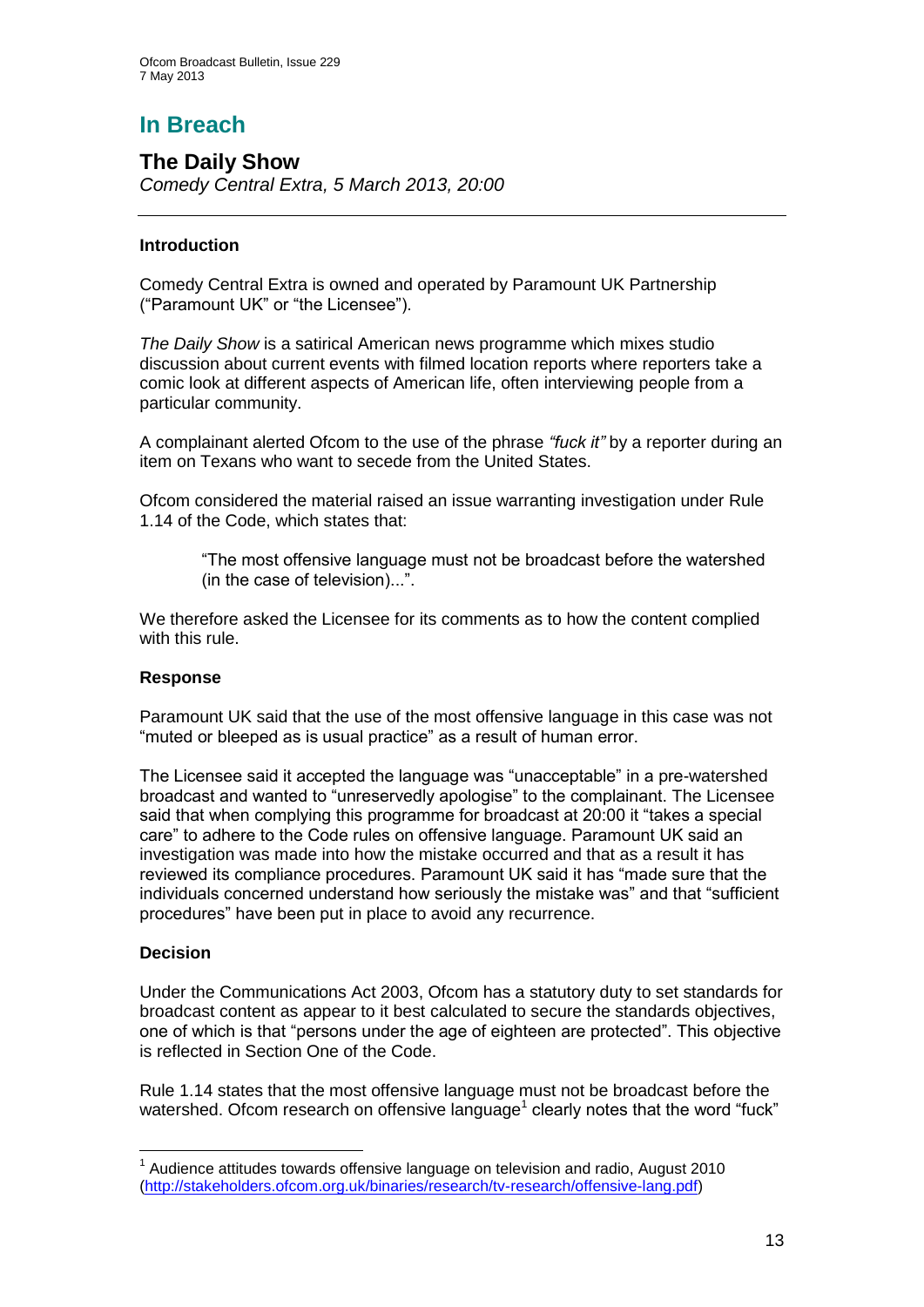and its derivatives are considered by audiences to be among the most offensive language. Such language is unacceptable before the watershed, whatever the audience profile of the channel.

In this case the use of the word "fuck" was clearly audible at 20:10 in this programme when broadcast. Ofcom notes the action taken by Paramount UK after it became aware of the transmission of the most offensive language in this broadcast. However, Rule 1.14 of the Code states unequivocally that "the most offensive language must not be broadcast before the watershed…". There was therefore a breach of Rule 1.14.

**Breach of Rule 1.14**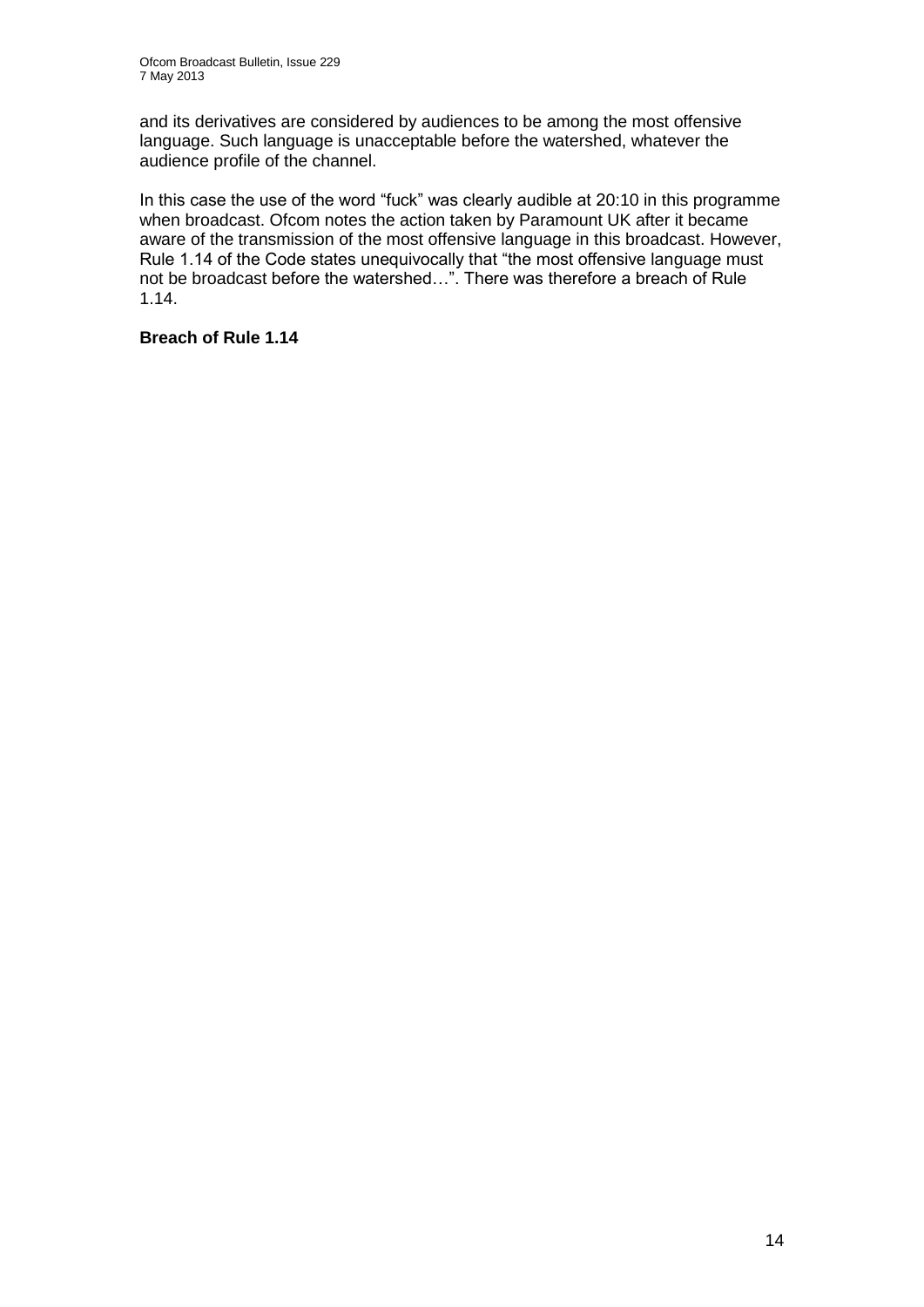# **In Breach**

## **Cross promotion for Sky Sports**

*Sky News, 13 February 2013, 23:47*

#### **Introduction**

A complainant alerted Ofcom to flashing images in a 30-second promotion for Sky Sports broadcast on Sky News. The licence for Sky News is held by British Sky Broadcasting Ltd ("BSkyB" or "the Licensee").

On assessing the material Ofcom noted that the promotion stated, "*Upgrade to Sky Sports and watch the sporting calendar come to life*". This was followed by images of calendar pages being turned rapidly in the style of a 'flick book' (a series of pictures that vary gradually from one page to the next, so that when the pages are turned rapidly, the pictures appear to animate) to depict various animated sporting activities and scenes.

Certain types of flickering or intermittent images can trigger seizures in viewers who are susceptible to photosensitive epilepsy ("PSE"). Ofcom therefore carried out a technical assessment of the promotion against Ofcom's guidance to broadcasters on flashing images ("the PSE Guidance")<sup>1</sup>. The flick-book animation sequences contained rapid variations in brightness due to the varying 'shadow' cast by the pages. Some of these sequences, in total, around five and a half seconds, contained brightness changes at levels which exceeded the maximum limits in the PSE Guidance.

Ofcom considered the material raised issues warranting investigation under Rule 2.12 of the Code, which states:

"Television broadcasters must take precautions to maintain a low level of risk to viewers who have photosensitive epilepsy. Where it is not reasonably practicable to follow the Ofcom guidance, and where broadcasters can demonstrate that the broadcasting of flashing lights and/or patterns is editorially justified, viewers should be given an adequate verbal and also, if appropriate, text warning at the start of the programme or programme item".

Ofcom therefore requested comments from the Licensee on how the programme material complied with this rule.

#### **Response**

The Licensee explained that, as is standard practice, the compliance team reviewed the promotion before it went to air and queried whether it would pass a PSE technical assessment because of the 'flick book' format.

BSkyB therefore carried out a technical assessment, which the promotion failed. The promotion was therefore re-edited and the segments which failed the first assessment passed a second test. However, during the second test, other segments of the promotion failed, and so yet further edits were carried out.

<sup>1</sup> <sup>1</sup> <http://stakeholders.ofcom.org.uk/binaries/broadcast/guidance/812612/section2.pdf>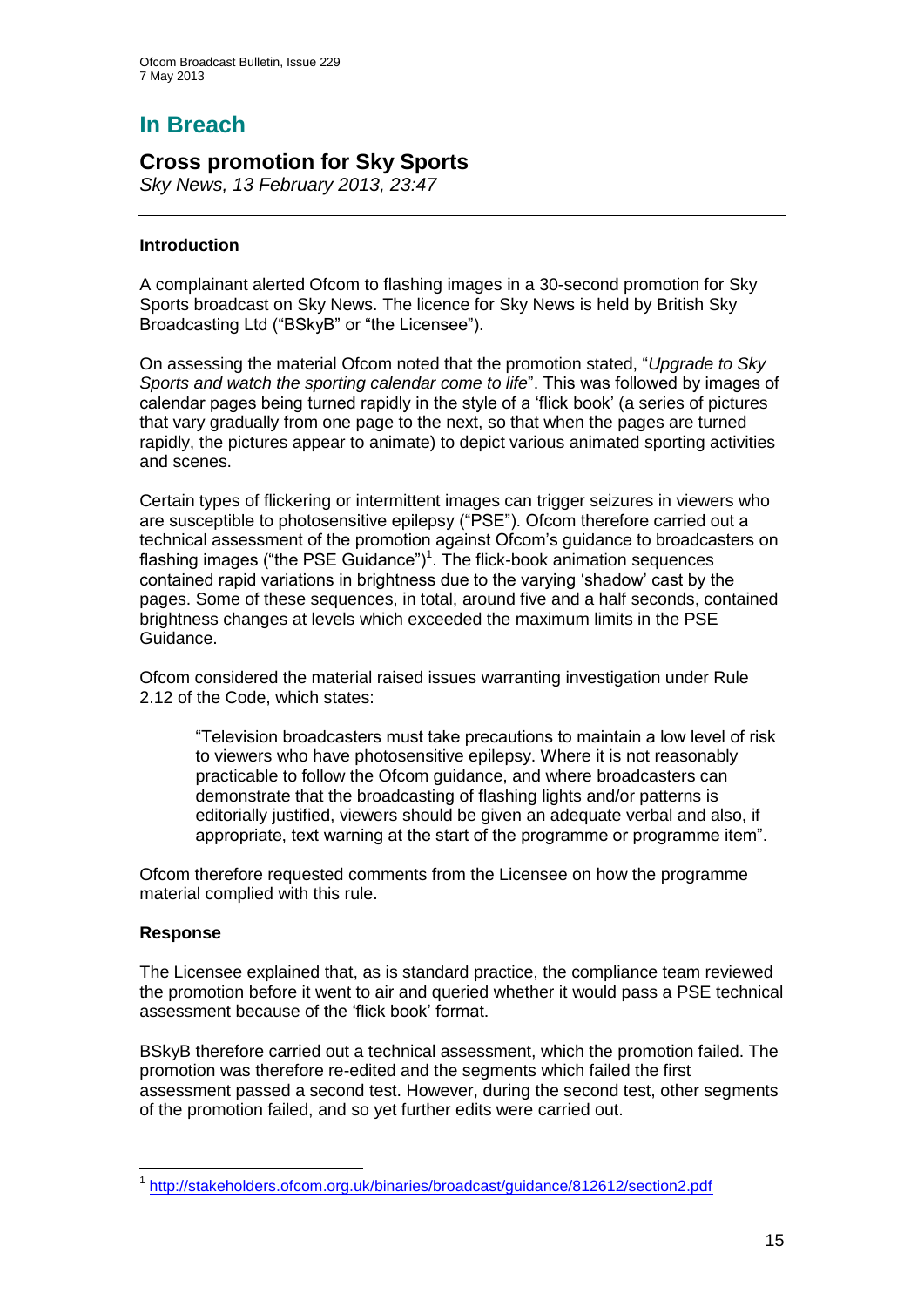After further edits, the sections of the promotion which had failed the second technical assessment were put through a third test and passed. BSkyB explained, however, that the whole promotion was not tested again at this point. The Licensee said that when Ofcom sent it the complaint, BSkyB put the whole promotion through another assessment and it failed.

The Licensee confirmed that the promotion was then immediately pulled from air, reedited and tested again. The Licensee said that this version was compliant with Ofcom's PSE Guidance, and so was the version broadcast subsequently by Sky.

#### **Decision**

Under the Communications Act 2003, Ofcom has a statutory duty to set standards for broadcast content as appear to it best calculated to secure the standards objectives, one of which is that "generally accepted standards are applied to the content of television and radio services so as to provide adequate protection for members of the public from the inclusion in such services of harmful and / or offensive material".

Broadcasters are required under Rule 2.12 of the Code to ensure that adequate precautions are taken to maintain a low level of risk to viewers who have PSE. Given the significant potential harm that can result in viewers with PSE who are exposed to flashing images, Rule 2.12 makes clear that Ofcom expects broadcasters to maintain a low level of risk in this regard. Further, the PSE Guidance in this area (and the annexed Guidance Note on flashing images which is based on scientific research), are intended to limit the incidence of seizures.

Ofcom's test of this material found that it did not comply with the limits set out in the PSE Guidance. Ofcom notes the Licensee's explanations of: the compliance checks made in advance of the original broadcast; why this material was broadcast in a noncompliant form; and, that this version was removed from air immediately when BSkyB was realised that the promotion did not comply with the PSE Guidance.

Nonetheless the broadcast was in breach of Rule 2.12 of the Code.

#### **Breach of Rule 2.12**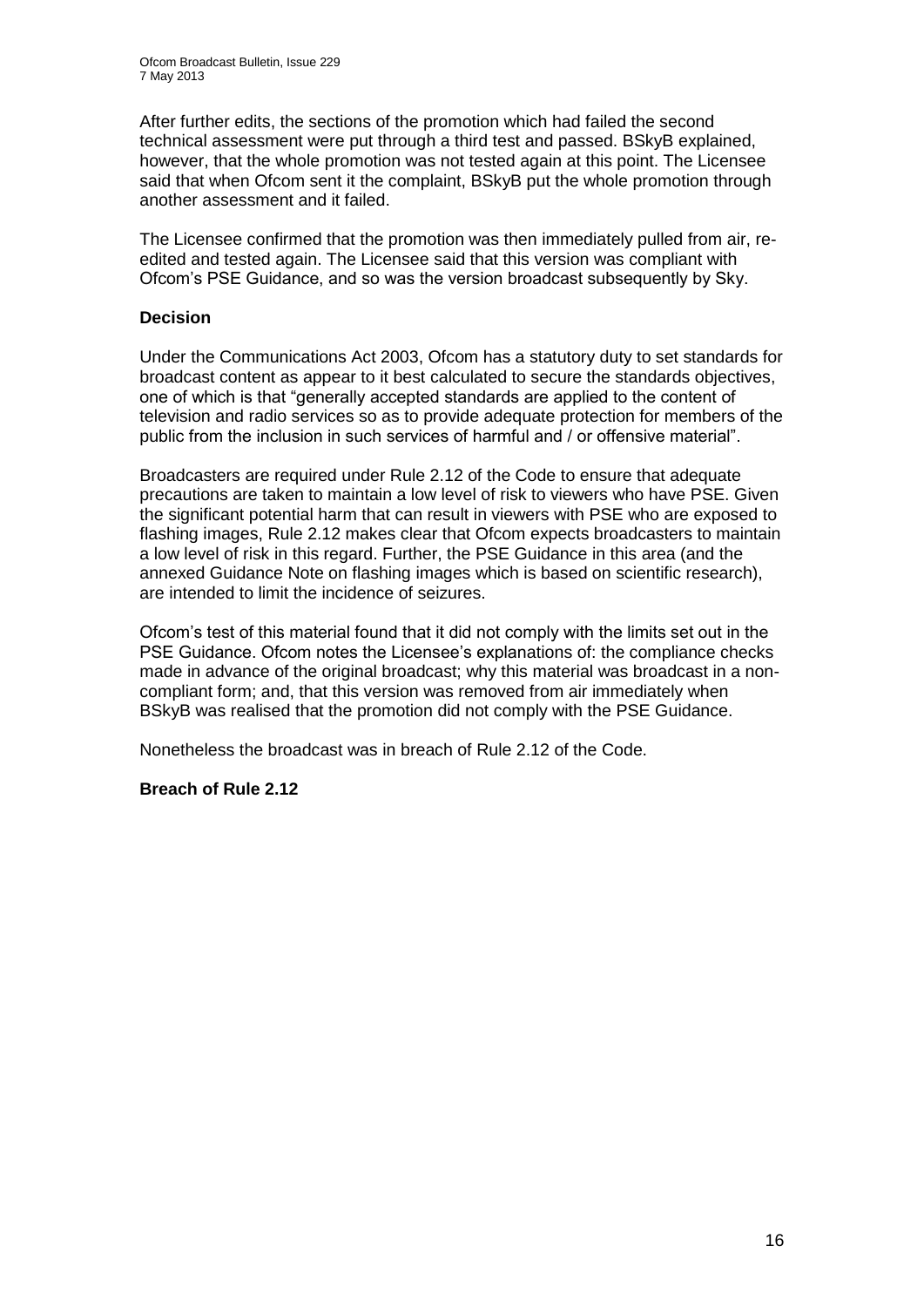# **Resolved**

## **Viewer competitions**

*Channel 5 and 5\*, September to November 2012, various times*

#### **Introduction**

Channel 5 Broadcasting Limited ("Channel 5" or the Licensee) alerted Ofcom to a technical error that affected its telephone entry system in a number of its premium rate broadcast competitions conducted between September and November in 2012.

Viewers entering the competitions by telephone were required to leave their contact details during the call so that a recording of this information could be linked to their entry. The error caused some viewers' telephone calls to be terminated before they had an opportunity to leave their details.

Channel 5 confirmed that all entrants and their telephone numbers were automatically registered, so if an affected entrant had been selected as the winner, it would still have been possible for them to be contacted. Therefore, the error did not affect any entrant's chances of winning the competitions. However, it did present the possibility that entrants could have been concerned that their entry had been cut short before they left a verbal record of their contact details, causing them to redial to enter again, and consequently be charged twice.

Ofcom considered the matter raised issues warranting investigation under Rule 2.14 of the Code.

Rule 2.14 "Broadcasters must ensure that viewers are not materially misled about any broadcast competition".

It therefore sought the Licensee's comments as to how the competitions complied with this rule.

#### **Response**

The Licensee said that in mid-November its customer service team was contacted by two entrants of the competition featured in *The Gadget Show* whose calls to the competition line had been terminated prematurely. Channel 5 notified its service provider and asked it to investigate the issue. Channel 5 said that BT (which is the platform provider responsible for collating its telephone competition entries) then notified its service provider that a technical error had caused the early termination of some calls. Channel 5 said that: "The root cause was identified to be some code in software deployed as part of an upgrade to the RIDE platform". Channel 5 said it had not been aware of the software upgrade.

Channel 5 said that 1,863 entrants across 13 competitions were affected and at the time that the error was discovered, seven of these competitions had been completed.

The Licensee examined the results of the completed competitions and found that in each case, they had a full recording of the winner's details or the winner had entered via a different route e.g. SMS. It therefore concluded that the technical issue had not affected the overall result of the seven completed competitions.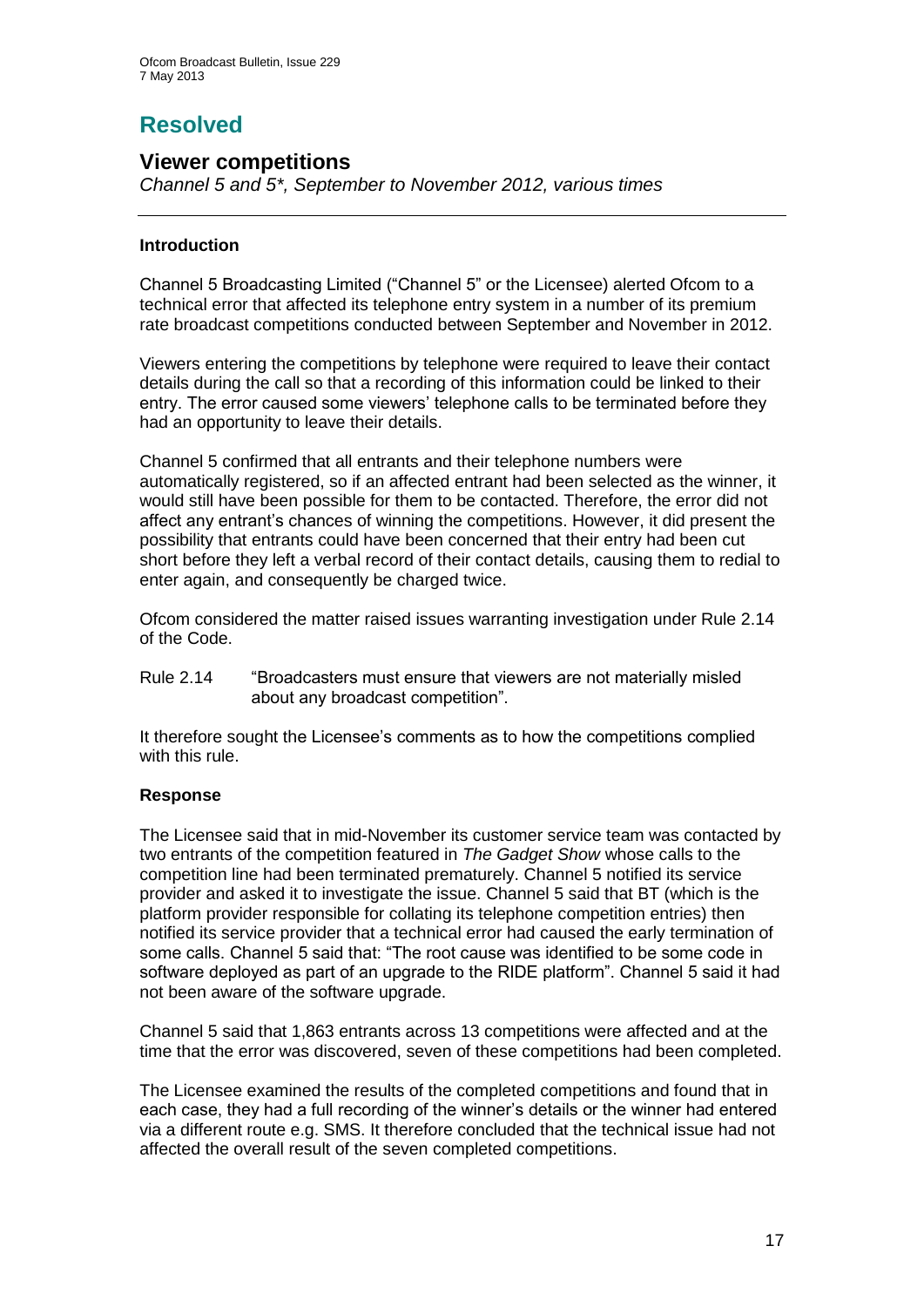However, Channel 5 said it was concerned that some entrants to the 13 affected competitions may have thought their first entry had not been registered and therefore called again to enter the competition. It therefore identified 1,027 people across the 13 competitions who had made multiple entries. It said that it arranged to contact these people to ascertain whether they had intended to enter the competition more than once, or whether they had done so as a result of their initial call being cut short. The entrants of the seven completed competitions were given the option of receiving a refund or having their entry fee donated to charity. The entrants for the six active competitions were given an extra option of staying in the competition.

Having completed this process, the Licensee proceeded to select the winners of the remaining six competitions. The winners either had full details during their telephone call or used an alternative route of entry and therefore it similarly concluded that the technical error had no impact on the result of these competitions.

Channel 5 said that it did not believe that any entrant was materially affected by this incident but nonetheless has requested that BT notifies it of any other software changes prior to implementation. It added that it will monitor the situation via its service provider going forward to ensure this incident is not repeated.

#### **Decision**

Under the Communications Act 2003, Ofcom has a statutory duty to set standards for broadcast content as appear to it best calculated to secure standards objectives, including "that generally accepted standards are applied to the contents of television... services so as to provide adequate protection for members of the public from the inclusion in such services of ... harmful material."

This objective is reflected in Section Two of the Code. Rule 2.14 requires broadcasters to ensure that viewers and listeners are not materially misled about any broadcast competition.

In this case, Ofcom noted that a technical error caused some telephone calls to terminate before entrants had the opportunity to provide their personal details. As explained above, this may have caused confusion to entrants and prompted them to redial resulting in a second premium rate charge.

However, Ofcom accepted that the technical error that affected some viewers' entries was beyond the control of the Licensee. Nevertheless we welcome Channel 5's confirmation that its service provider is liaising with BT to reduce the likelihood of any recurrence of this issue. We also noted the extensive process undertaken by the Licensee to eliminate any possibility of material harm to viewers caused by the error. In the circumstances, Ofcom considers the matter resolved.

#### **Resolved**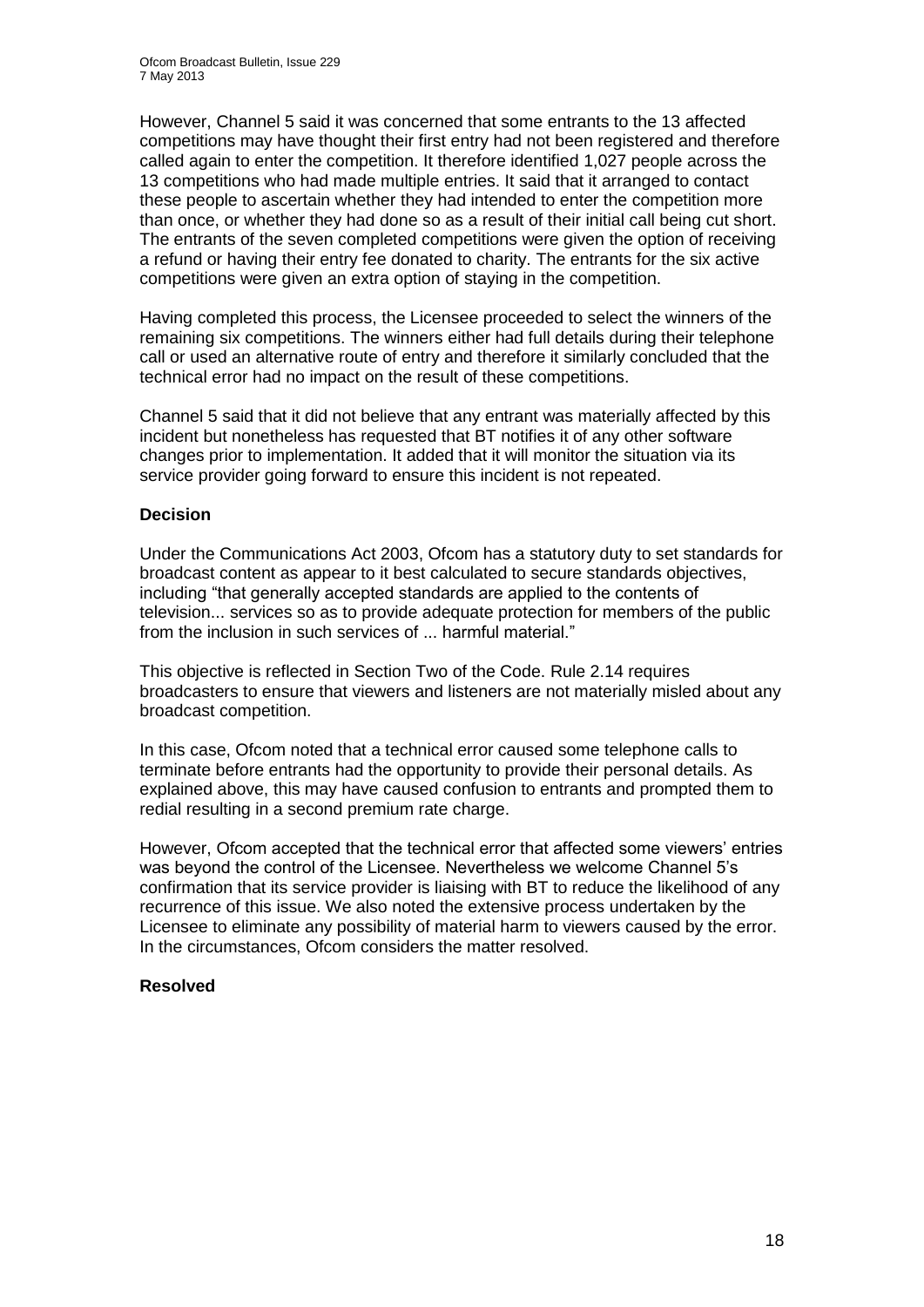# **Resolved**

## **Viewer competitions**

*ITV1 and ITV2 channels, September to November 2012, various times*

#### **Introduction**

ITV Broadcasting Limited ("ITV") alerted Ofcom to a technical error that affected the telephone entry system in a number of its premium rate broadcast competitions conducted between September and November 2012.

ITV's broadcast competitions often offer three telephone entries for the price of two. Viewers wishing to take advantage of this offer are invited to stay on the line after their second (or fifth) call to leave their details again to receive a third (or sixth) entry for free. However, as a result of the technical error in these instances, eligible entrants' calls were terminated before they had an opportunity to leave their details and therefore, they did not receive their additional free entry.

Ofcom considered the matter raised issues warranting investigation under Rule 2.14 of the Code.

Rule 2.14 "Broadcasters must ensure that viewers are not materially misled about any broadcast competition".

It therefore sought the Licensee's comments as to how the competitions complied with this rule.

#### **Response**

ITV explained that in late November 2012, BT (which is the platform provider responsible for collating its telephone competition entries) notified it of the issue. ITV said: "...there was an error in the software introduced as part of an upgrade to the underlying BT platform". ITV added that it was not aware that the software upgrade had taken place until this time.

ITV calculated that 4,833 entrants across 116 competitions were eligible for an additional free entry but owing to this error did not receive one.

ITV said that each of its competition entries is assigned a 19 digit positive or negative number and that this is done entirely at random and not influenced by factors such as the size of the entry pool, the route of entry or the time of submission. The entrant with the lowest assigned number is the determined as the winner.

ITV said that in order to ensure the competitions ran in accordance with its published terms, and that the affected entrants were not disadvantaged, it re-ran the selection process for the 4,833 affected entrants. If a lower number than the originally selected winner in each of the competitions was assigned to one of these entries, these entrants were awarded the original advertised prize. ITV also confirmed that the original winner would also keep the prize originally awarded to them.

ITV said that, following the incident, it had asked BT to review its testing processes to ensure that they are as comprehensive as practically possible and expected an update from BT shortly.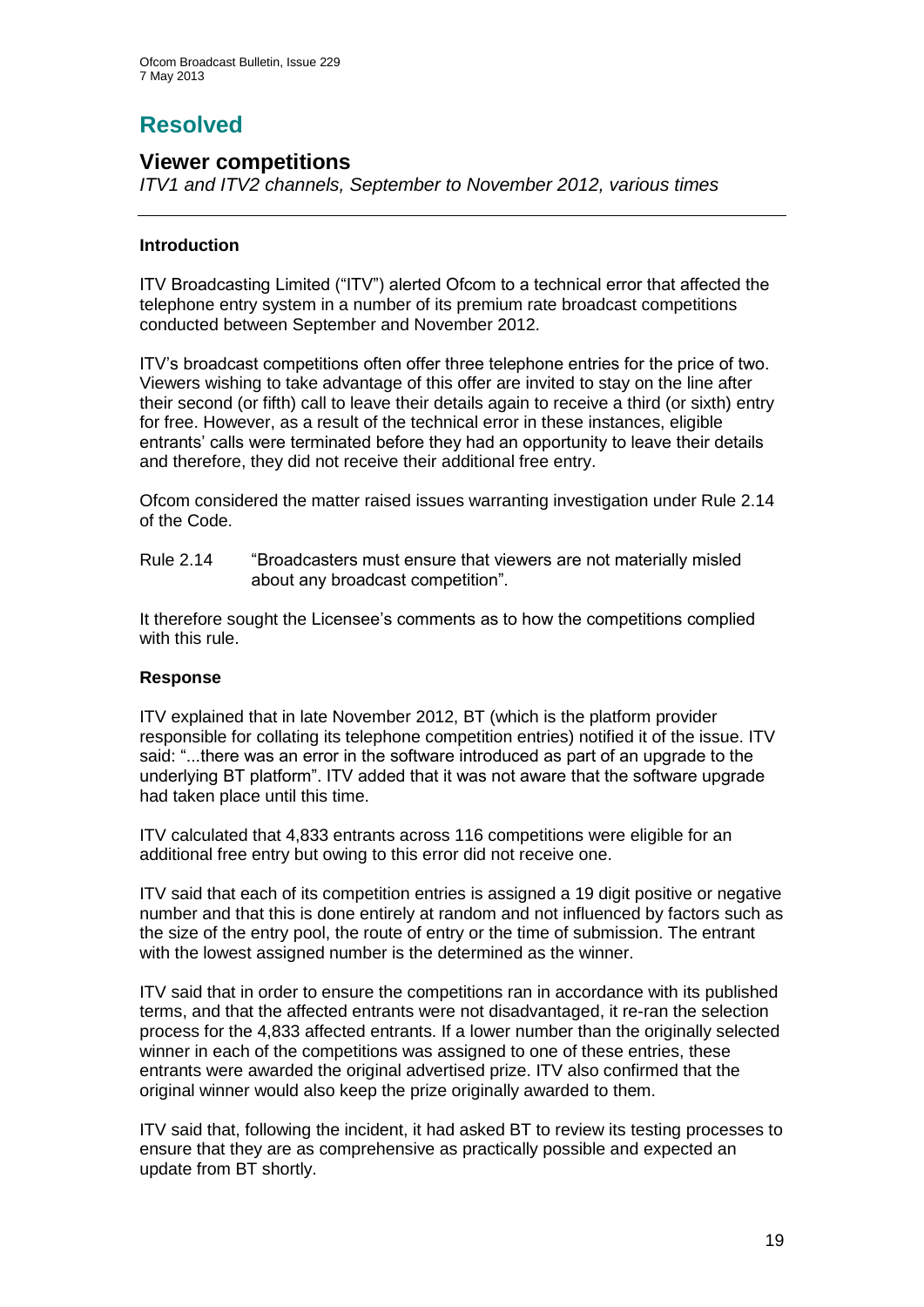#### **Decision**

Under the Communications Act 2003, Ofcom has a statutory duty to set standards for broadcast content as appear to it best calculated to secure standards objectives, including "that generally accepted standards are applied to the contents of television... services so as to provide adequate protection for members of the public from the inclusion in such services of ... harmful material."

This objective is reflected in Section Two of the Code. Rule 2.14 requires broadcasters to ensure that viewers and listeners are not materially misled about any broadcast competition.

In this case, Ofcom noted that a technical error led to the exclusion of legitimate competition entries from 4,833 people who would have paid a premium rate for their two preceding entries on the understanding that they would receive an additional entry free of charge. Ofcom therefore considered that viewers could have been materially misled by the competitions' promotions in respect of the free third (or sixth) entry offer.

However, Ofcom accepted that the technical error that caused some viewers' entries to be excluded was beyond ITV's control. Nevertheless we welcome ITV's confirmation that is liaising with BT to reduce the likelihood of any recurrence of this issue. We also noted the action taken by ITV to retrospectively include excluded entries in the competitions and ensure they had the same chance of winning. In the circumstances, Ofcom considers the matter resolved.

#### **Resolved**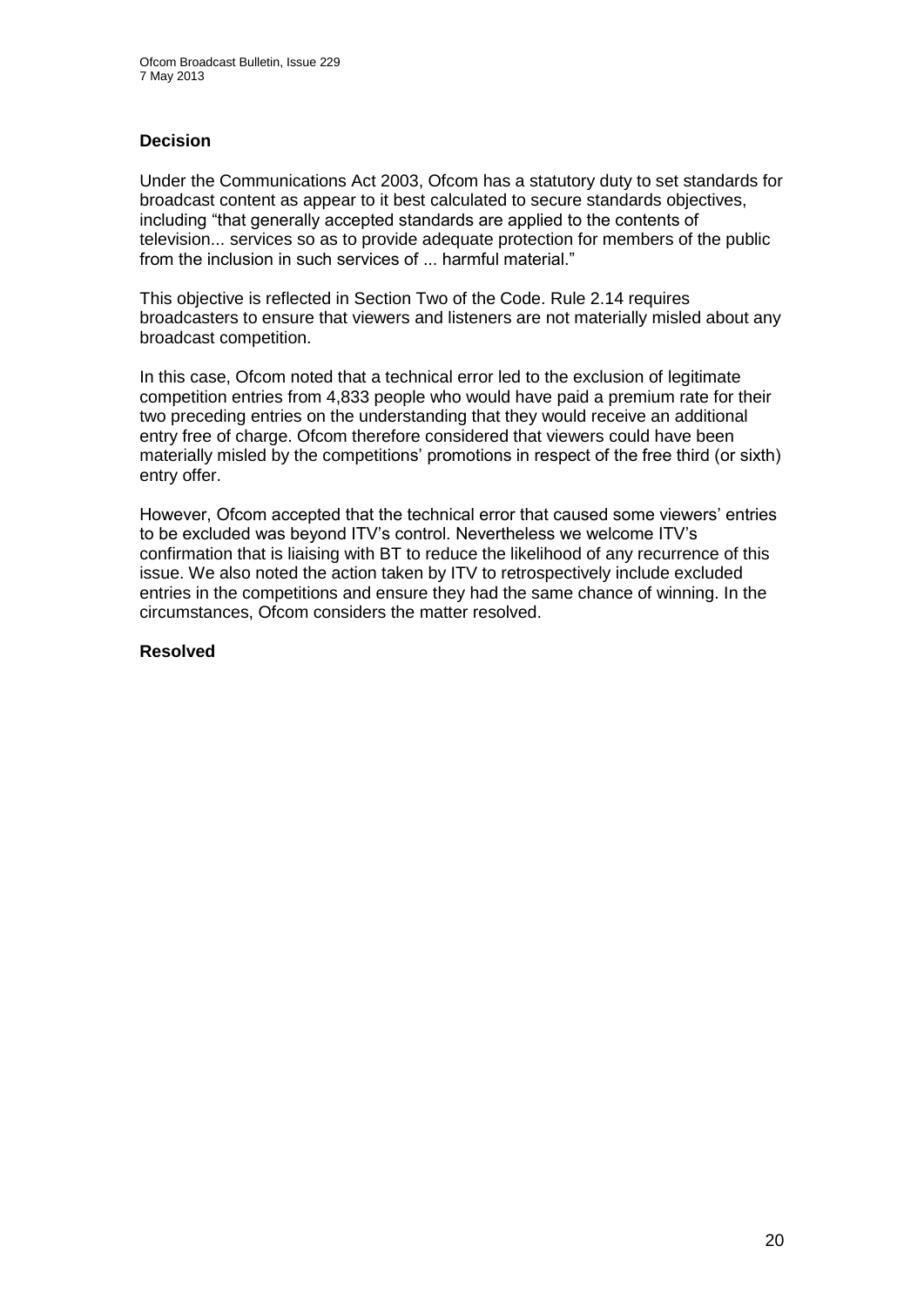# **Advertising Scheduling Findings**

## **In Breach**

## **Advertising scheduling**

*Bloomberg Television, various dates and times*

#### **Introduction**

Rule 17 of the Code on the Scheduling of Television Advertising ("COSTA") stipulates the maximum number of advertising breaks programmes may contain:

| <b>Scheduled duration of programme</b><br>(on non-PSB channels) | <b>Number of breaks</b> |
|-----------------------------------------------------------------|-------------------------|
| $<$ 26 minutes                                                  | One                     |
| $26 - 45$ minutes                                               | Two                     |
| $46 - 65$ minutes                                               | Three                   |
| $66 - 85$ minutes                                               | Four                    |
| $86 - 105$ minutes                                              | Five                    |
| $106 - 125$ minutes*                                            | Six                     |

\*for every additional 20 minutes of programming, a further break is permitted.

*The Pulse* is a daily programme broadcast on Bloomberg Television containing analysis of the global financial markets. Ofcom received a complaint from a viewer who considered that the broadcast of *The Pulse* on 17 October 2012 contained more than the permitted number of advertising breaks.

Upon viewing this 180 minute edition of the programme, Ofcom noted that it contained 16 internal advertising breaks – seven more than permitted by COSTA.

Ofcom therefore sought comments from Bloomberg LP ("Bloomberg" or "the Licensee") as to how the material complied with Rule 17 of COSTA.

#### **Response**

#### Response regarding *The Pulse*, 17 October 2012

The Licensee acknowledged that the number of internal advertising breaks in the programme exceeded the permitted allowance. It explained that the error resulted from some minor programming changes made the same day during which advertising breaks had been erroneously tagged to mirror the placement of breaks in its United States feed. It added that it had realised the oversight on the same day and had made the necessary changes to the software which it said "were in place for the following day".

#### *The Pulse,* 18 October 2012 and 15 January 2013

In order to confirm that Bloomberg's software changes had been effective in addressing this problem, Ofcom requested a recording of the following day's episode of *The Pulse* to ascertain whether it was compliant with COSTA. When viewing the 180 minute programme broadcast on 18 October 2012, Ofcom noted that it contained 15 internal advertising breaks – six more than permitted by Rule 17 of COSTA.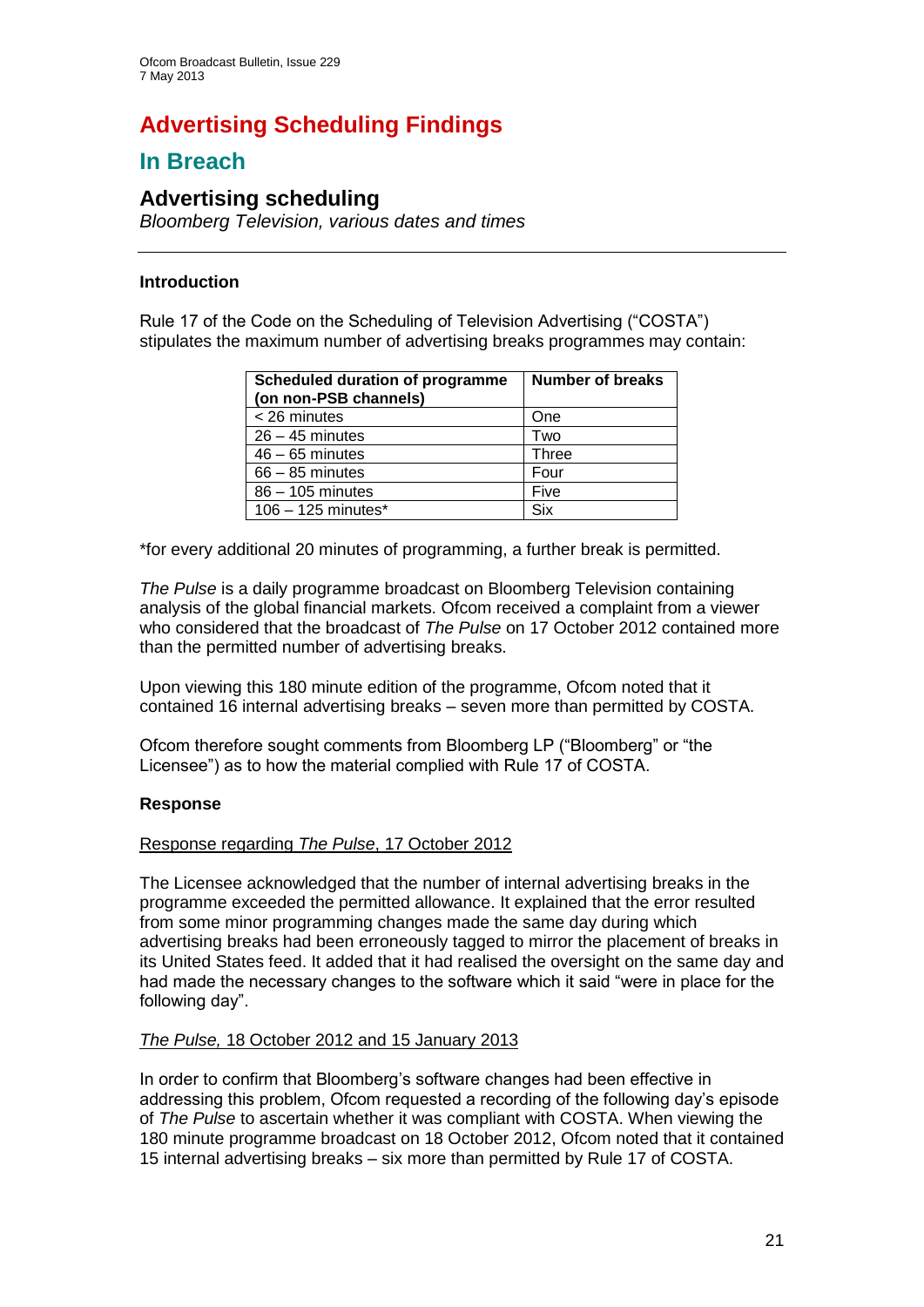Additionally, we selected a later episode of *The Pulse* (broadcast on 15 January 2013) for monitoring. This 120 minute episode contained 11 internal advertising breaks – five more than permitted by Rule 17 of COSTA.

Ofcom therefore sought further comments under Rule 17 of COSTA from the Licensee in respect of these broadcasts, and its previous explanation.

#### Response regarding *The Pulse,* 18 October 2012 and 15 January 2013

The Licensee said that despite being assured that the problem that occurred previously had been fully addressed, it admitted that both of the above broadcasts contained more internal advertising breaks than permitted. Bloomberg sincerely apologised for the oversight and said that it had assigned a senior traffic operative to monitor compliance. It added that that operative had undertaken a rigorous review of its logs and it was now confident that it was compliant with COSTA.

#### *The Pulse*, 8 February 2013

To ensure that subsequent broadcasts of *The Pulse* were compliant with COSTA, Ofcom selected the episode from 8 February 2013 for monitoring. As with the episode broadcast on 15 January, we noted that this 120 minute episode contained 11 internal advertising breaks – five more than permitted by Rule 17 of COSTA.

Ofcom advised Bloomberg of its findings and requested its further comments under Rule 17 of COSTA in light of this incident, and its previous assurances.

#### Response regarding *The Pulse*, 8 February 2013

The Licensee acknowledged that the episode contained one more internal advertising break than permitted under Rule 17 of COSTA. It explained that a traffic operative had scheduled a ten second advertisement during a break in the programme that contained a short market report and as a result, transformed it into an internal advertising break. It apologised once again for the oversight but asked Ofcom to take into consideration that it is a global broadcaster that has to build highly complex break structures of irregular durations in order to comply with different regulations across the world. It said that this was further complicated by the fact that the majority of its content is live and as such, breaks are scheduled at very short notice. Nonetheless, it recognised that "these factors cannot excuse [its] errors" which it stressed were "inadvertent and not a deliberate attempt to flout COSTA regulations."

However, on the issue of the other additional four advertising breaks Ofcom had identified in its monitoring, Bloomberg initially inferred that, when calculating the number of internal advertising breaks in this broadcast, Ofcom had counted sponsorship credits and a break that solely contained what it regarded as "promos". It submitted that neither should be regarded as internal advertising breaks.

In its Preliminary View, Ofcom stated that it appeared the Licensee had misunderstood the basis on which advertising is calculated for the purposes of COSTA which defines television advertising as:

"any form of announcement broadcast whether in return payment or for similar consideration or broadcast for self-promotional purposes by a public or private undertaking or natural person in connection with a trade, business,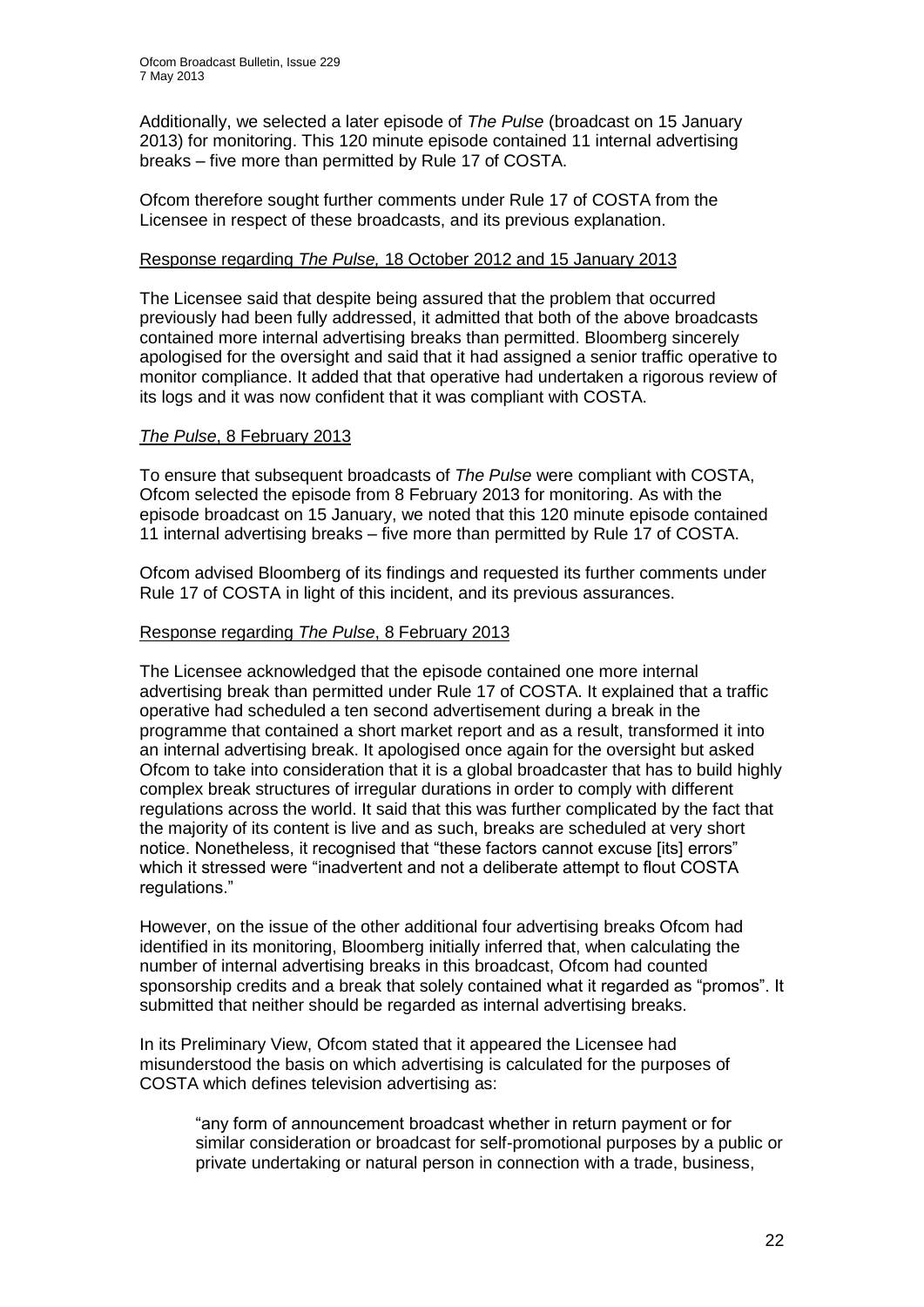craft or profession in order to promote the supply of goods and services including immovable property, rights and obligations, in return for payment".

The above definition is derived from Article 1(i) of the AVMS Directive.

Ofcom also stated that "interruptions that solely contain announcements made by a broadcaster in connection with its own programmes and ancillary products directly derived from those programmes, sponsorship announcements and product placement are not counted as advertising breaks for the purposes of the application of Rule 17 of COSTA."

The Preliminary View identified several breaks containing an advertisement for Businessweek magazine. This magazine, although produced by Bloomberg, was clearly not an announcement in connection with its own programmes or an ancillary product directly derived from those programmes. We noted that it cost viewers a monthly subscription. As a consequence, any break that contained this material was counted as an internal advertising break for the purposes of assessing the programme's compliance with Rule 17 of COSTA.

Having considered Ofcom's Preliminary View, Bloomberg said it had "genuinely believed the announcements that aired for Businessweek magazine did not count as advertising breaks" but "[understood] why [it] should have counted them as advertising." It added that it has now adjusted its programming accordingly.

Bloomberg apologised for the errors it had made and reiterated that it was committed to being compliant.

#### **Decision**

Under the Communications Act 2003, Ofcom has a statutory duty to set standards for broadcast content which it considers are best calculated to secure a number of standards objectives. One of these objectives is that "the international obligations of the United Kingdom with respect to advertising included in television and radio services are complied with".

Articles 20 and 23 of the EU Audiovisual Media Services (AVMS) Directive set out strict limits on the amount and scheduling of television advertising. The Directive also makes clear that Member States are free to apply more restrictive requirements. COSTA sets out those rules required by the Directive and additionally those that Ofcom has determined appropriate for the United Kingdom.

When calculating the number of internal advertising breaks, Ofcom counted only those that included spot advertisements and advertisements for Bloomberg's own products and services that were not directly derived its programmes for example, the Businessweek magazine. In all four cases, the number of internal advertising breaks significantly exceeded the permitted allowance.

Ofcom was very concerned about the Licensee's representations throughout the course of this investigation.

Despite repeated assurances from Bloomberg that it was confident that it was compliant, having implemented more robust compliance procedures, Ofcom continued to identify subsequent broadcasts of *The Pulse* that contained more than the permitted amount of internal advertising breaks.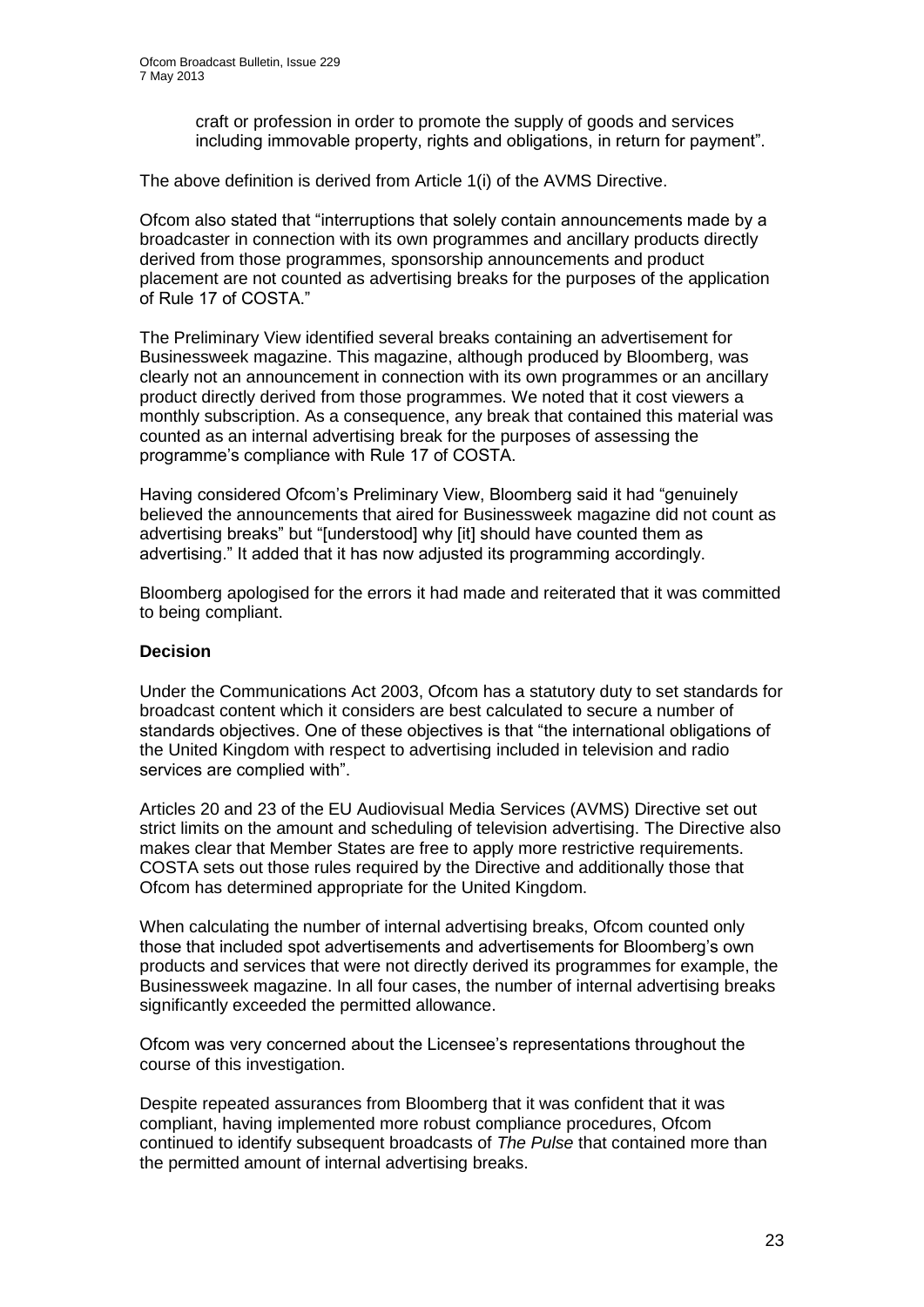Furthermore, it was only after 14 February 2013, when Ofcom notified Bloomberg of a fourth incident, that Bloomberg inferred that Ofcom had identified more advertising breaks than it believed had been broadcast. Ofcom noted that in the three previous incidents, Bloomberg had not questioned the number of internal advertising breaks that Ofcom had indicated it noted through its own monitoring. Given that the number of internal advertising breaks in all four broadcasts of *The Pulse* had been significantly increased by the presence of the Bloomberg magazine advertisement, it did not appear to Ofcom that Bloomberg had sufficiently reviewed the broadcasts on 17 and 18 October 2012, and 15 January 2013.

While Ofcom recognises the challenges faced by Bloomberg to ensure that its break patterns satisfy both commercial needs and regulatory requirements across the world, it nonetheless expects full compliance with its rules. In all four cases highlighted in this investigation, Ofcom noted that the number of internal breaks significantly exceeded the permitted allowance. It is therefore recording a breach of Rule 17 of COSTA in each case.

We welcome Bloomberg's acknowledgement of its errors and its commitment to future compliance but in light of the repeated breaches identified in this investigation, Ofcom will continue to monitor the Licensee's compliance in this area and will consider further regulatory action in the event of recurrence.

#### **Breaches of Rule 17 of COSTA**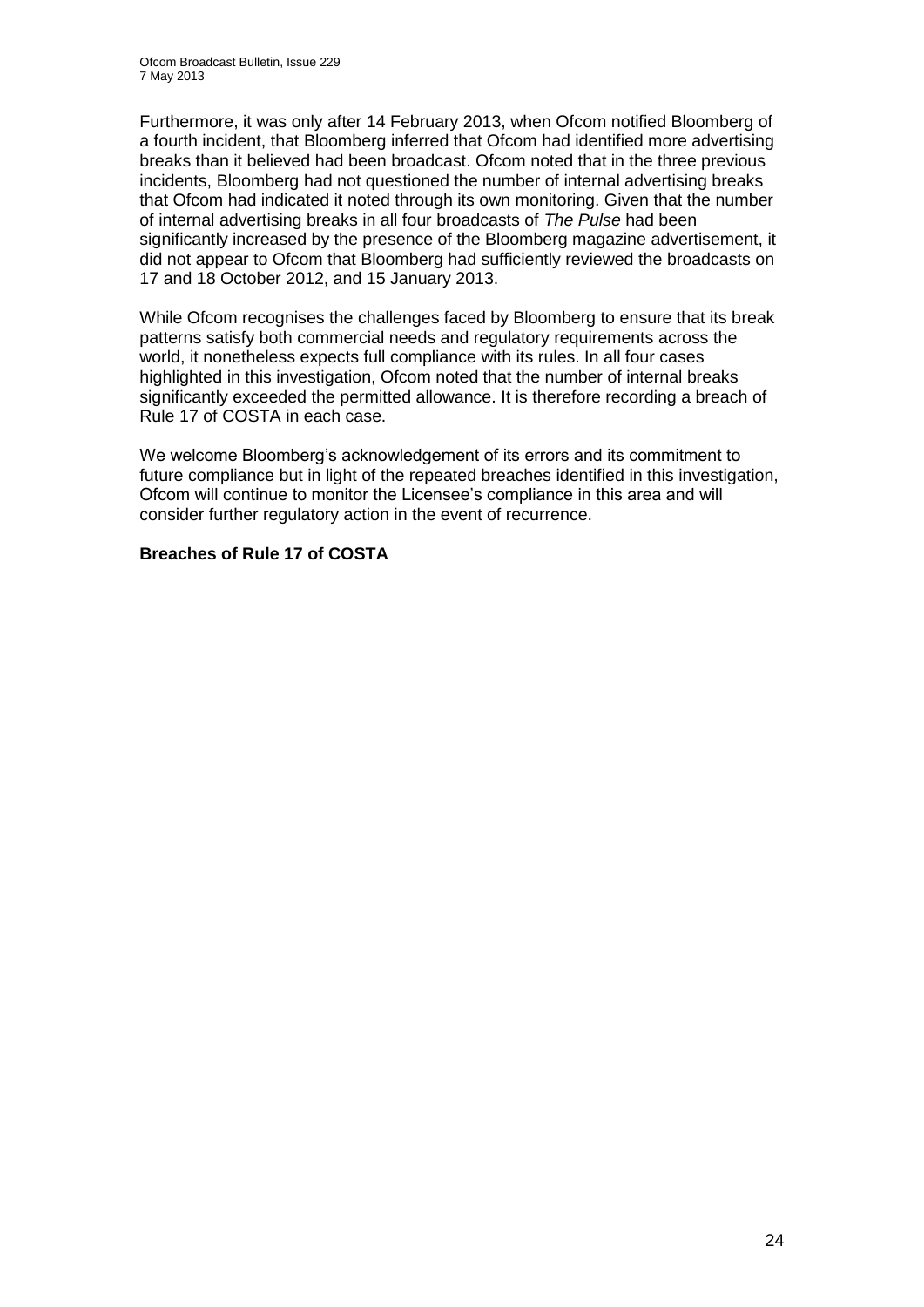# **In Breach**

## **Breach findings table**

*Code on the Scheduling of Television Advertising compliance reports*

Rule 4 of the Code on the Scheduling of Television Advertising ("COSTA") states:

"... time devoted to television advertising and teleshopping spots on any channel must not exceed 12 minutes."

| <b>Channel</b>    | <b>Transmission date</b><br>and time | Code and<br>rule /<br>licence<br>condition | <b>Summary finding</b>                                                                                               |
|-------------------|--------------------------------------|--------------------------------------------|----------------------------------------------------------------------------------------------------------------------|
| <b>UMP Movies</b> | 1 February 2013,<br>15:00            | <b>COSTA</b><br>Rule 4                     | UMP Movies exceeded the permitted<br>advertising allowance on this date by<br>180 seconds.<br><b>Finding: Breach</b> |

Rule 17 of COSTA stipulates the maximum number of internal breaks programmes (other than those exceptions in Rule 15) may contain:

| <b>Scheduled duration of programme</b><br>(on non-PSB channels) | Number of breaks |
|-----------------------------------------------------------------|------------------|
| < 26 minutes                                                    | <b>One</b>       |
| $26 - 45$ minutes                                               | Two              |
| $46 - 65$ minutes                                               | <b>Three</b>     |
| $66 - 85$ minutes                                               | Four             |
| $86 - 105$ minutes                                              | Five             |
| $106 - 125$ minutes <sup>*</sup>                                | Six              |

\*for every additional 20 minutes of programming, a further break is permitted.

| <b>Channel</b>        | <b>Transmission date</b><br>and time | Code and<br>rule /<br>licence<br>condition | <b>Summary finding</b>                                                                                                                                                                          |
|-----------------------|--------------------------------------|--------------------------------------------|-------------------------------------------------------------------------------------------------------------------------------------------------------------------------------------------------|
| The Africa<br>Channel | 26 January 2013,<br>28:00            | <b>COSTA</b><br>Rule 17                    | Ofcom noted, during monitoring, that<br>a programme scheduled to last 100<br>minutes included seven advertising<br>breaks, two more than is permitted<br>under COSTA.<br><b>Finding: Breach</b> |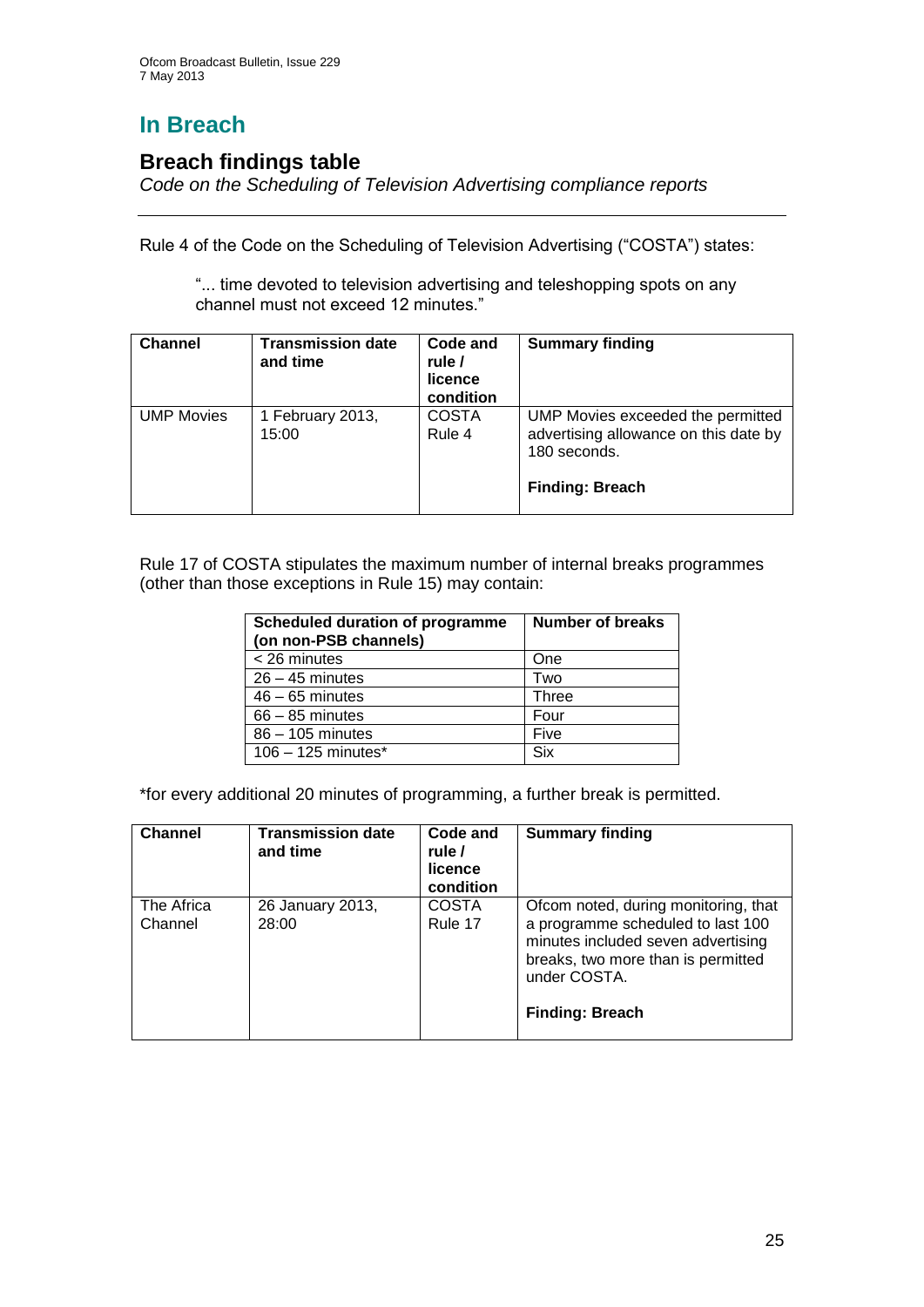## **Fairness and Privacy cases**

## **Upheld**

#### **Complaint by Mr C** *Panorama: Gambling Nation, BBC 1, 5 November 2012*

#### **Summary**

Ofcom has upheld this complaint of unwarranted infringement of privacy made by Mr C.

This programme about the increase in gambling addiction in the UK featured a number of people talking about their experiences, one of whom was the complainant, Mr C. Mr C was not named in the programme and attempts were made to obscure his face in the footage. However, his voice was clearly audible.

Ofcom found that Mr C's privacy was unwarrantably infringed, since footage of him shown in the programme, which rendered him identifiable, was broadcast without his consent.

#### **Introduction**

On 5 November 2012, the BBC broadcast an edition of the weekly investigative current affairs programme, *Panorama*. This edition looked at the growth in problem gambling in the UK since the introduction of new legislation five years ago that enabled both greater promotion of gambling and a number of new ways in which to gamble. In particular, it looked at the impact of fixed odds betting terminals ("FOBTs") in betting shops which allow people to bet up to £100 every 20 seconds on the outcome of games or events with fixed odds.

The programme featured a number of people talking about their addictions to gambling. One of these was the complainant, Mr C. Mr C was not named in the programme and attempts were made to obscure his face in the footage shown. However, Mr C's voice was not disguised.

Following the broadcast of the programme, Mr C complained to Ofcom that his privacy was unwarrantably infringed in the programme as broadcast**.**

#### **Summary of the complaint and broadcaster's response**

Mr C complained that his privacy was unwarrantably infringed in the programme as broadcast because footage of him was included in the programme which rendered him identifiable without his consent. He said that the programme makers had assured him that his identity would be protected, but that the concerns he expressed after seeing the relevant footage prior to its broadcast were ignored. As a result, Mr C said that he was easily recognised by his friends and family.

In response to this complaint, the BBC said that it regretted any distress which the broadcast of the programme caused to Mr C and repeated the apologies which had already been given to him by the programme makers. It said that the programme makers went to considerable lengths to respond to the concerns Mr C expressed during the production process and that he had confirmed that he was satisfied that appropriate action had been taken to safeguard his identity. However, the BBC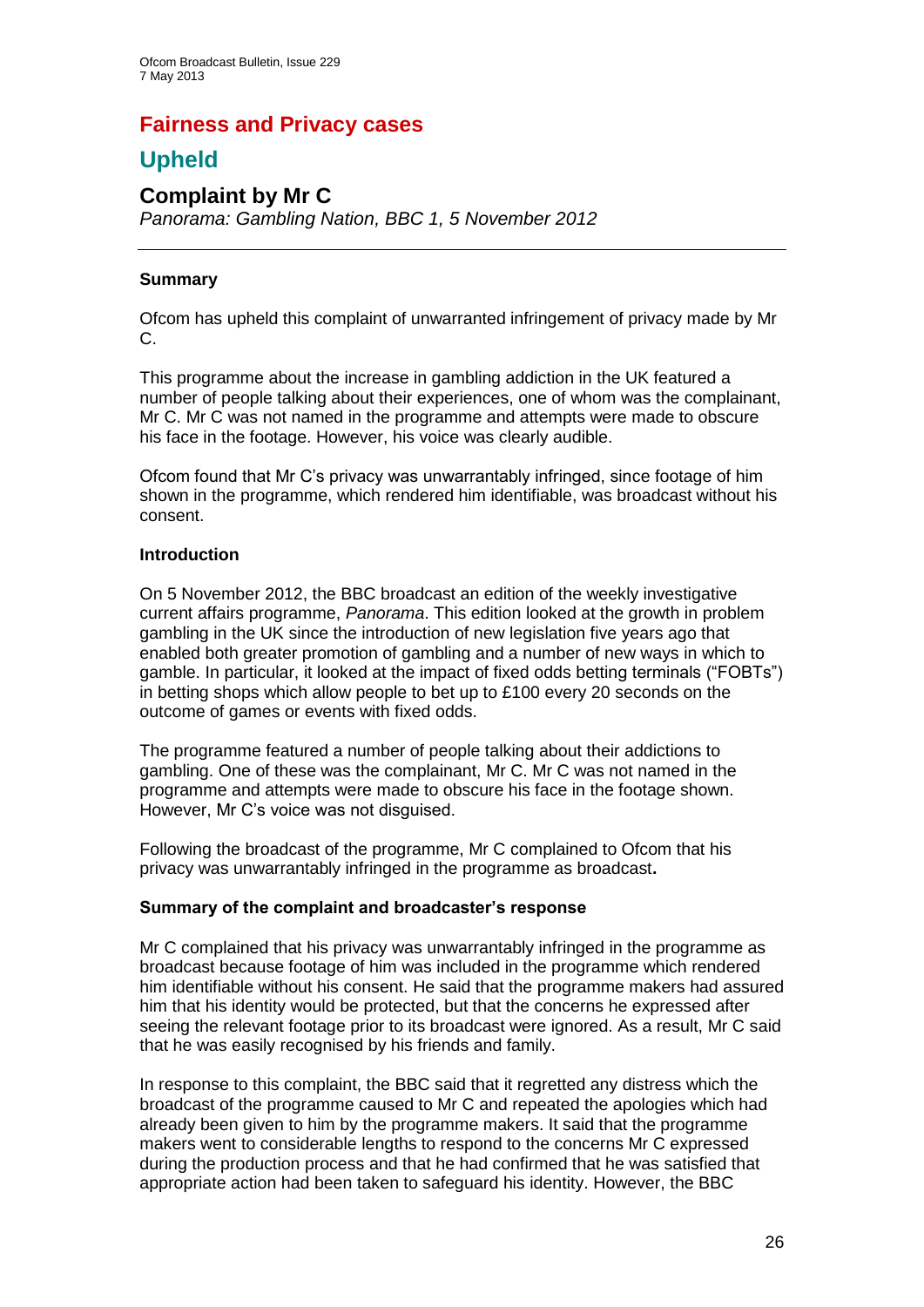added that, although the programme makers had believed that Mr C's contribution was filmed and edited in a way that was sufficient to safeguard his identity, in hindsight, it was apparent that further steps could have been taken.

The BBC said that the issue of protecting Mr C's identity was discussed several times prior to filming taking place and set out the actions taken on the day of filming to address Mr C's concerns regarding this issue. These included:

- moving furniture to alter the appearance of the room in which Mr C was filmed;
- choosing camera angles to avoid an identifiable room;
- instructing Mr C to wear non-descript clothing and a baseball cap to disguise the back of his head; and
- using extreme close-ups, lighting and silhouettes and blurring to disguise Mr C's identity.

In addition, a monitor was set up so that Mr C was able to view the footage being recorded throughout the day. The BBC said that adjustments were made to the blurring of some shots during filming at Mr C's request. It added that at the end of the day's filming, Mr C signed a consent form (a copy of which was provided to Ofcom).

The BBC said that Mr C was provided with an opportunity to review the original edit of his contribution to ensure that it adequately protected his identity. On 16 October 2012 (six days prior to the provisional transmission date), he was sent a link to a website to which this footage had been uploaded. Mr C expressed concerns about the edit and, following a telephone conversation and email exchange with the programme makers, the sequence was re-edited. In particular, more blurring was applied to images of Mr C's eyes (the original edit of which Mr C considered to have rendered him identifiable) and one image of his left eye was removed altogether. The BBC also said that a blurred long-shot of Mr C sitting at a table was "darkened", but that it was "lightened" again due to technical error during the subsequent editing process.

The BBC said that Mr C viewed the re-edited footage on 19 October 2012, after which one of the programme makers called him to see if he was satisfied that this revised version met the concerns he had raised about protecting his anonymity. There was no email correspondence on this point, but the BBC said that the programme maker's recollection was that Mr C said that the re-edit met his concerns and did not ask for any further changes to be made. The BBC contended that Mr C also said that he did not wish to see the other sequence of the programme in which he appeared and that he confirmed that he remained happy for his own voice to be used in the programme.

The BBC said that the programme did not include Mr C's name or details of where he lived and that programme makers had believed that the actions set out above were sufficient to protect his identity. However, it acknowledged that some people on Mr C's Facebook network had identified him from the broadcast of the material in question. It added that, although it was not possible to know for certain which aspect of the programme had rendered Mr C identifiable, as soon as it received Mr C's postbroadcast complaint, it took the following action:

- cancelled the regular repeat slot on Thursday night (8 November 12.25am) and the broadcast on the BBC World News channel;
- re-edited the programme to remove certain shots and to re-voice Mr C's contribution using an actor at the earliest opportunity; and,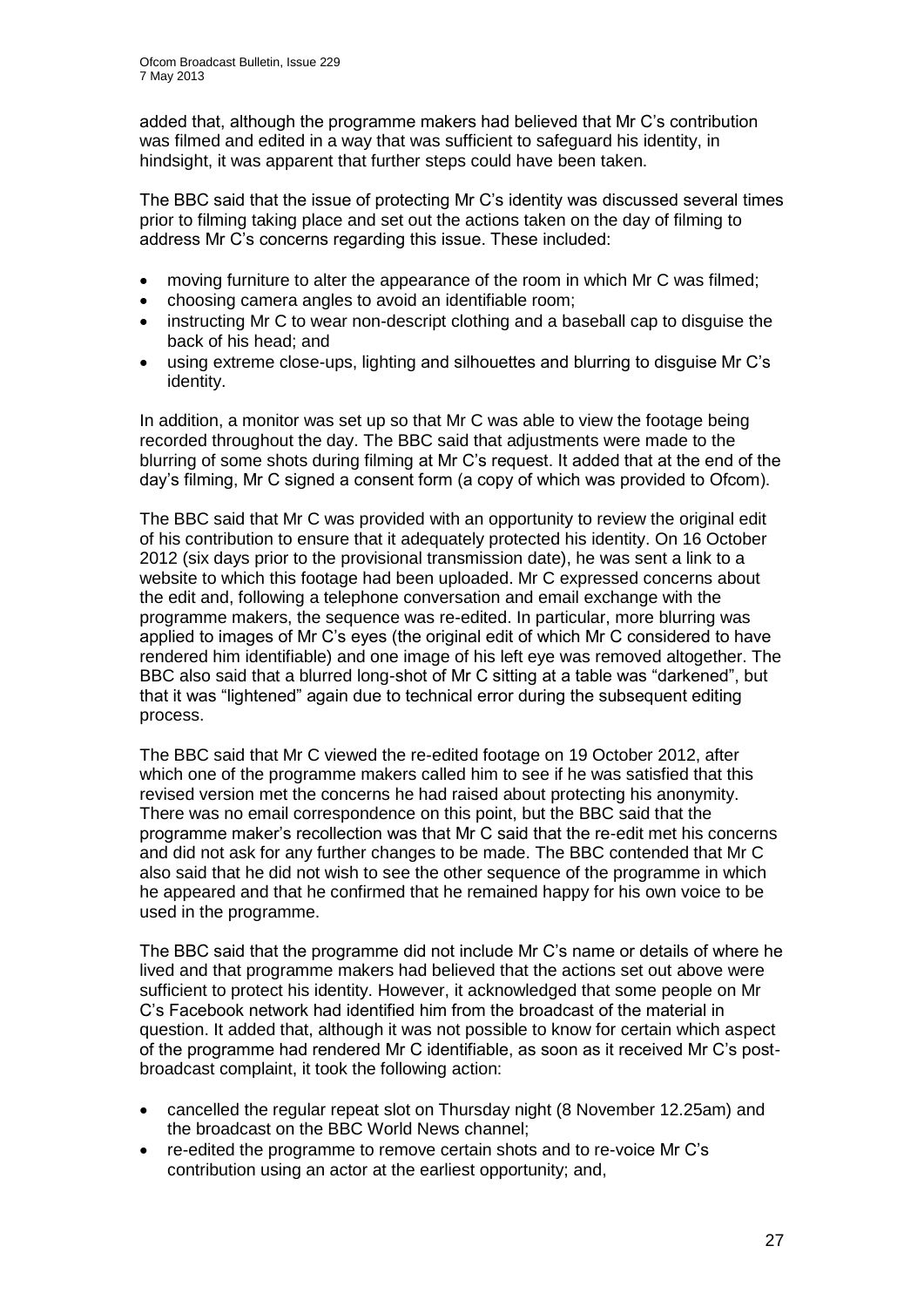replaced the original broadcast with the revised version on the BBC iPlayer and Panorama websites.

Finally, the BBC said that, although the programme makers believed that Mr C's identity would be protected by the actions taken prior to the broadcast (and this belief was strengthened by Mr C's own approval of the material they proposed to broadcast), it accepted that responsibility for ensuring that he was not identifiable rested with them and that a misjudgement was made in this regard.

#### **Representations on Ofcom's Preliminary View**

Ofcom prepared a Preliminary View on this case that Mr C's complaint should be upheld. The complainant commented on that Preliminary View. The main points made by Mr C which are relevant to the complaint as entertained<sup>1</sup> were, in summary, as follows.

Mr C acknowledged and welcomed Ofcom's Preliminary View that his complaint should be upheld. However, he also said that, despite placing his trust in the programme makers and making his fears about being recognised clear to them on numerous occasions, they continuously assured him that it would be fine (i.e. that he would not be identified from his inclusion in the programme). Mr C also said that at no point was the importance of the inclusion of his own voice in the programme, with regard to the potential for him to be rendered identifiable, raised with him by the programme makers. In addition, Mr C said, that he signed the consent form in the middle of the day of filming rather than at the end of the day as the BBC asserted within its response to the complaint. He admitted that he did not read the consent form but said that he signed it on the basis that he would be "truly anonymous as promised". Mr C also disputed the recollection of one of the programme makers (as set out in the BBC's response) that he had said that the re-edit of the relevant footage which he viewed on 19 October 2012 "met his concerns" and had not asked for any further changes to be made. Rather, Mr C said that in response to this reedited footage "I again expressed my concerns that it was not right, [in that] it still included shots of my house and I was still concerned about the top part of my face even though it appeared more blurry". The complainant added that he recalled being told that "there was still more editing to be done to the footage and not to worry that everything would be OK".

#### **Decision**

1

Ofcom's statutory duties include the application, in the case of all television and radio services, of standards which provide adequate protection to members of the public and all other persons from unjust or unfair treatment and unwarranted infringement of privacy in, or in connection with the obtaining of material included in, programmes in such services.

In carrying out its duties, Ofcom has regard to the need to secure that the application of these standards is in the manner that best guarantees an appropriate level of freedom of expression. Ofcom is also obliged to have regard, in all cases, to the

 $1$  Ofcom noted that within his representations on the Preliminary View Mr C raised the issue of the continued availability of the original edit of the programme via the BBC iPlayer for several days after he had complained to the BBC about the programme as broadcast. Ofcom noted that this issue did not form part of the complaint as entertained and that it also falls outside its remit for the consideration of Fairness and Privacy complaints. Therefore, it is not relevant to Ofcom's consideration of this complaint.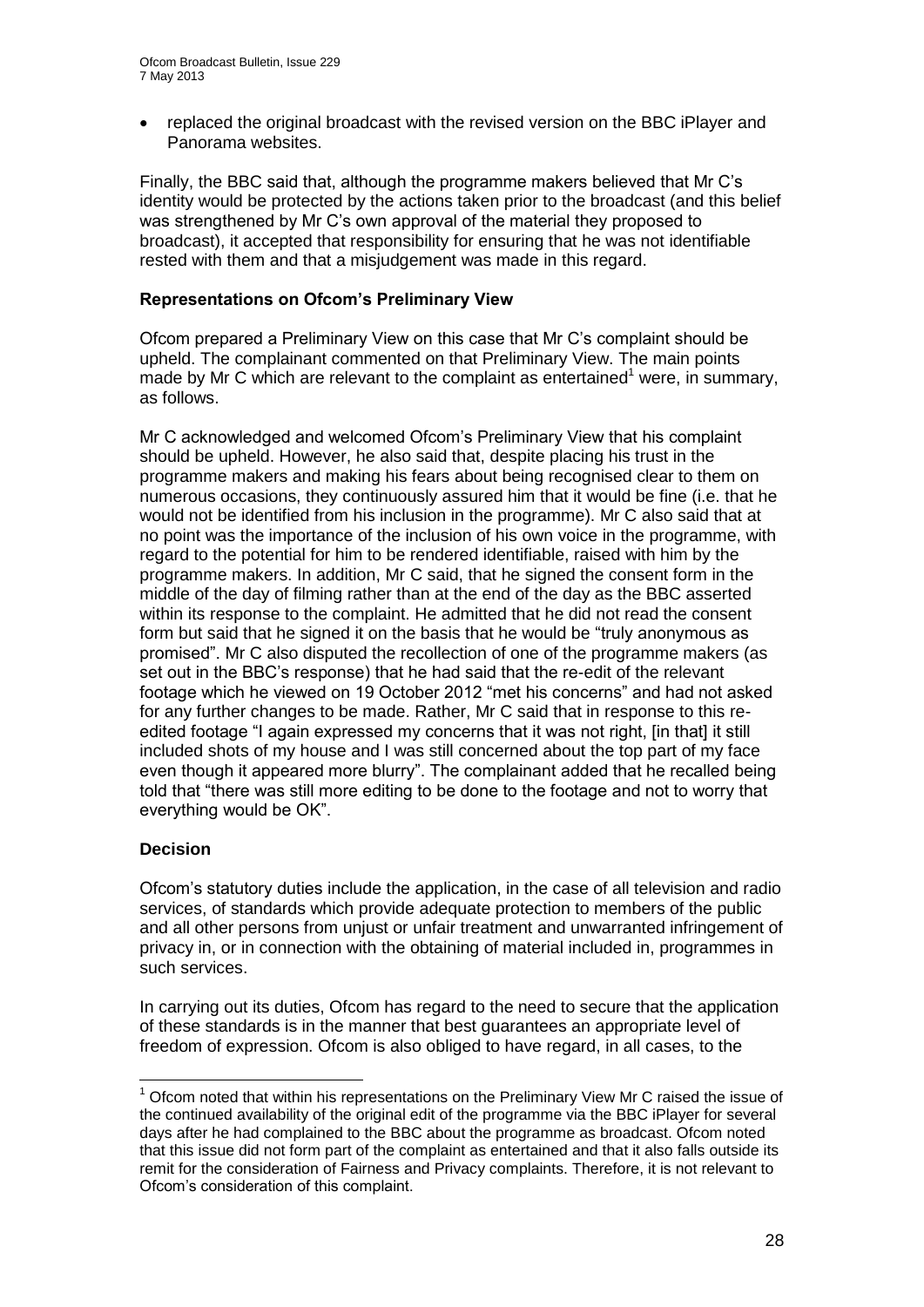principles under which regulatory activities should be transparent, accountable, proportionate and consistent and targeted only at cases in which action is needed.

In reaching its decision, Ofcom carefully considered all the relevant material provided by both parties. This included a recording and transcript of the programme as broadcast, both parties' written submissions and recordings of the original and revised edits of the footage sent to Mr C prior to the broadcast. Ofcom also took careful account of the representations made by the complainant in response to Ofcom's Preliminary View on this complaint. However, it concluded that these representations did not raise any substantive points which materially affected Ofcom's Preliminary View not to uphold the complaint. The broadcaster did not make any representations on Ofcom's Preliminary View.

Ofcom considered Mr C's complaint that his privacy was unwarrantably infringed in the programme as broadcast in that footage of him was included in the programme which rendered him identifiable without his consent.

In Ofcom's view, the individual's right to privacy has to be balanced against the competing rights of the broadcasters to freedom of expression. Neither right has precedence over the other and where there is a conflict between the two, it is necessary to intensely focus on the comparative importance of the specific rights. Any justification for interfering with or restricting each right must be taken into account and any interference or restriction must be proportionate.

This is reflected in how Ofcom applies Rule 8.1 of the Code, which states that any infringement of privacy in programmes, or in connection with obtaining material included in programmes, must be warranted.

In considering whether or not there had been an unwarranted infringement of Mr C's privacy in the broadcast of the programme, Ofcom first assessed the extent to which he had a legitimate expectation of privacy in respect of the broadcast of the relevant material. Ofcom had regard to Practice 8.6 of the Code which states that, if the broadcast of a programme would infringe the privacy of a person, consent should be obtained before the relevant material is broadcast, unless the infringement of privacy is warranted.

Ofcom noted that Mr C was shown in the programme as he talked about his gambling addiction and, in particular, the speed with which he had lost large sums of money using FOBT machines. Ofcom observed that the relevant footage showed Mr C in a room in his own home. It also noted that techniques had been used to disguise Mr C's identity in the programme. For example, the only clear shots of him included in the programme showed partial images of his face (notably his mouth) and the other images of his face were blurred. However, Ofcom also observed that the programme included Mr C talking about his experiences in his own voice.

Ofcom recognised that, as set out in his post-Preliminary View representations, Mr C's recollection of certain exchanges regarding whether he was content with the footage to be broadcast differed from that of the programme makers. However, Ofcom also noted, from the submissions of both parties, that Mr C had agreed to take part in the programme on the basis that his identity would be protected. While it was clear that the programme makers had taken significant measures to try to achieve this goal, it was acknowledged by the BBC in its response to the complaint, that following the original broadcast of the programme, Mr C was identified via his Facebook network by a number of people who knew him.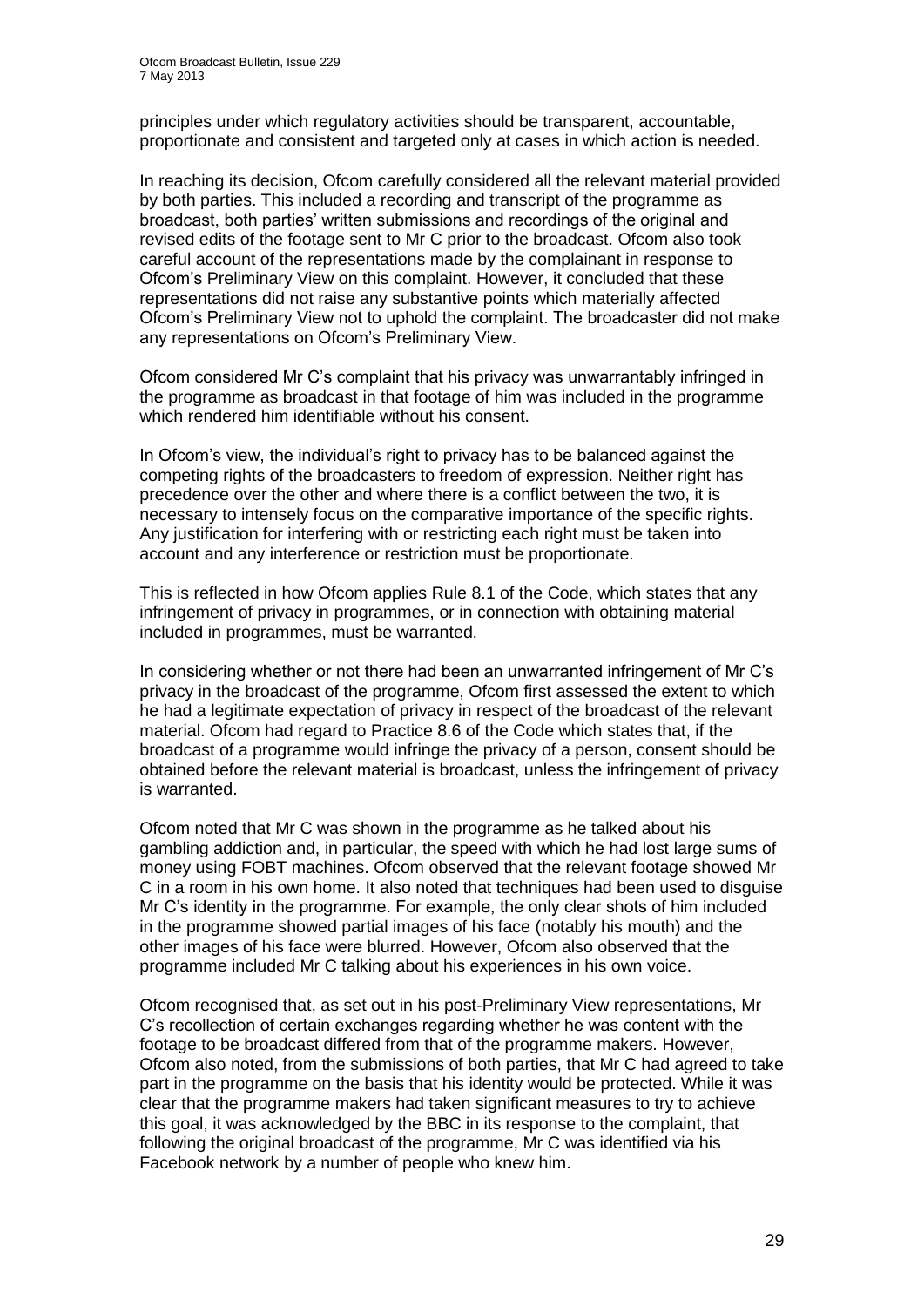Ofcom considered that the subject of Mr C's gambling addiction was sensitive and private in nature and that his contribution to the programme was contingent upon his identity being protected in the broadcast of this material. Given the private nature of the information disclosed in the programme by Mr C, and that he had been assured by the programme makers that sufficient safeguards to protect his identity were in place, Ofcom took the view that Mr C had a legitimate expectation of privacy in the circumstances.

Having found that Mr C had a legitimate expectation of privacy in this respect, Ofcom assessed whether his consent had been secured before the footage was broadcast in accordance with Practice 8.6 of the Code.

As noted above, Mr C consented to the broadcast of his contribution to this programme on the basis that his identity was protected. While the programme makers took steps to disguise Mr C's identity (and gave Mr C an opportunity to review both an original edit of his contribution and a subsequent edit, which was revised to take account of his concerns prior to broadcast) he was, nevertheless, identified from the version of the programme broadcast on 5 November 2012. Therefore, in Ofcom's view, Mr C did not consent to the broadcast of the relevant material, as it was transmitted on 5 November 2012, and his privacy was infringed as a result of its broadcast.

Having concluded that Mr C had a legitimate expectation of privacy and that his privacy was infringed by the broadcast of the relevant footage on the date in question, Ofcom then went on to determine whether the infringement of Mr C's privacy was warranted, in accordance with Rule 8.1 of the Code.

In doing so, Ofcom weighed the broadcaster's competing right to freedom of expression and to impart information and ideas without unnecessary interference. Ofcom noted that the BBC did not make any arguments seeking to justify the infringement of Mr C's privacy in this respect. Rather, the BBC acknowledged that a mistake had been made and that responsibility for it lay with the programme makers. While Ofcom noted that the BBC took swift and appropriate action to prevent any further infringement of Mr C's privacy once it became aware of the error and that the BBC apologised to Mr C for any distress caused to him by the programme, Ofcom, considered that was not justification for the intrusion into Mr C's privacy.

In these circumstances, Ofcom's view is that, on balance, the broadcaster's right to freedom of expression and its right to receive and impart information without interference, in the circumstances of this particular case, did not outweigh Mr C's expectation of privacy in relation to the broadcast of the footage of him that rendered him identifiable without his consent. Ofcom therefore concluded that the inclusion of this material in the programme as broadcast was not warranted in the circumstances.

Ofcom found that Mr C's privacy was unwarrantably infringed in the programme as broadcast.

**Accordingly, Ofcom has upheld Mr C's complaint of unwarranted infringement of privacy in the programme as broadcast.**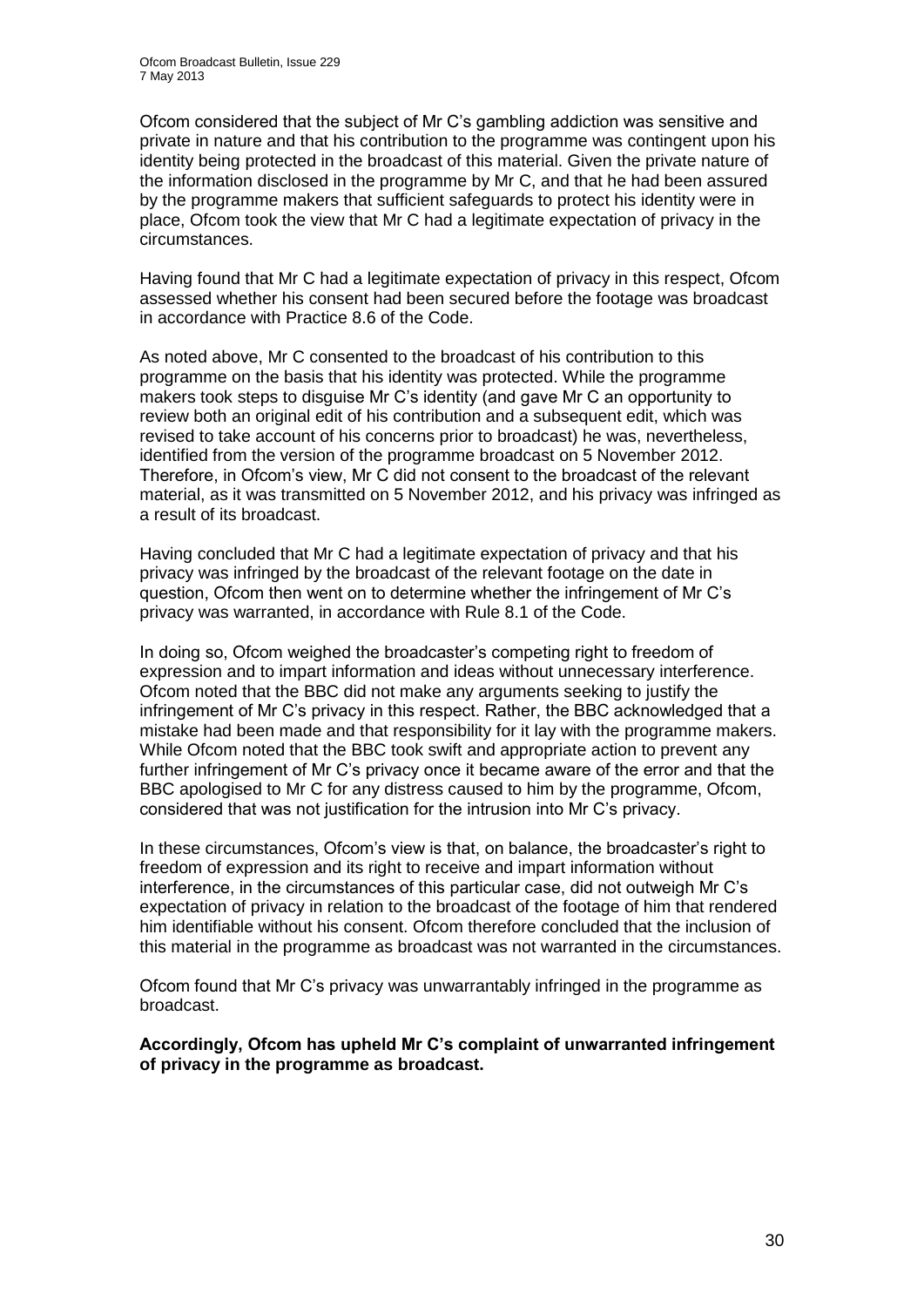# **Other Programmes Not in Breach**

## **Up to 22 April 2013**

| Programme                                 | <b>Broadcaster</b>   | <b>Transmission</b><br>Date | <b>Categories</b>                           |
|-------------------------------------------|----------------------|-----------------------------|---------------------------------------------|
| Interview with Bright<br>Learning Academy | Radio XL<br>(1296AM) | 23/01/2013                  | Commercial<br>communications on<br>radio    |
| Islamic Debate                            | Ummah<br>Channel     | 09/02/2013                  | Religious/Beliefs<br>discrimination/offence |
| <b>CSI: Crime Scene</b><br>Investigation  | Channel 5            | 26/03/2013                  | Generally accepted<br>standards             |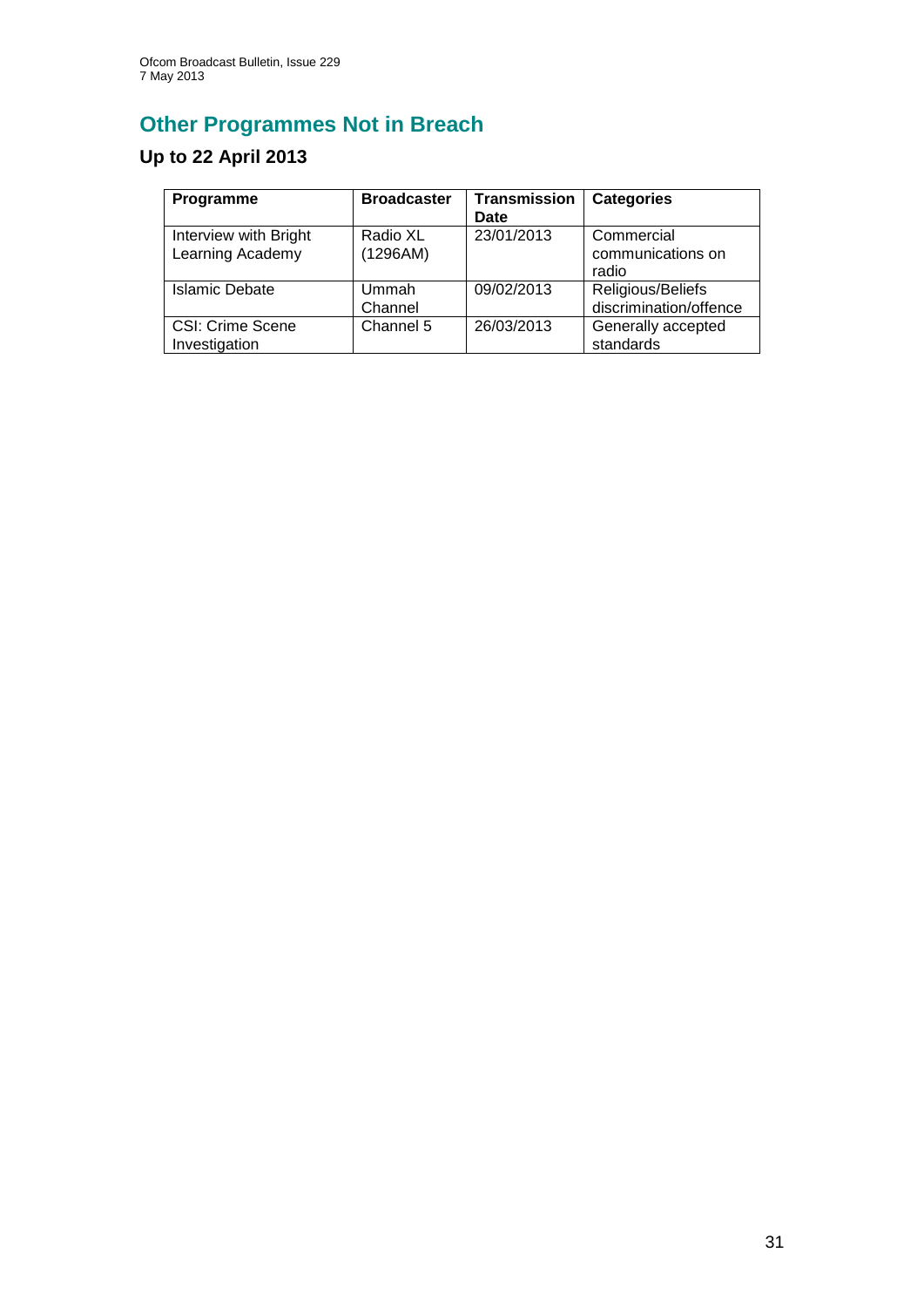## **Complaints Assessed, not Investigated**

## **Between 9 and 22 April 2013**

This is a list of complaints that, after careful assessment, Ofcom has decided not to pursue because they did not raise issues warranting investigation.

| Programme                                               | <b>Broadcaster</b>         | <b>Transmission</b><br>Date | <b>Categories</b>                           | Number of<br>complaints |
|---------------------------------------------------------|----------------------------|-----------------------------|---------------------------------------------|-------------------------|
| 606                                                     | <b>BBC Radio 5</b><br>Live | 21/04/2013                  | Outside of remit / other                    |                         |
| 118 118's sponsorship of<br><b>ITV Movies</b>           | ITV3                       | 13/04/2013                  | <b>Disability</b><br>discrimination/offence | 1                       |
| 118 118's sponsorship<br>credits                        | Various                    | n/a                         | Generally accepted<br>standards             | 1                       |
| 24 Hours in A&E (trailer)                               | Channel 4                  | 09/04/2013                  | Scheduling                                  | 1                       |
| 40 Year Old Virgins                                     | Channel 4                  | 28/03/2013                  | Generally accepted<br>standards             | $\overline{5}$          |
| 4thought.tv                                             | Channel 4                  | 21/03/2013                  | Race<br>discrimination/offence              | 1                       |
| 5 Live Drive                                            | <b>BBC Radio 5</b><br>Live | 08/04/2013                  | Gender<br>discrimination/offence            | 1                       |
| 5 News at 5                                             | Channel 5                  | 11/04/2013                  | Generally accepted<br>standards             | 1                       |
| 5 News at 5                                             | Channel 5                  | 12/04/2013                  | Generally accepted<br>standards             | 1                       |
| 5 News Weekend                                          | Channel 5                  | 14/04/2013                  | Generally accepted<br>standards             | 1                       |
| A Very British Wedding                                  | BBC <sub>2</sub>           | 09/04/2013                  | Outside of remit / other                    | 1                       |
| Adult programming                                       | Various                    | n/a                         | Outside of remit / other                    | 1                       |
| <b>Advertisement for The</b><br>Bangladesh Awami League | <b>ATN Bangla</b>          | 10/03/2013                  | Due impartiality/bias                       | 1                       |
| Advertising minutage                                    | Nickelodeon                | n/a                         | Advertising minutage                        | 1                       |
| Advertising scheduling                                  | ITV1, Dave,<br>Yesterday   | n/a                         | Advertising scheduling                      | 1                       |
| Alan Brazil                                             | Talksport                  | 17/04/2013                  | Race<br>discrimination/offence              | 1                       |
| Alun Cochrane's Fun<br>House                            | <b>BBC Radio 4</b>         | 10/04/2013                  | <b>Disability</b><br>discrimination/offence | $\overline{2}$          |
| <b>Animal Practice</b>                                  | ITV <sub>2</sub>           | 25/03/2013                  | Animal welfare                              | 1                       |
| <b>Animal Practice</b>                                  | ITV2                       | n/a                         | Animal welfare                              | $\overline{2}$          |
| Ant and Dec's Saturday<br>Night Takeaway                | <b>ITV</b>                 | 23/03/2013                  | Materially misleading                       | 3                       |
| Ant and Dec's Saturday<br>Night Takeaway                | <b>ITV</b>                 | 06/04/2013                  | Scheduling                                  | 1                       |
| Ant and Dec's Saturday<br>Night Takeaway                | $\overline{ITV}$           | 06/04/2013                  | Violence and dangerous<br>behaviour         | 16                      |
| <b>ARY News</b>                                         | <b>ARY News</b>            | n/a                         | Advertising/editorial<br>distinction        | $\mathbf{1}$            |
| Bangladesh Today                                        | <b>CHSTV</b>               | 23/03/2013                  | Premium rate services                       | 1                       |
| <b>BBC London News</b>                                  | BBC <sub>1</sub>           | 09/04/2013                  | Outside of remit / other                    | 1                       |
| <b>BBC London News</b>                                  | BBC <sub>1</sub>           | 12/04/2013                  | Scheduling                                  | 1                       |
| <b>BBC News</b>                                         | BBC <sub>1</sub>           | 08/04/2013                  | Generally accepted<br>standards             | 1                       |
| <b>BBC News</b>                                         | BBC <sub>1</sub>           | 14/04/2013                  | Outside of remit / other                    | 1                       |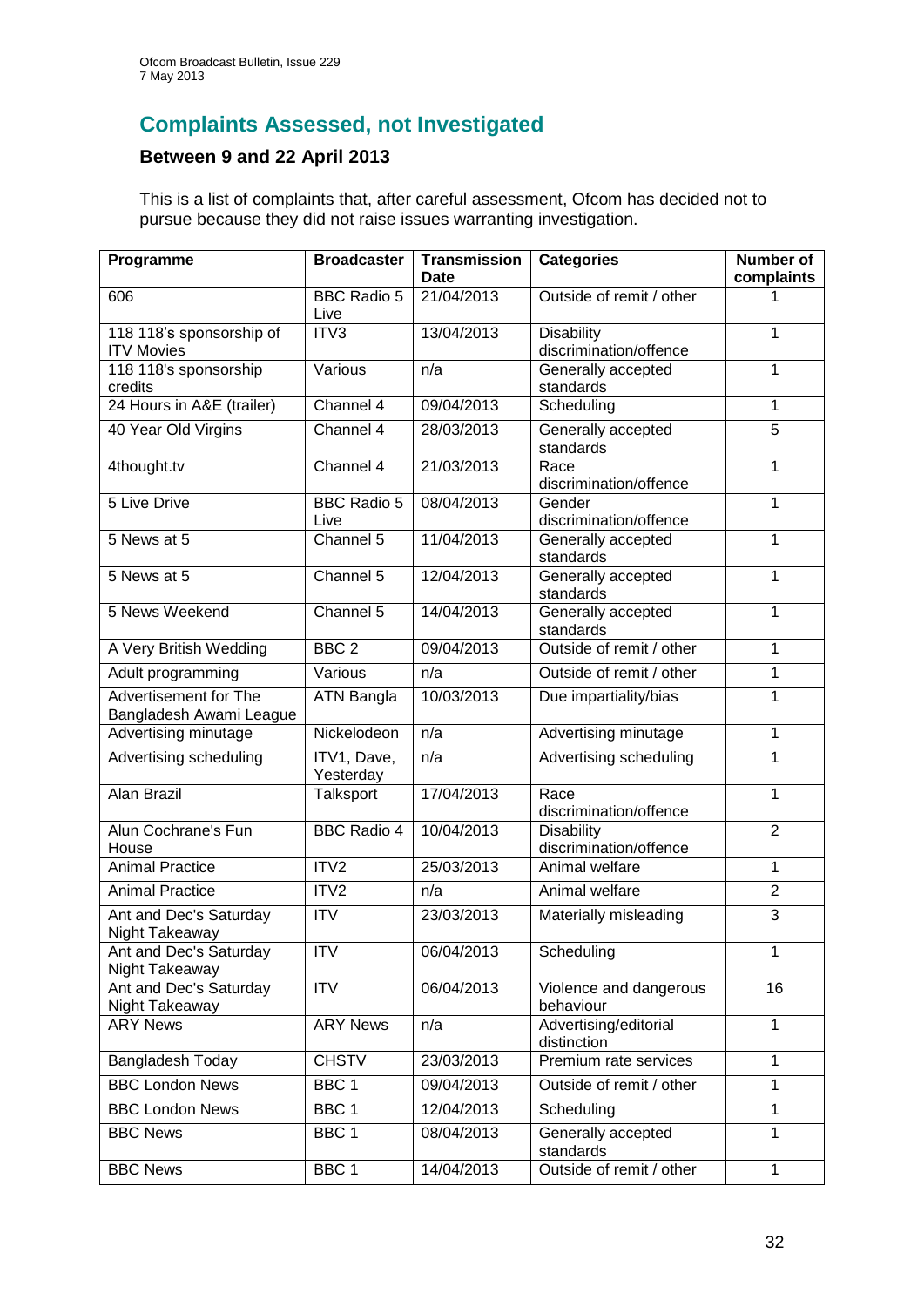| <b>BBC News</b>                                | BBC <sub>1</sub>                | 21/04/2013 | Generally accepted<br>standards     | 1              |
|------------------------------------------------|---------------------------------|------------|-------------------------------------|----------------|
| <b>BBC News</b>                                | BBC <sub>2</sub>                | 12/04/2013 | Outside of remit / other            | $\mathbf{1}$   |
| <b>BBC News</b>                                | <b>BBC News</b><br>Channel      | 07/04/2013 | Under 18s in<br>programmes          | 1              |
| <b>BBC News</b>                                | <b>BBC News</b><br>Channel      | 08/04/2013 | Generally accepted<br>standards     | 1              |
| <b>BBC News</b>                                | <b>BBC News</b><br>Channel      | 08/04/2013 | Outside of remit / other            | $\overline{2}$ |
| <b>BBC News</b>                                | <b>BBC</b> News<br>Channel      | 15/04/2013 | Outside of remit / other            | $\overline{2}$ |
| <b>BBC News</b>                                | <b>BBC News</b><br>Channel      | 15/04/2013 | Violence and dangerous<br>behaviour | 1              |
| <b>BBC News</b>                                | <b>BBC News</b><br>Channel      | 16/04/2013 | Generally accepted<br>standards     | $\overline{1}$ |
| <b>BBC News</b>                                | <b>BBC Radio 4</b>              | 08/04/2013 | Generally accepted<br>standards     | $\mathbf{1}$   |
| <b>BBC News</b>                                | <b>BBC Radio 5</b><br>Live      | 08/04/2013 | Outside of remit / other            | 1              |
| <b>BBC News at One</b>                         | BBC <sub>1</sub>                | 08/04/2013 | Outside of remit / other            | $\mathbf{1}$   |
| <b>BBC</b> News at One                         | BBC <sub>1</sub>                | 09/04/2013 | Outside of remit / other            | 1              |
| <b>BBC News at One</b>                         | $BBC$ 1                         | 12/04/2013 | Generally accepted<br>standards     | 1              |
| <b>BBC News at One</b>                         | BBC <sub>1</sub>                | 17/04/2013 | Outside of remit / other            | 1              |
| <b>BBC News at Six</b>                         | BBC <sub>1</sub>                | 08/04/2013 | Generally accepted<br>standards     | $\overline{4}$ |
| <b>BBC News at Six</b>                         | BBC <sub>1</sub>                | 09/04/2013 | Outside of remit / other            | $\overline{2}$ |
| <b>BBC News at Six</b>                         | BBC <sub>1</sub>                | 17/04/2013 | Outside of remit / other            | 1              |
| <b>BBC News at Ten</b>                         | BBC <sub>1</sub>                | 08/04/2013 | Generally accepted<br>standards     | $\mathbf{1}$   |
| <b>BBC News at Ten</b>                         | BBC <sub>1</sub>                | 09/04/2013 | Due accuracy                        | 1              |
| <b>BBC News at Ten</b>                         | BBC <sub>1</sub>                | 09/04/2013 | Generally accepted<br>standards     | 1              |
| <b>BBC News Special</b>                        | BBC <sub>1</sub>                | 08/04/2013 | Outside of remit / other            | 1              |
| <b>BBC Red Button</b>                          | <b>BBC Red</b><br><b>Button</b> | 23/03/2013 | Outside of remit / other            | 1              |
| Bet365bingo.com 's<br>sponsorship of Emmerdale | <b>ITV</b>                      | 19/04/2013 | Sponsorship                         | 1              |
| Big Body Squad (trailer)                       | Channel 5                       | 09/04/2013 | Scheduling                          | 1              |
| Big Body Squad (trailer)                       | Channel 5                       | n/a        | Generally accepted<br>standards     | 5              |
| Big John at Breakfast                          | <b>Hallam FM</b>                | 01/04/2013 | Generally accepted<br>standards     | $\mathbf{1}$   |
| <b>Big Rich Texas</b>                          | ITV2                            | 24/03/2013 | Violence and dangerous<br>behaviour | $\mathbf{1}$   |
| Bob's Full House                               | Challenge                       | 06/04/2013 | Generally accepted<br>standards     | $\mathbf{1}$   |
| Boom Box                                       | <b>B4U Music</b>                | 21/03/2013 | Scheduling                          | $\mathbf{1}$   |
| Breakfast                                      | BBC <sub>1</sub>                | 06/04/2013 | Under 18s in<br>programmes          | 1              |
| <b>Breakfast</b>                               | BBC <sub>1</sub>                | 08/04/2013 | Under 18s in<br>programmes          | 1              |
| <b>Breakfast</b>                               | BBC <sub>1</sub>                | 09/04/2013 | Outside of remit / other            | $\overline{2}$ |
| <b>Breakfast</b>                               | BBC <sub>1</sub>                | 10/04/2013 | Outside of remit / other            | 1              |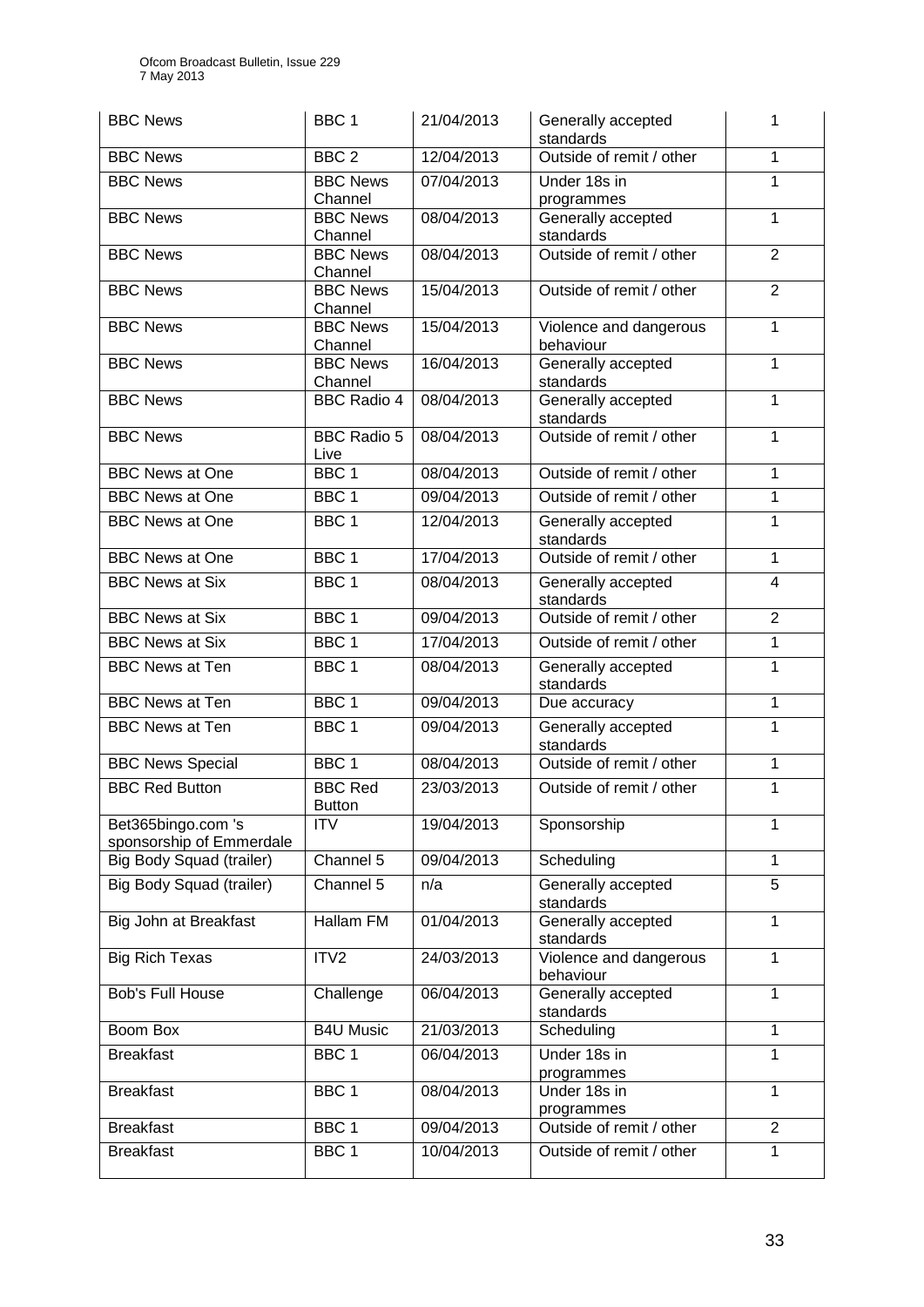| <b>Breakfast</b>                                    | BBC <sub>1</sub>       | 18/04/2013               | Drugs, smoking, solvents<br>or alcohol          | 1              |
|-----------------------------------------------------|------------------------|--------------------------|-------------------------------------------------|----------------|
| <b>Britain's Got More Talent</b>                    | ITV2                   | 20/04/2013               | Violence and dangerous<br>behaviour             | 1              |
| <b>Britain's Got Talent</b>                         | <b>ITV</b>             | 13/04/2013               | Flashing images/risk to<br>viewers who have PSE | 1              |
| <b>Britain's Got Talent</b>                         | <b>ITV</b>             | 13/04/2013               | Generally accepted<br>standards                 | 1              |
| <b>Britain's Got Talent</b>                         | <b>ITV</b>             | 13/04/2013               | Outside of remit / other                        | $\overline{2}$ |
| <b>Britain's Got Talent</b>                         | <b>ITV</b>             | 20/04/2013               | Outside of remit / other                        | 1              |
| <b>Britain's Got Talent (trailer)</b>               | <b>ITV</b>             | 06/07/2013               | Generally accepted<br>standards                 | 1              |
| <b>Broadchurch</b>                                  | <b>ITV</b>             | 01/04/2013               | Offensive language                              | 1              |
| <b>Broadchurch</b>                                  | <b>ITV</b>             | 08/04/2013               | Animal welfare                                  | 6              |
| <b>Broadchurch</b>                                  | <b>ITV</b>             | 08/04/2013               | Harm                                            | 1              |
| <b>Capital Breakfast</b>                            | Capital FM             | 04/04/2013               | Competitions                                    | 1              |
| <b>Capital Radio</b>                                | Capital<br>Radio       | 13/04/2013               | Race<br>discrimination/offence                  | 1              |
| Carry on Camping                                    | <b>ITV</b>             | 24/03/2013               | <b>Nudity</b>                                   | 1              |
| Celebrity Juice (trailer)                           | ITV2                   | 18/04/2013               | Scheduling                                      | 1              |
| Channel 4 News                                      | Channel 4              | 04/04/2013               | Due accuracy                                    | 1              |
| Channel 4 News                                      | Channel 4              | 08/04/2013               | Gender<br>discrimination/offence                | 1              |
| Channel 4 News                                      | Channel 4              | 08/04/2013               | Generally accepted<br>standards                 | 1              |
| Channel 4 News                                      | Channel 4              | 17/04/2013               | Due impartiality/bias                           | 1              |
| Channel i                                           | Channel i              | 16/03/2013               | Animal welfare                                  | 1              |
| Channel promotion                                   | Comedy<br>Central      | 31/03/2013               | Hypnotic and other<br>techniques                | 1              |
| <b>Christian O'Connell</b><br><b>Breakfast Show</b> | Absolute<br>Radio      | 26/03/2013               | Fairness                                        | 1              |
| Clara on Kiss                                       | Kiss FM                | 13/04/2013               | Offensive language                              | 1              |
| Competition                                         | <b>XFM</b>             | n/a                      | Competitions                                    | 1              |
| Continuity announcement                             | Channel 4              | 12/04/2013               | Gender<br>discrimination/offence                | 1              |
| <b>Coronation Street</b>                            | <b>ITV</b>             | 25/03/2013               | Drugs, smoking, solvents<br>or alcohol          | 1              |
| <b>Coronation Street</b>                            | <b>ITV</b>             | 29/03/2013               | Drugs, smoking, solvents<br>or alcohol          | 1              |
| <b>Coronation Street</b>                            | <b>ITV</b>             | 01/04/2013               | Drugs, smoking, solvents<br>or alcohol          | 2              |
| <b>Coronation Street</b>                            | <b>ITV</b>             | 05/04/2013               | Drugs, smoking, solvents<br>or alcohol          | 1              |
| <b>Coronation Street</b>                            | <b>ITV</b>             | 10/04/2013               | Race<br>discrimination/offence                  | $\overline{4}$ |
| <b>Coronation Street</b>                            | $\overline{IV}$        | 17/04/2013               | Materially misleading                           | 1              |
| <b>Coronation Street</b>                            | <b>ITV</b>             | 17/04/2013               | Generally accepted<br>standards                 | 1              |
| <b>Coronation Street</b>                            |                        |                          |                                                 | 1              |
|                                                     | <b>ITV</b>             | 19/04/2013               | Drugs, smoking, solvents<br>or alcohol          |                |
| Countdown<br>Countdown                              | Channel 4<br>Channel 4 | 02/04/2013<br>18/04/2013 | Product placement<br>Generally accepted         | 1              |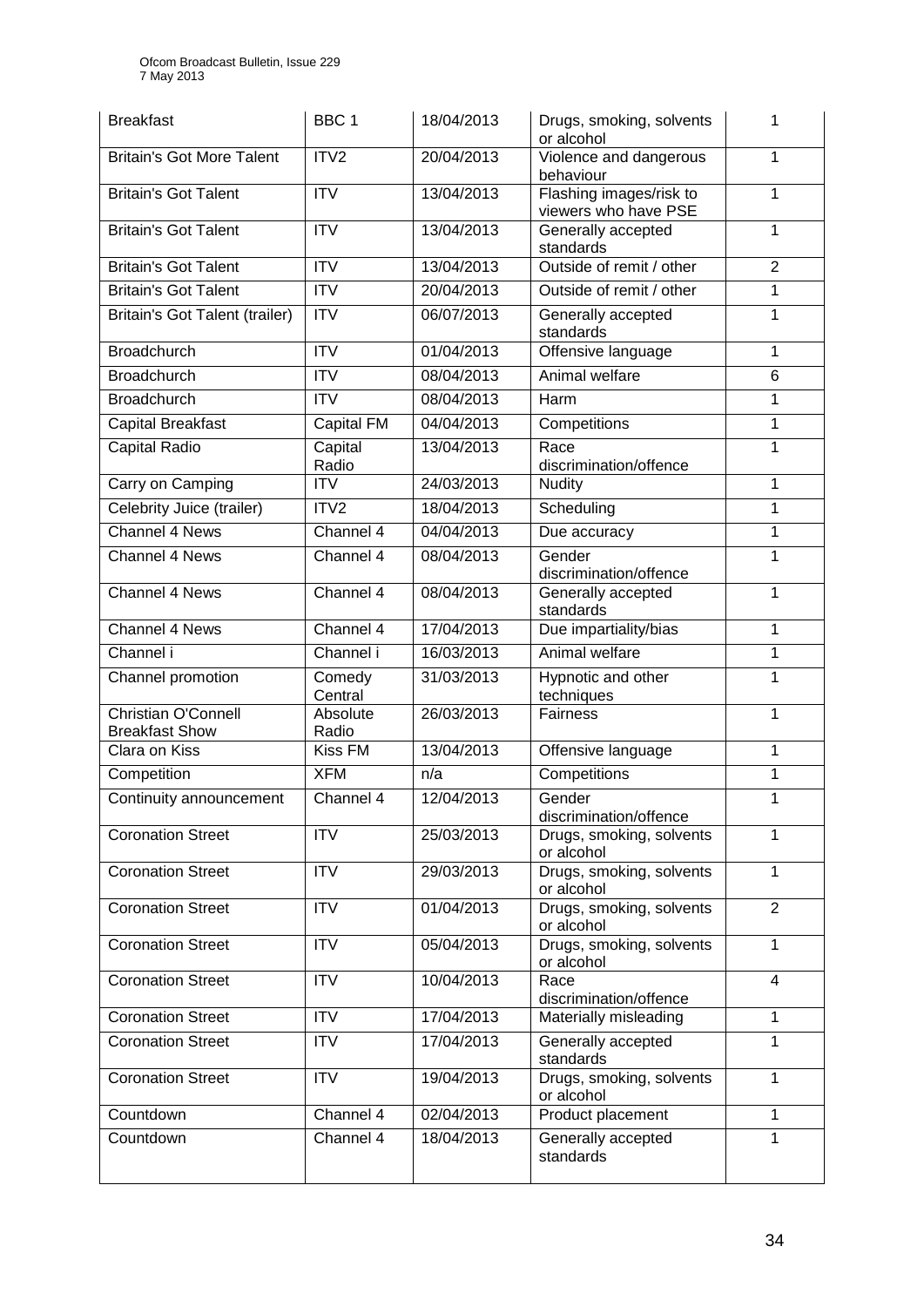| Daybreak                                                      | <b>ITV</b>               | 04/04/2013 | Generally accepted<br>standards             | 1              |
|---------------------------------------------------------------|--------------------------|------------|---------------------------------------------|----------------|
| Daybreak                                                      | <b>ITV</b>               | 09/04/2013 | Due impartiality/bias                       | $\mathbf 1$    |
| Daybreak                                                      | <b>ITV</b>               | 19/04/2013 | Generally accepted<br>standards             | 1              |
| Dickinson's Real Deal                                         | <b>ITV</b>               | 04/04/2013 | Competitions                                | 1              |
| Disney Channel                                                | <b>Disney</b><br>Channel | 01/04/2013 | Religious/Beliefs<br>discrimination/offence | 1              |
| Doctor Who                                                    | BBC <sub>1</sub>         | 13/04/2013 | Offensive language                          | 1              |
| Dogging Tales                                                 | Channel 4                | 04/04/2013 | Generally accepted<br>standards             | 6              |
| Dogging Tales (trailer)                                       | Channel 4                | 04/04/2013 | Scheduling                                  | 1              |
| Don't Tell The Bride                                          | Really                   | 09/04/2013 | Offensive language                          | 1              |
| <b>Embarrassing Bodies: Live</b><br>from the Clinic (trailer) | Channel 4                | 15/04/2013 | Scheduling                                  | 1              |
| <b>Embarrassing Bodies: Live</b><br>from the Clinic (trailer) | Channel 4                | 18/04/2013 | Scheduling                                  | 3              |
| <b>Embarrassing Bodies: Live</b><br>from the Clinic (trailer) | Channel 4                | 20/04/2013 | Scheduling                                  | 1              |
| <b>Embarrassing Bodies: Live</b><br>from the Clinic (trailer) | E <sub>4</sub>           | 19/04/2013 | Scheduling                                  | $\mathbf{1}$   |
| <b>Embarrassing Bodies: Live</b><br>from the Clinic (trailer) | E4                       | 20/04/2013 | Scheduling                                  | 1              |
| <b>Embarrassing Bodies: Live</b><br>from the Clinic (trailer) | More4                    | 19/04/2013 | Scheduling                                  | 1              |
| Emmerdale                                                     | <b>ITV</b>               | 10/04/2013 | <b>Nudity</b>                               | 1              |
| Emmerdale                                                     | <b>ITV</b>               | 12/04/2013 | Animal welfare                              | $\mathbf{1}$   |
| Endeavour                                                     | <b>ITV</b>               | 21/04/2013 | Drugs, smoking, solvents<br>or alcohol      | $\overline{2}$ |
| Europer Khober                                                | Channel<br>Nine UK       | 04/03/2013 | Due impartiality/bias                       | 1              |
| FA Cup Semi Final -<br>Millwall v Wigan                       | <b>ITV</b>               | n/a        | Outside of remit / other                    | $\mathbf{1}$   |
| FA Cup Semi-Final                                             | <b>ITV</b>               | 14/04/2013 | Race<br>discrimination/offence              | $\overline{4}$ |
| <b>Family Guy</b>                                             | Fox                      | 14/03/2013 | Generally accepted<br>standards             | 1              |
| Five Minutes to a Fortune                                     | Channel 4                | 15/04/2013 | Materially misleading                       | 1              |
| Five Minutes to a Fortune                                     | Channel 4                | 19/04/2013 | Materially misleading                       | 1              |
| Five Minutes to a Fortune                                     | Channel 4                | n/a        | Materially misleading                       | 1              |
| Foxy Bingo's sponsorship<br>of The Jeremy Kyle Show           | <b>ITV</b>               | 06/04/2013 | Generally accepted<br>standards             | 1              |
| Foxy Bingo's sponsorship<br>of The Jeremy Kyle Show           | <b>ITV</b>               | 11/04/2013 | Scheduling                                  | $\overline{2}$ |
| Foxy Bingo's sponsorship<br>of The Jeremy Kyle Show           | ITV2                     | 12/04/2013 | Generally accepted<br>standards             | 1              |
| Foyle's War                                                   | <b>ITV</b>               | 07/04/2013 | Drugs, smoking, solvents<br>or alcohol      | 1              |
| Free Radio                                                    | Free Radio               | n/a        | Generally accepted<br>standards             | 1              |
| General programming                                           | <b>BBC Radio 2</b>       | n/a        | Outside of remit / other                    | 1              |
| Giff Gaff's sponsorship of<br>The Big Bang Theory             | E4                       | 11/04/2013 | Materially misleading                       | 1              |
| Giff Gaff's sponsorship of<br>The Big Bang Theory             | E <sub>4</sub>           | n/a        | Materially misleading                       | 1              |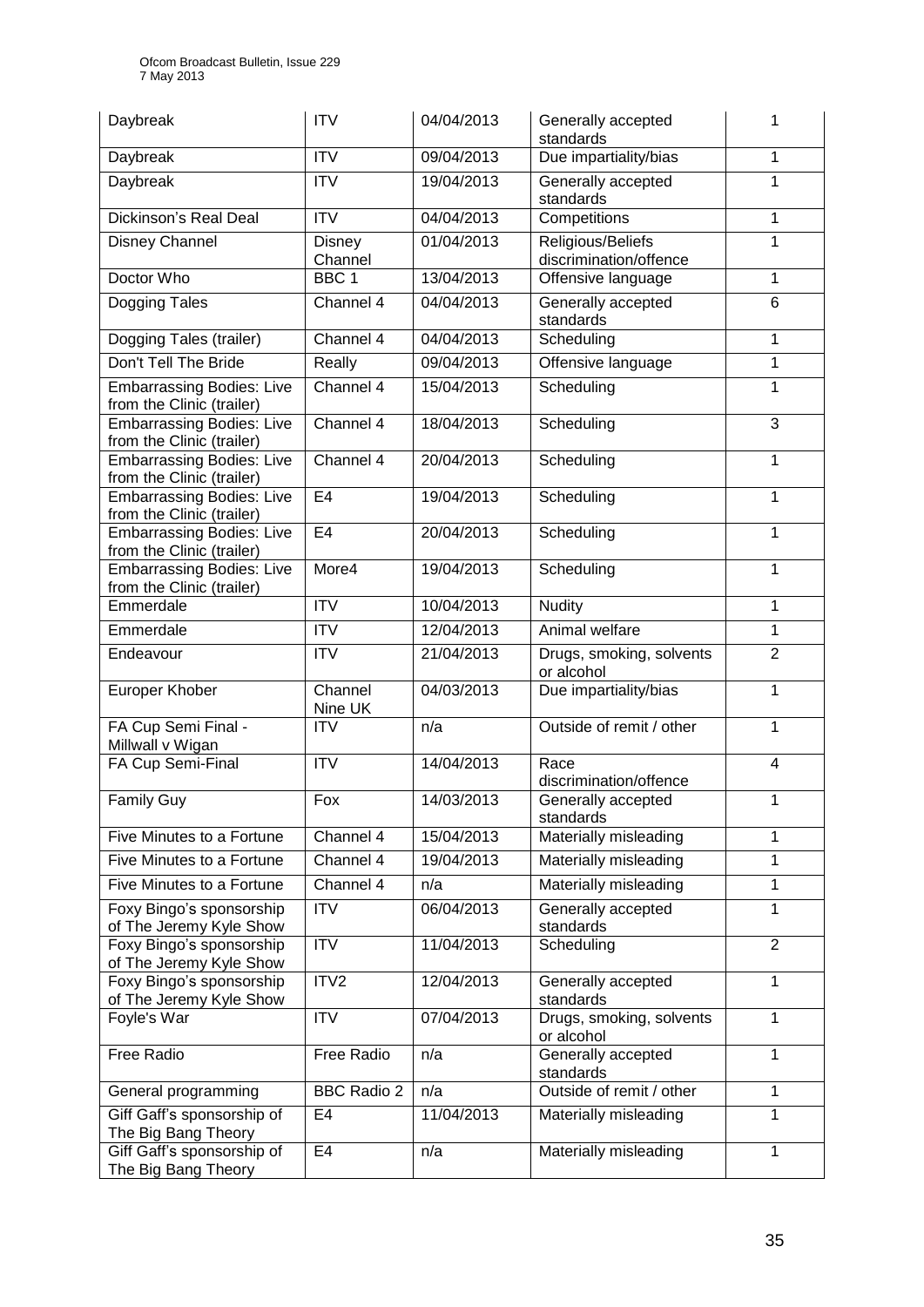| Glee                                   | Sky1                      | 14/04/2013 | Scheduling                                  | 1              |
|----------------------------------------|---------------------------|------------|---------------------------------------------|----------------|
| Gogglebox                              | 4seven                    | 29/03/2013 | Generally accepted<br>standards             | 1              |
| Golf                                   | BBC <sub>2</sub>          | 12/04/2013 | Hypnotic and other<br>techniques            | 1              |
| Golf                                   | BBC <sub>2</sub>          | 12/04/2013 | Outside of remit / other                    | 1              |
| Got to Dance                           | Sky1                      | n/a        | Materially misleading                       | 1              |
| Have I Got News for You                | BBC <sub>1</sub>          | 12/04/2013 | Generally accepted<br>standards             | $\overline{2}$ |
| Have I Got News for You                | BBC <sub>1</sub>          | 19/04/2013 | Religious/Beliefs<br>discrimination/offence | 1              |
| <b>Horrid Henry</b>                    | <b>CITV</b>               | 11/04/2013 | Generally accepted<br>standards             | 1              |
| <b>Horsemeat Banquet</b>               | BBC <sub>3</sub>          | 27/03/2013 | Generally accepted<br>standards             | 1              |
| I'm A Celebrity, Get Me<br>Out of Here | <b>ITV</b>                | 11/11/2012 | Animal welfare                              | 1              |
| It's Love Actually (trailer)           | Sky 1                     | 28/03/2013 | Scheduling                                  | 1              |
| It's Love Actually (trailer)           | <b>Sky Living</b><br>$+1$ | 07/04/2013 | Scheduling                                  | 1              |
| <b>ITV News and Weather</b>            | $\overline{ITV}$          | 08/04/2013 | Due accuracy                                | 1              |
| <b>ITV News and Weather</b>            | $\overline{\text{IV}}$    | 08/04/2013 | Generally accepted<br>standards             | 1              |
| <b>ITV News and Weather</b>            | <b>ITV</b>                | 18/04/2013 | Due accuracy                                | 1              |
| <b>ITV News at Ten and</b><br>Weather  | <b>ITV</b>                | 08/04/2013 | Generally accepted<br>standards             | 1              |
| <b>ITV News Granada</b><br>Reports     | $\overline{ITV}$          | 09/04/2013 | Generally accepted<br>standards             | 1              |
| <b>ITV News London</b>                 | <b>ITV London</b>         | 10/04/2013 | Due accuracy                                | 1              |
| James May's Man Lab                    | BBC <sub>2</sub>          | 18/04/2013 | Religious/Beliefs<br>discrimination/offence | 1              |
| Jeremy Vine                            | <b>BBC Radio 2</b>        | 10/04/2013 | Outside of remit / other                    | 1              |
| Jonathan Creek                         | BBC <sub>1</sub>          | 01/04/2013 | Transgender<br>discrimination/offence       | $\overline{4}$ |
| <b>Jurassic Park</b>                   | <b>ITV</b>                | 21/04/2013 | Offensive language                          | 3              |
| Kids Choice Awards 2013                | $Nick +1$                 | 27/03/2013 | <b>Disability</b><br>discrimination/offence | 1              |
| Law and Order                          | Channel 5                 | n/a        | Generally accepted<br>standards             | 1              |
| Live football                          | <b>Sky Sports</b>         | n/a        | Outside of remit / other                    | 1              |
| Live Test Cricket                      | Sky Sports 1              | 22/03/2013 | Race<br>discrimination/offence              | 1              |
| Loose Women                            | <b>ITV</b>                | n/a        | Scheduling                                  | 1              |
| Lorraine                               | <b>ITV</b>                | 11/04/2013 | Harm                                        | 1              |
| Made in Chelsea                        | E4                        | 08/04/2013 | Generally accepted<br>standards             | $\overline{2}$ |
| <b>Most Haunted</b>                    | Pick TV                   | 17/04/2013 | Exorcism, the occult and<br>the paranormal  | 1              |
| Most Haunted                           | Pick TV                   | 19/04/2013 | Exorcism, the occult and<br>the paranormal  | 1              |
| My Big Fat Gypsy Fortune               | Channel 4                 | 19/04/2013 | Outside of remit / other                    | 1              |
| Neighbours                             | Channel 5                 | 16/04/2013 | Generally accepted<br>standards             | $\mathbf{1}$   |
| New Style Radio                        | New Style<br>Radio        | n/a        | Format                                      | 1              |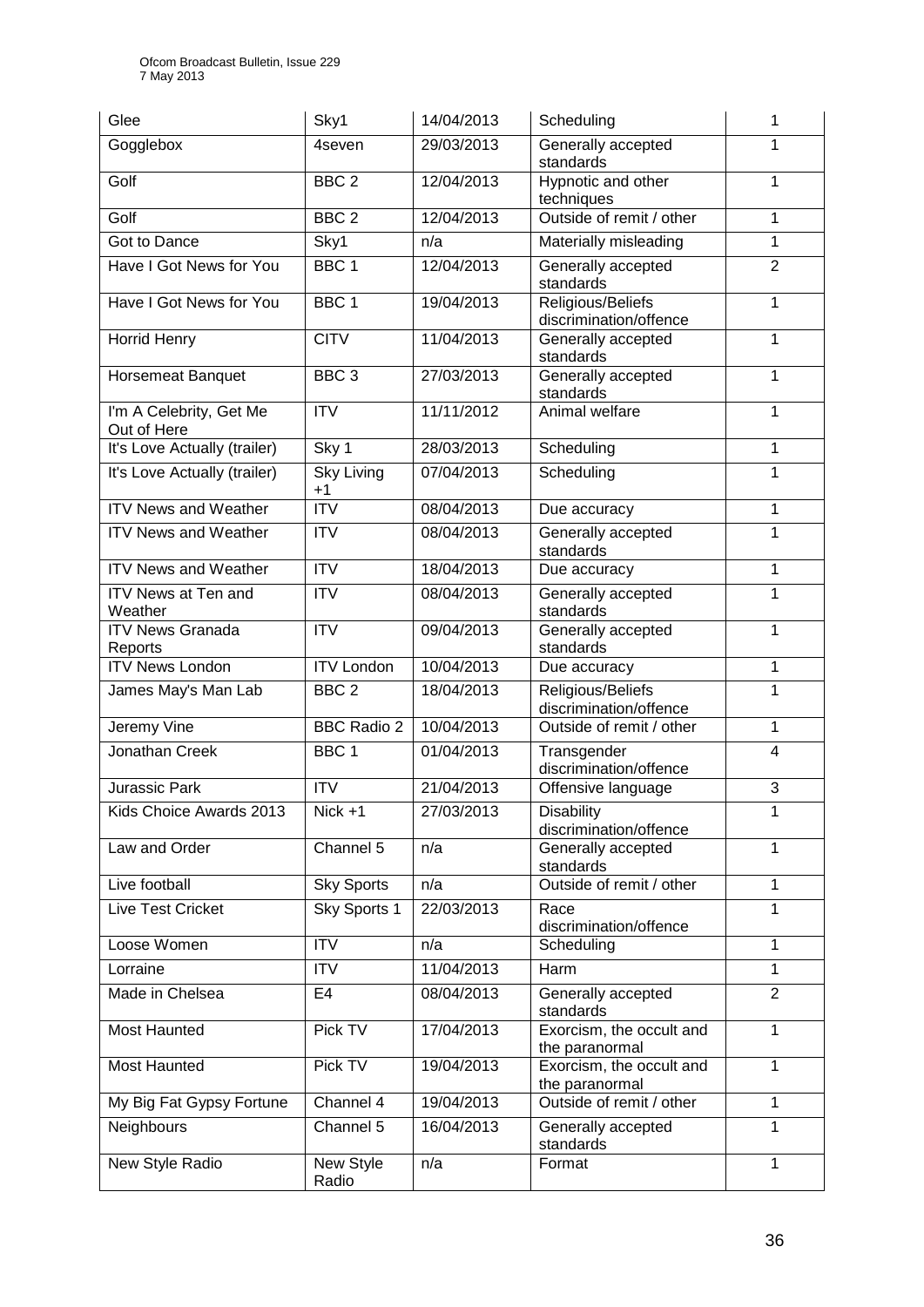| Newcastle v Sunderland                                       | Sky Sports 1                   | 14/04/2013        | Due impartiality/bias                          | 1              |
|--------------------------------------------------------------|--------------------------------|-------------------|------------------------------------------------|----------------|
| Not Going Out                                                | BBC <sub>1</sub>               | 05/04/2013        | Generally accepted<br>standards                | 1              |
| <b>Obsessive Compulsive</b><br>Cleaners                      | Channel 4                      | 20/03/2013        | <b>Disability</b><br>discrimination/offence    | $\mathbf 1$    |
| Off Their Rockers                                            | <b>ITV</b>                     | 07/04/2013        | Age<br>discrimination/offence                  | 3              |
| Off Their Rockers                                            | $\overline{IV}$                | 07/04/2013        | Scheduling                                     | $\overline{5}$ |
| Off Their Rockers                                            | <b>ITV</b>                     | 14/04/2013        | Generally accepted<br>standards                | 1              |
| Off Their Rockers                                            | <b>ITV</b>                     | 21/04/2013        | Violence and dangerous<br>behaviour            | $\mathbf{1}$   |
| Once Upon a Time (trailer)                                   | Channel 5                      | 07/04/2013        | Scheduling                                     | $\mathbf{1}$   |
| <b>Party Election Broadcast</b><br>by the Conservative Party | $\overline{\text{IV}}$         | 12/04/2013        | Outside of remit / other                       | 1              |
| Perspectives                                                 | $\overline{\text{IV}}$         | 21/04/2013        | Outside of remit / other                       | $\mathbf{1}$   |
| Pete Price's £2 Million of<br>Work Campaign                  | Radio City<br>96.7             | n/a               | Materially misleading                          | $\mathbf{1}$   |
| Phil Spencer: Secret Agent                                   | Channel 4                      | 10/04/2013        | Scheduling                                     | $\mathbf{1}$   |
| Plebs                                                        | ITV2                           | 08/04/2013        | Animal welfare                                 | $\mathbf{1}$   |
| Premier League Football                                      | Sky Sports 1                   | 08/04/2013        | Race<br>discrimination/offence                 | 1              |
| <b>Press Preview</b>                                         | <b>Sky News</b>                | 04/04/2013        | Generally accepted<br>standards                | $\mathbf{1}$   |
| Pricedrop.tv                                                 | Pricedrop.tv                   | 07/04/2013        | Outside of remit / other                       | $\mathbf{1}$   |
| Programming                                                  | <b>BBC</b><br>channels         | n/a               | Outside of remit / other                       | 1              |
| Programming                                                  | <b>BBC Radio 1</b>             | n/a               | Race                                           | 1              |
|                                                              |                                |                   | discrimination/offence                         |                |
| Programming                                                  | <b>BBC Radio 2</b>             | n/a               | Outside of remit / other                       | 1              |
| Programming                                                  | <b>Kiss</b>                    | 25/03/2013        | Scheduling                                     | $\mathbf{1}$   |
| Programming                                                  | Various                        | 12/04/2013        | Generally accepted<br>standards                | 1              |
| Psychic Sally On The Road                                    | Pick TV                        | 04/04/2013        | Materially misleading                          | 1              |
| Psychic Sally On the Road                                    | Pick TV                        | 05/04/2013        | Exorcism, the occult and<br>the paranormal     | 1              |
| Psychic Sally On the Road                                    | Pick TV                        | 08/04/2013        | Exorcism, the occult and<br>the paranormal     | 1              |
| Psychic Sally on the Road                                    | Pick TV                        | 11/04/2013        | Exorcism, the occult and<br>the paranormal     | 1              |
| Psychic Sally on the Road                                    | Pick TV                        | 16/04/2013        | Exorcism, the occult and<br>the paranormal     | 1              |
| QI                                                           | BBC <sub>2</sub>               | 12/04/2013        | Race<br>discrimination/offence                 | 1              |
| Radio 4 News                                                 | <b>BBC Radio 4</b>             | 16/04/2013        | Generally accepted<br>standards                | 1              |
| Radio Station Jingle                                         | Sun FM                         | n/a               | Materially misleading                          | $\mathbf{1}$   |
| Regional News and<br>Weather                                 | BBC <sub>1</sub>               | 11/04/2013        | Generally accepted<br>standards                | 1              |
| Regional News and<br>Weather                                 | BBC <sub>1</sub>               | 12/04/2013        | Scheduling                                     | 1              |
| <b>Rich Clarke</b><br><b>Rolf Harris Paints His</b>          | Capital FM<br>BBC <sub>2</sub> | 09/04/2013<br>n/a | Offensive language<br>Outside of remit / other | $\mathbf 1$    |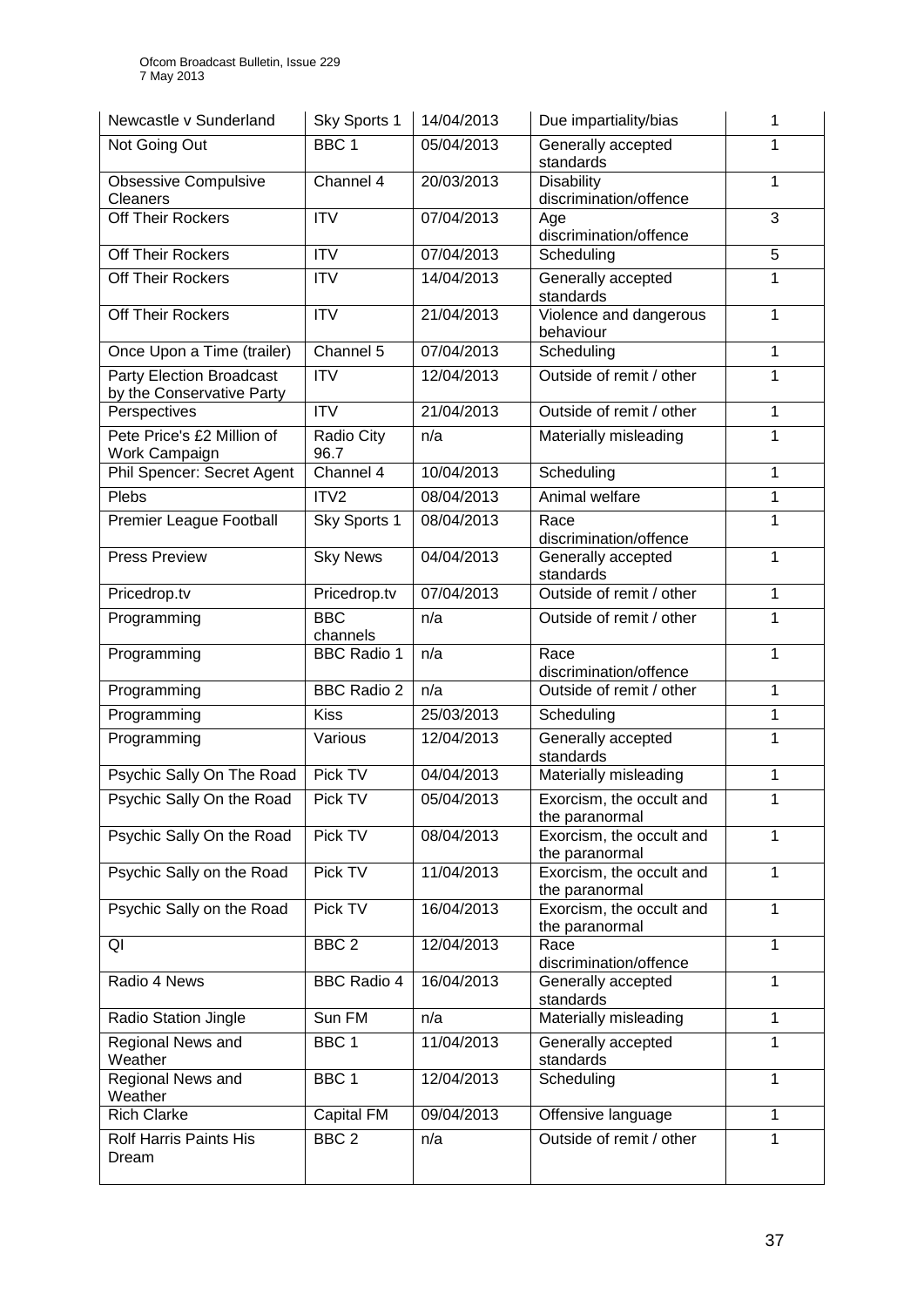| Rugby Union (trailer)                        | <b>ESPN</b>            | 29/03/2013 | Gender<br>discrimination/offence            | 1              |
|----------------------------------------------|------------------------|------------|---------------------------------------------|----------------|
| <b>Russell Howard's Good</b><br><b>News</b>  | BBC <sub>3</sub>       | n/a        | <b>Electronic Programme</b><br>Guides       | 1              |
| Scott and Bailey                             | <b>ITV</b>             | 17/04/2013 | Scheduling                                  | 1              |
| Secrets of the Pickpockets                   | Channel 4              | 26/02/2013 | Race<br>discrimination/offence              | 1              |
| See No Evil, Hear No Evil                    | $\overline{5^*}$       | 13/04/2013 | <b>Nudity</b>                               | 1              |
| <b>Sky News</b>                              | <b>Sky News</b>        | 08/04/2013 | Generally accepted<br>standards             | 1              |
| <b>Sky News</b>                              | <b>Sky News</b>        | 09/04/2013 | Generally accepted<br>standards             | 1              |
| <b>Sky News</b>                              | <b>Sky News</b>        | 12/04/2013 | Offensive language                          | $\mathbf{1}$   |
| <b>Sky News</b>                              | <b>Sky News</b>        | 16/04/2013 | Religious/Beliefs<br>discrimination/offence | 1              |
| <b>Sky News</b>                              | <b>Sky News</b>        | n/a        | Product placement                           | 1              |
| Sky News with Kay Burley                     | <b>Sky News</b>        | 09/04/2013 | Due accuracy                                | 1              |
| Southern FM                                  | Southern FM            | n/a        | Due impartiality/bias                       | 1              |
| Stargate Universe (trailer)                  | Pick TV                | n/a        | Materially misleading                       | 1              |
| <b>Suits</b>                                 | Dave HD                | 11/04/2013 | Advertising minutage                        | 1              |
| Sunrise                                      | <b>Sky News</b>        | 05/04/2013 | Due accuracy                                | 1              |
| Superscrimpers: Waste<br>Not, Want Not       | Channel 4              | 25/03/2013 | Materially misleading                       | 1              |
| <b>Talksport Breakfast</b>                   | Talksport              | 04/04/2013 | Outside of remit / other                    | 1              |
| The Century That Wrote<br>Itself             | BBC <sub>4</sub>       | 10/04/2013 | Outside of remit / other                    | 1              |
| The Chase                                    | $\overline{\text{IV}}$ | 09/04/2013 | Materially misleading                       | $\mathbf{1}$   |
| The Funeral of Baroness<br>Thatcher          | BBC <sub>1</sub>       | 17/04/2013 | Outside of remit / other                    | 3              |
| The Good Wife                                | Channel 4              | 11/04/2013 | Advertising minutage                        | $\mathbf{1}$   |
| The Green Lantern                            | Cartoon<br>Network     | n/a        | Generally accepted<br>standards             | 1              |
| The Horse Hoarder                            | Channel 4              | 07/01/2013 | Fairness & Privacy                          | 1              |
| The Jeremy Kyle Show US                      | <b>ITV</b>             | 07/04/2013 | Generally accepted<br>standards             | 1              |
| The John Smith's Grand<br>National (trailer) | Channel 4              | 27/03/2013 | Animal welfare                              | 4              |
| The John Smith's Grand<br>National (trailer) | Channel 4              | 28/03/2013 | Animal welfare                              | $\overline{7}$ |
| The John Smith's Grand<br>National (trailer) | Channel 4              | 29/03/2013 | Animal welfare                              | 1              |
| The John Smith's Grand<br>National (trailer) | Channel 4              | 31/03/2013 | Animal welfare                              | $\mathbf{1}$   |
| The John Smith's Grand<br>National (trailer) | Channel 4              | 01/04/2013 | Animal welfare                              | 1              |
| The John Smith's Grand<br>National (trailer) | Channel 4              | n/a        | Animal welfare                              | 40             |
| The John Smith's Grand<br>National (trailer) | More4                  | 28/03/2013 | Animal welfare                              | $\mathbf{1}$   |
| The John Smith's Grand<br>National (trailer) | More $4 + 1$           | 02/04/2013 | Animal welfare                              | 1              |
| The Jonathan Ross Show                       | <b>ITV</b>             | 13/04/2013 | Animal welfare                              | 1              |
| The Martin Lewis Money<br>Show               | <b>ITV</b>             | 05/04/2013 | Materially misleading                       | $\mathbf{1}$   |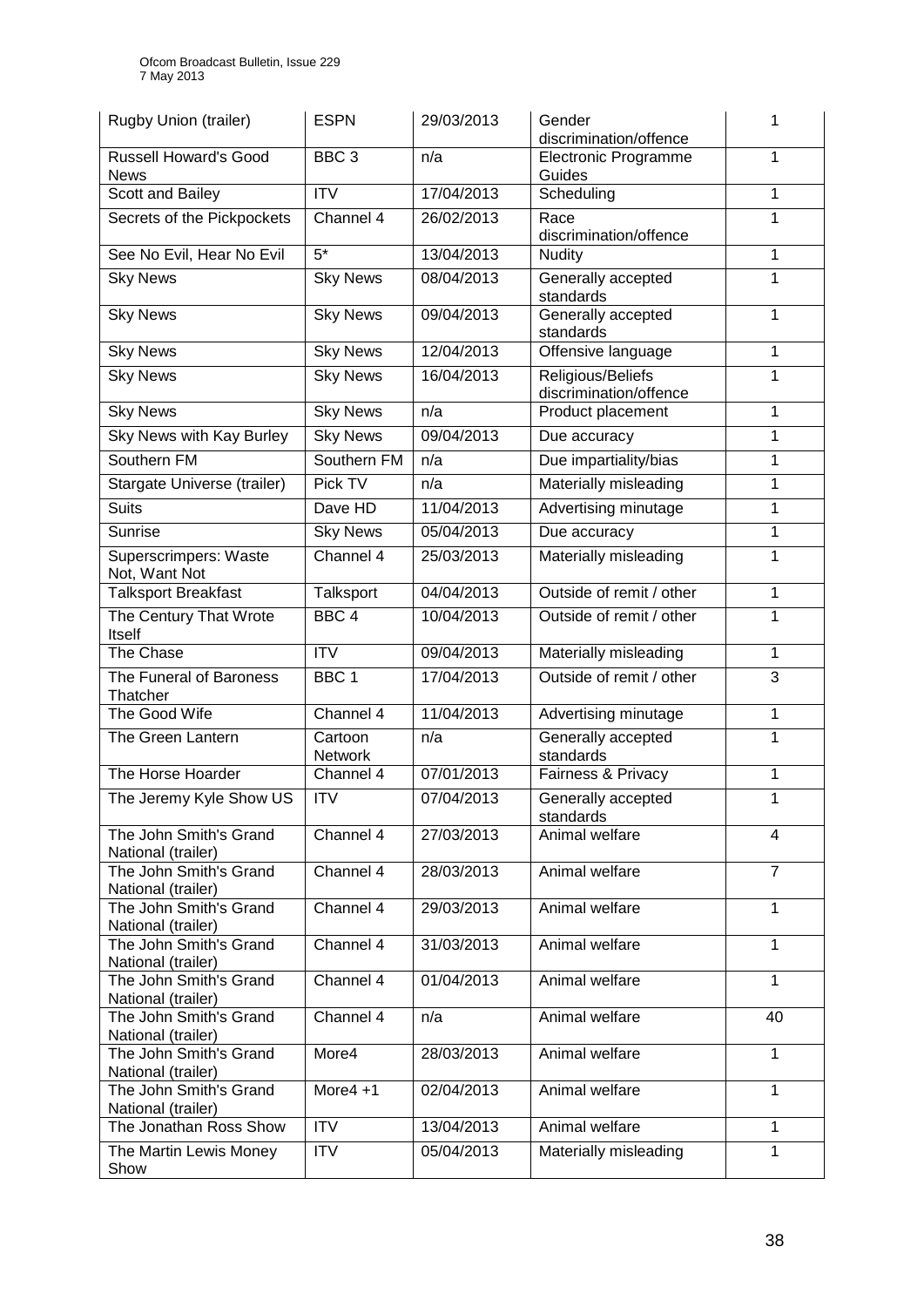| The Matt Lucas Awards                                                         | BBC <sub>1</sub>          | 09/04/2013 | Generally accepted<br>standards             | 1              |
|-------------------------------------------------------------------------------|---------------------------|------------|---------------------------------------------|----------------|
| The Mystery of Mary<br>Magdalen                                               | BBC <sub>1</sub>          | 29/03/2013 | Religious/Beliefs<br>discrimination/offence | 1              |
| The Official Chart with<br>Jameela Jamil                                      | <b>BBC Radio 1</b>        | n/a        | Outside of remit / other                    | $\overline{9}$ |
| The Official Chart with<br>Jameela Jamil                                      | <b>BBC</b> Radio 1        | 14/04/2013 | Outside of remit / other                    | 11             |
| The One Show                                                                  | BBC <sub>1</sub>          | 11/04/2013 | Outside of remit / other                    | 1              |
| The Silence                                                                   | BBC <sub>4</sub>          | 23/03/2013 | Generally accepted<br>standards             | $\mathbf{1}$   |
| The Simpsons                                                                  | Sky1                      | 11/04/2013 | Offensive language                          | 1              |
| The Syndicate                                                                 | BBC <sub>1</sub>          | 16/04/2013 | <b>Nudity</b>                               | $\mathbf{1}$   |
| The Village                                                                   | BBC <sub>1</sub>          | 21/04/2013 | Generally accepted<br>standards             | $\overline{1}$ |
| The World at One                                                              | <b>BBC Radio 4</b>        | 10/04/2013 | Outside of remit / other                    | $\overline{1}$ |
| The Wright Stuff                                                              | Channel 5                 | 08/04/2013 | Generally accepted<br>standards             | $\mathbf{1}$   |
| The Wright Stuff                                                              | Channel 5                 | 11/04/2013 | Generally accepted<br>standards             | 1              |
| The Wright Stuff                                                              | Channel 5                 | n/a        | Due impartiality/bias                       | 1              |
| The Wrong Show                                                                | 97.4 Rock<br>FM (Preston) | 24/03/2013 | Generally accepted<br>standards             | $\mathbf{1}$   |
| The Zoo                                                                       | ITV3                      | 20/03/2013 | Violence and dangerous<br>behaviour         | 1              |
| <b>This Morning</b>                                                           | $\overline{IV}$           | 18/04/2013 | Scheduling                                  | $\overline{1}$ |
| <b>This Morning</b>                                                           | ITV                       | 18/04/2013 | Scheduling                                  | $\mathbf{1}$   |
| <b>Unity Radio</b>                                                            | <b>Unity Radio</b>        | n/a        | Outside of remit / other                    | 1              |
| Victoria Wood's Nice Cup<br>of Tea                                            | BBC <sub>1</sub>          | 10/04/2013 | Race<br>discrimination/offence              | $\mathbf{1}$   |
| <b>Walkers Deep Ridged's</b><br>sponsorship of Epic<br>Adventure on Discovery | Discovery +1              | 08/04/2013 | Gender<br>discrimination/offence            | $\overline{1}$ |
| Website                                                                       | <b>BBC</b> Radio 1        | 17/04/2013 | Outside of remit / other                    | 1              |
| <b>What's Cooking?</b>                                                        | Channel 4                 | 03/04/2013 | Generally accepted<br>standards             | $\overline{1}$ |
| <b>What's Cooking?</b>                                                        | Channel 4                 | 11/04/2013 | Fairness                                    | $\mathbf 1$    |
| <b>WWE Raw</b>                                                                | Sky Sports 4              | 25/03/2013 | Scheduling                                  | $\overline{1}$ |
| X Factor promotion                                                            | $ITV2 + 1$                | 17/03/2013 | Advertising content                         | $\overline{1}$ |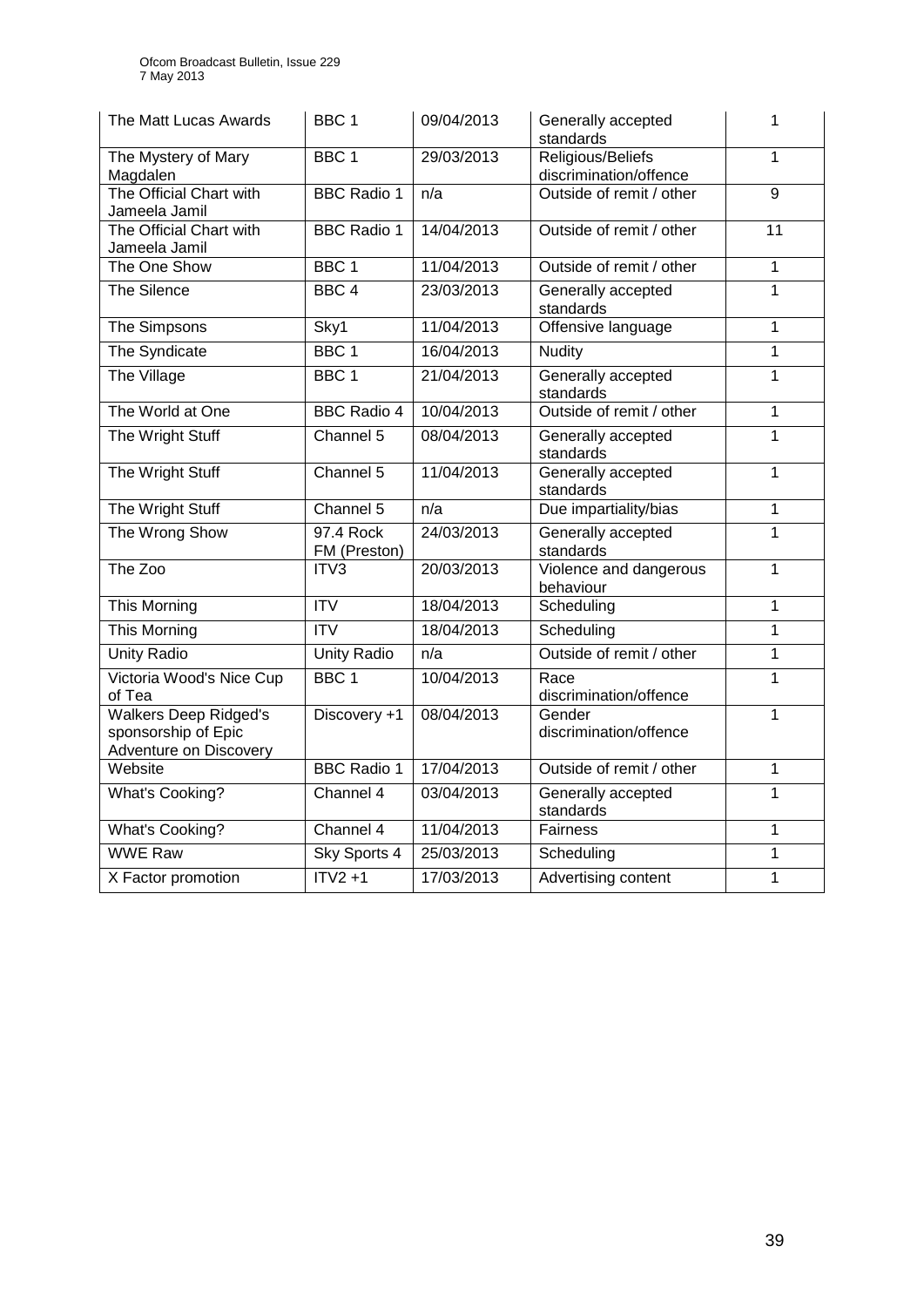# **Investigations List**

If Ofcom considers that a broadcast may have breached its codes, it will start an investigation.

Here is an alphabetical list of new investigations launched between 11 and 24 April 2013.

| Programme                                      | <b>Broadcaster</b>        | <b>Transmission date</b> |
|------------------------------------------------|---------------------------|--------------------------|
| Advertising minutage                           | <b>DM Digital</b>         | 14 February 2013         |
| Advertising minutage                           | Sky Arts 1                | 07 April 2013            |
| <b>Breakfast with Stuart Huggy</b><br>Hughes   | Bay Radio                 | 01 April 2013            |
| <b>Britain's Got More Talent</b>               | ITV <sub>2</sub>          | 13 April 2013            |
| Emmerdale                                      | <b>ITV</b>                | 23 April 2013            |
| 'Essential' series                             | <b>Travel Channel</b>     | n/a                      |
| Idiot (trailer)                                | <b>Channel Nine</b><br>UK | 06 March 2013            |
| It's Complicated (trailer)                     | Film 4                    | 05 April 2013            |
| Jackpot247                                     | <b>ITV</b>                | 31 March 2013            |
| Lee Nelson's Well Funny<br>People              | BBC <sub>3</sub>          | 11 April 2013            |
| Live Fight Night                               | Sky Sports 1              | 09 February 2013         |
| Man About Town                                 | <b>Movie Mix</b>          | 19 March 2013            |
| <b>Most Haunted</b>                            | Pick TV                   | 18 March 2013            |
| <b>News</b>                                    | Channel Nine<br>UK        | 16 February 2013         |
| Nick Conrad standing in for<br>Adrian Goldberg | <b>BBC WM</b>             | 03 April 2013            |
| Programme sponsorship                          | <b>Channel Nine</b><br>UK | 07 March 2013            |
| Samjhota Express                               | <b>PTV Global</b>         | 24 March 2013            |
| The Incredible Mr Goodwin                      | Watch                     | 24 March 2013            |